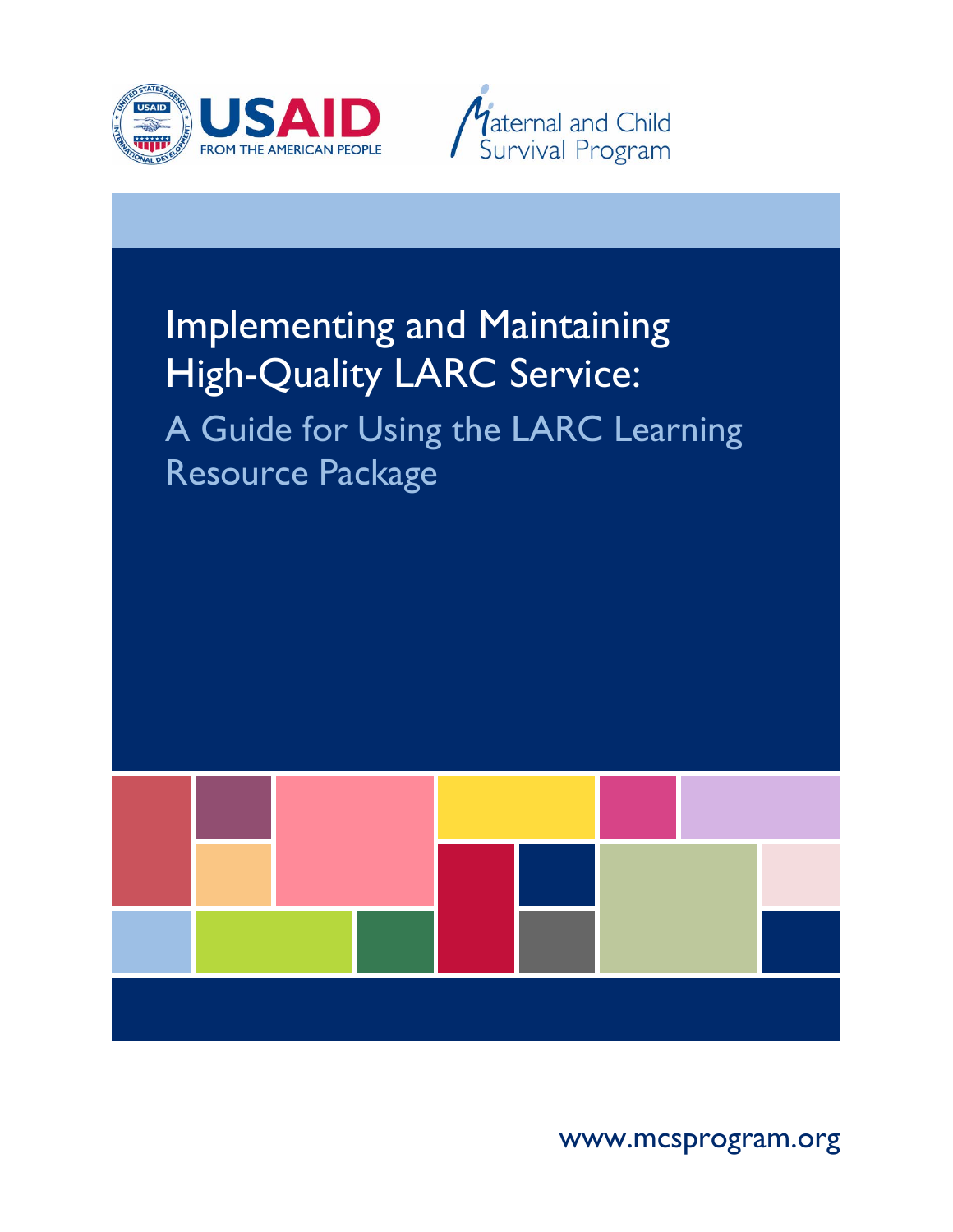MCSP is a global USAID initiative to introduce and support high-impact health interventions in 25 priority countries to help prevent child and maternal deaths. MCSP supports programming in maternal, newborn, and child health, immunization, family planning and reproductive health, nutrition, health systems strengthening, water/sanitation/hygiene, malaria, prevention of mother-to-child transmission of HIV, and pediatric HIV care and treatment. MCSP will tackle these issues through approaches that also focus on household and community mobilization, gender integration, and digital health, among others.

This guide is made possible by the generous support of the American people through the United States Agency for International Development (USAID) under the terms of the Cooperative Agreement AID-OAA-A-14-00028. The contents are the responsibility of the Maternal and Child Survival Program and do not necessarily reflect the views of USAID or the United States Government.

June 2018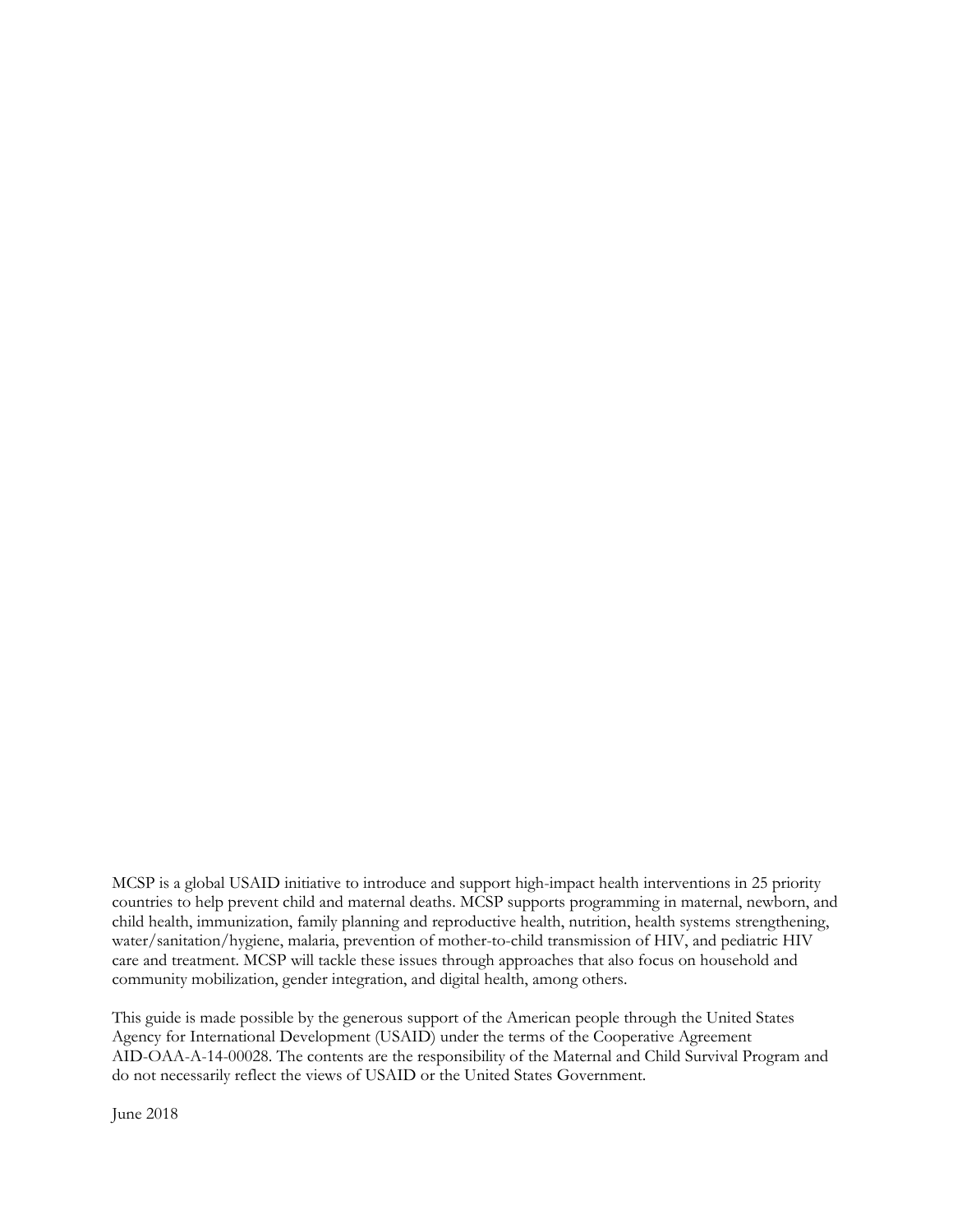# **Table of Contents**

| Step 5: Conduct Facility-Based Trainings and Identify Peer Practice Coordinators 7 |
|------------------------------------------------------------------------------------|
|                                                                                    |
|                                                                                    |
|                                                                                    |
|                                                                                    |
|                                                                                    |
|                                                                                    |
|                                                                                    |
|                                                                                    |
|                                                                                    |
|                                                                                    |
|                                                                                    |
|                                                                                    |
|                                                                                    |
|                                                                                    |
|                                                                                    |
|                                                                                    |
|                                                                                    |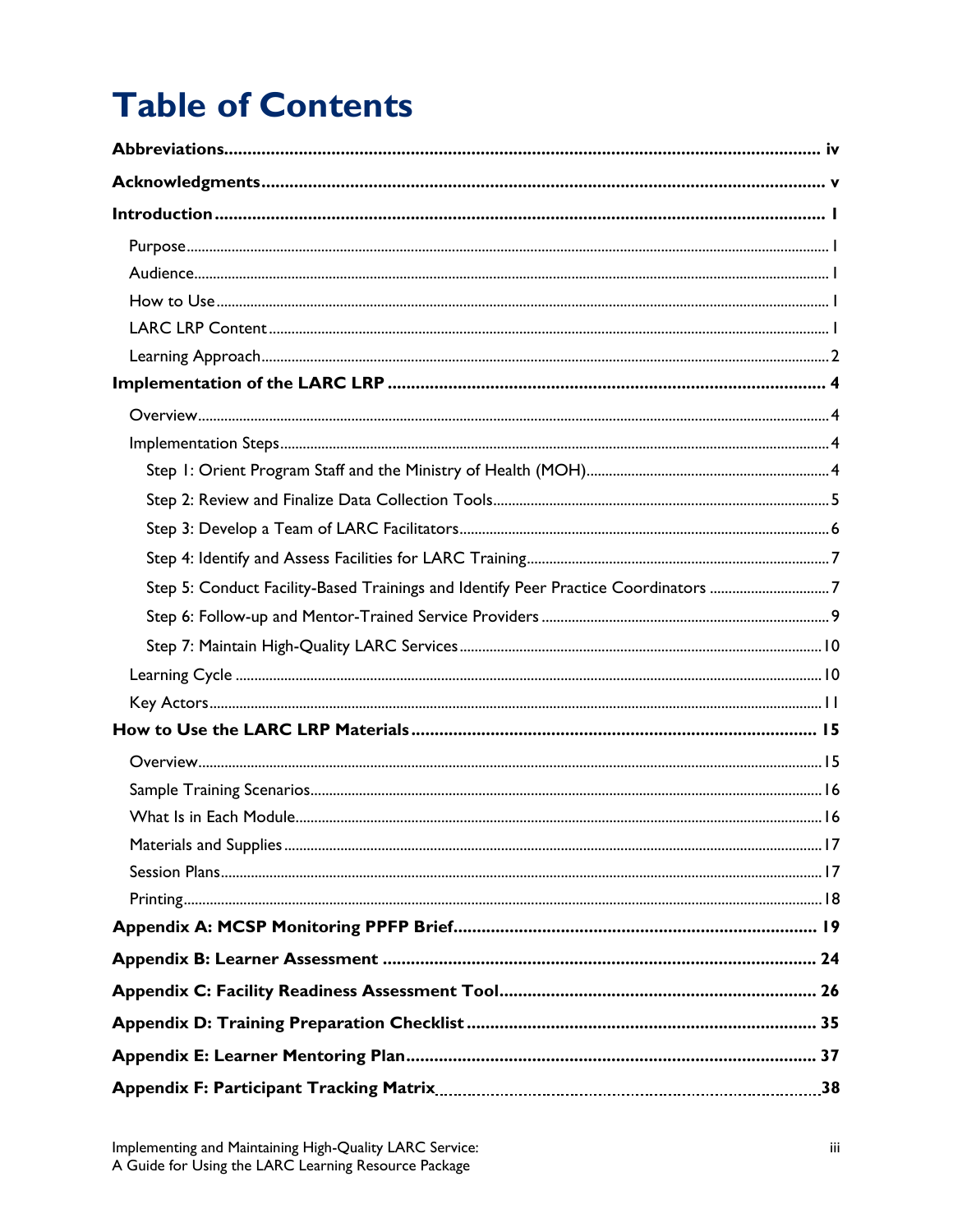# <span id="page-3-0"></span>**Abbreviations**

| <b>ANC</b>   | Antenatal Care                       |
|--------------|--------------------------------------|
| FP           | Family Planning                      |
| <b>HMIS</b>  | Health Management Information System |
| <b>IUD</b>   | Intrauterine Device                  |
| <b>LARC</b>  | Long-Acting Reversible Contraceptive |
| <b>LRP</b>   | Learning Resource Package            |
| LNG-IUS      | Levonorgestrel Intrauterine System   |
| <b>MCSP</b>  | Maternal and Child Survival Program  |
| <b>MOH</b>   | Ministry of Health                   |
| <b>PAC</b>   | Postabortion Care                    |
| <b>PNC</b>   | Postnatal Care                       |
| <b>PPC</b>   | Peer Practice Coordinator            |
| <b>PPFP</b>  | Postpartum Family Planning           |
| <b>PPIUD</b> | Postpartum IUD                       |
| QI           | Quality Improvement                  |
| <b>WHO</b>   | World Health Organization            |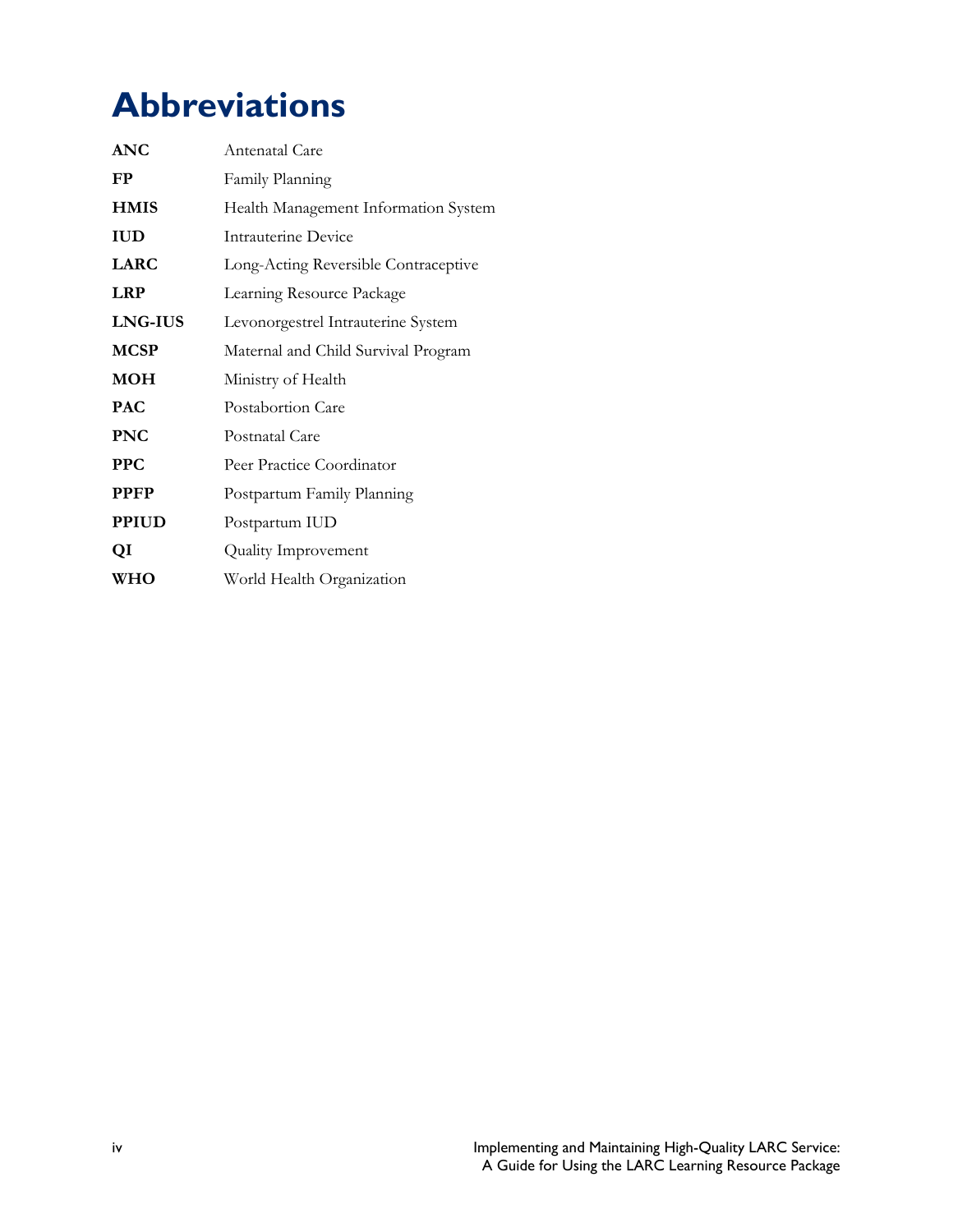# <span id="page-4-0"></span>**Acknowledgments for LARC Learning Resource Package and Implementation Guide**

Invaluable contributions to the development and review of the Long-Acting Reversible Contraceptives Learning Resource Package were provided by: subject-matter expert, Dr. Shabana Zaeem; project lead, Leah Elliott; instructional design team: Julia Bluestone, Nancy Kiplinger, Gail Naimoli and Alison Trump; key contributors: Neeta Bhatnagar, Erica Chin, Megan Christofield, Mark Hathaway, Ricky Lu, Anne Pfitzer, Deborah Sitrin, and Jacqueline Wille; and the publications team: Latchia Anderson, Joe DeCarlo, Kate Fleming, Young Kim, and Chris Merriman. The MCSP Kenya and Jhpiego Zambia teams also provided invaluable support through field-testing the modules and providing review and feedback of the materials. In addition, staff from USAID, the Bill & Melinda Gates Foundation, ICA Foundation, Medicines 360, Population Services International, FHI 360, Pathfinder, and the Population Council provided key technical review and feedback on the materials and contents of this resource.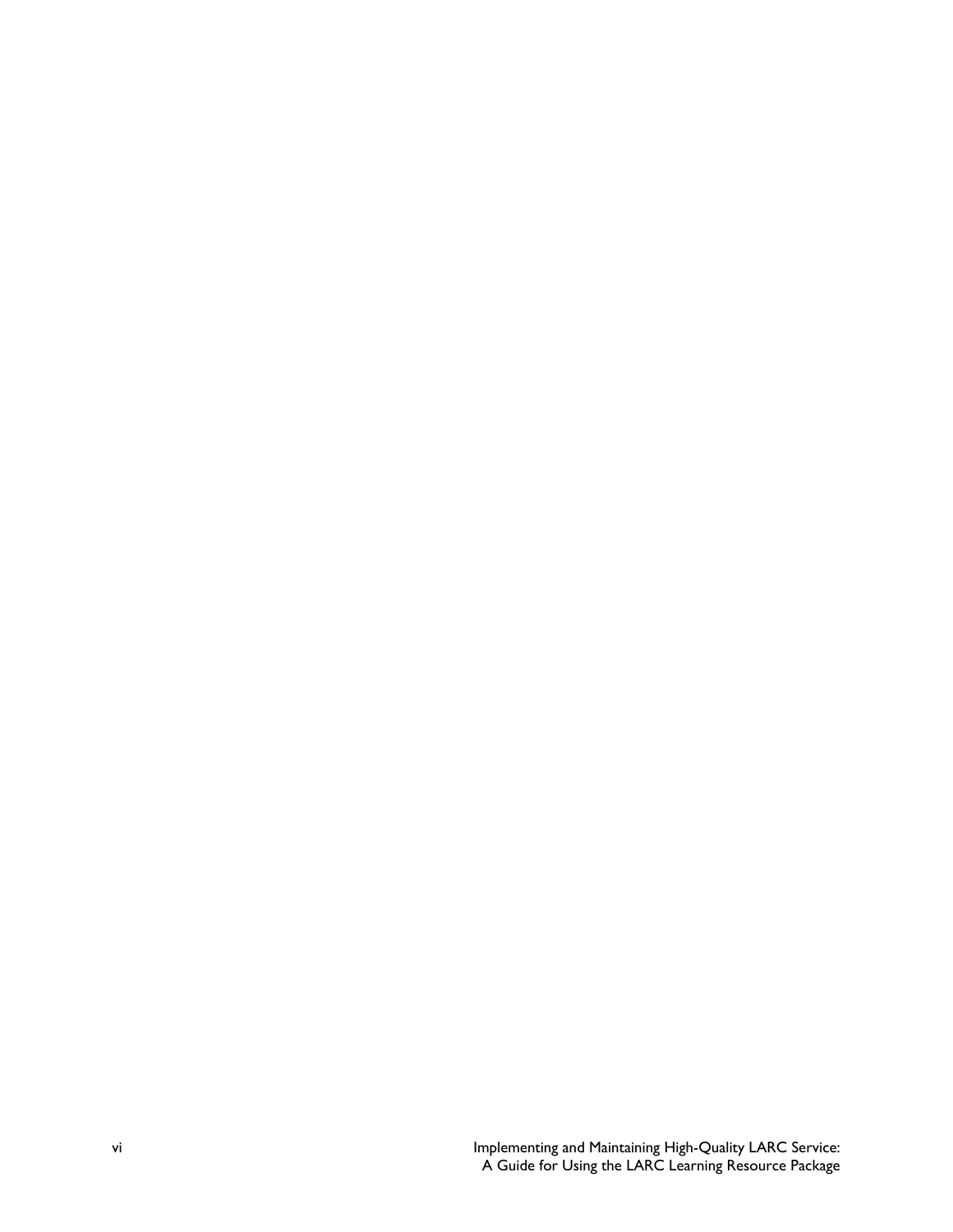# <span id="page-6-0"></span>**Introduction**

## <span id="page-6-1"></span>**Purpose**

This implementation guide is part of the [Long-Acting Reversible Contraceptives](https://www.mcsprogram.org/resource/providing-long-acting-reversible-contraception-larc-learning-resource-package/) Learning Resource Package<sup>[1](#page-6-5)</sup> (LARC LRP). The purpose of the LARC LRP is to provide trainers, facilitators, and program staff with a comprehensive resource for high-quality LARC services using a modular, facility-based approach for training, capacity-building, and mentorship.

## <span id="page-6-2"></span>**Audience**

The LARC LRP Implementation Guide is written for a global audience and designed to be used by personnel responsible and/or involved in any of the phases of implementation of LARC services.

## <span id="page-6-3"></span>**How to Use**

This implementation guide is designed to be used in conjunction with the 10 LARC LRP modules. It introduces and familiarizes LARC facilitators and program managers to the training approach and contents of the LARC LRP modules and explains how to conduct LARC trainings effectively. It is recommended that the LARC facilitators familiarize themselves with this guide before implementing LARC training using the LARC LRP.

The implementation cycle outlined in this document can be adapted to meet the needs of countries that are introducing, implementing, or expanding LARC services.

## <span id="page-6-4"></span>**LARC LRP Content**

The LARC LRP consists of 10 modules that provide facilitators and learners with consolidated, essential information about the safe use of LARCs, specifically intrauterine devices (hormonal and nonhormonal), and contraceptive implants (single and two-rod) in the pre-pregnancy, postabortion, and postpartum periods. Table 1 lists the titles of the course modules.

| <b>Module</b>                                                   | <b>Duration</b>   |
|-----------------------------------------------------------------|-------------------|
| Module 1: Introduction to Long-Acting Reversible Contraceptives | 5 hr. 40 min      |
| Module 2: Family Planning Counseling                            | 8 hr. 10 min      |
| Module 3: Medical Eligibility and Client Assessment             | 4 hr. 50 min      |
| Module 4: Quality of Care                                       | 6 <sub>hr.</sub>  |
| Module 5: Infection Prevention for LARC Methods                 | 9 <sub>hr.</sub>  |
| Module 6: Copper Intrauterine Device (Copper T 380A)            | 10 <sub>hr.</sub> |
| Module 7: Hormonal Intrauterine Device (LNG-IUS)                | 10 hr. 15 min     |
| Module 8: Postpartum Intrauterine Device                        | 10 hr. 20 min     |
| Module 9: Postabortion Intrauterine Device                      | 8 hr. 30 min      |
| Module 10: Contraceptive Implants                               | 10 hr. 55 min     |

### **Table 1. LARC LRP Modules**

<span id="page-6-5"></span> $\overline{a}$ <sup>1</sup> Maternal and Child Survival Program (MCSP). 2017. *Long-Acting Reversible Contraceptives Learning Package*. Washington, DC: MCSP. <https://www.mcsprogram.org/resource/providing-long-acting-reversible-contraception-larc-learning-resource-package/>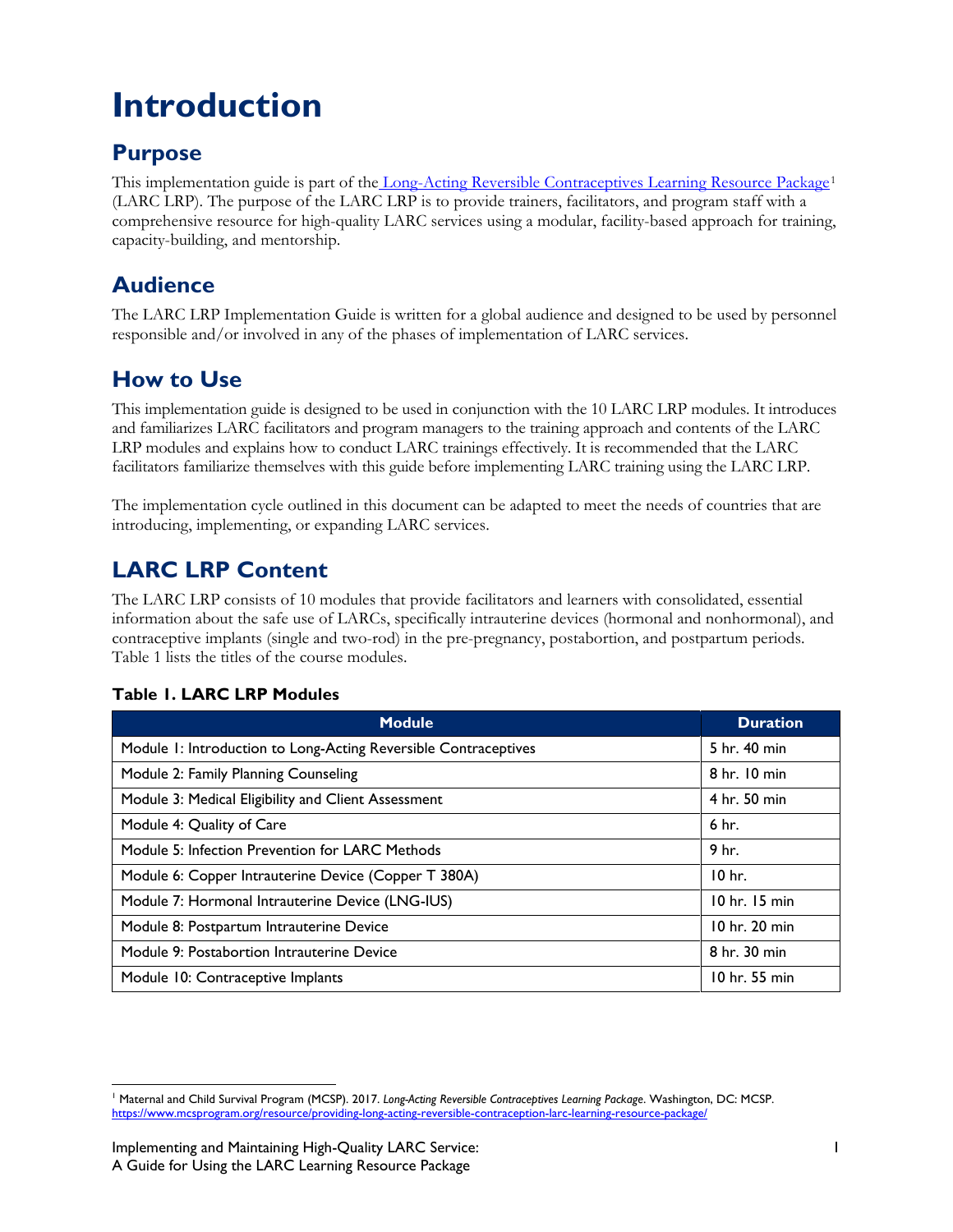The LARC LRP is interactive and designed for individual or group-based training with special attention given throughout to learning and practicing skills through role plays, simulations (i.e., with anatomical models) and with family planning clients. Each module has a facilitator and learner version. The facilitator version includes a comprehensive

When using this guide and the corresponding LARC LRP modules, it is important to ensure that appropriate adaptations are made to ensure they fit local laws, policies, available resources, and contexts.

overview that walks the facilitator through the module objectives, materials and supplies, and detailed session plans, including a sample schedule. The learner version of each module contains informational handouts, job aids, and checklists related to a particular skill. These tools can be used while learning, during practice with models, or in clinical settings. (Please refer to the section *How to Use the LARC LRP* for a more detailed explanation of module content.)

The LARC LRP content is based on evidence for effective in-service training and key resources such as the: Family Planning Training Resource Package, Family Planning: A Global Handbook for Providers, and Jhpiego and partner training materials.

# <span id="page-7-0"></span>**Learning Approach**

The LARC LRP was developed by applying the latest evidence of methodology and practices to ensure training translates into performance. **This evidence suggests that learning within the workplace, in short segments with frequent practice and a focus on doing, rather than knowing, is the most effective at impacting performance**. Traditional training approaches that use extended, off-site, groupbased workshops have had limited effectiveness in improving and maintaining provider performance after training. New evidence identifies better ways to sustain improvements in service delivery. Reflecting Jhpiego's Learning & Performance strategy, the LARC LRP:

- 1. Situates performance-based, context-specific, and case-based capacity-building interventions within a broader continuous quality improvement cycle.
- 2. Promotes shorter, repeated, team-oriented, workplace-based (sometimes called "low-dose, highfrequency" or LDHF) learning activities.
- 3. Stresses the importance of ongoing learning reinforcement to build a culture of quality. This may come in the form of prescribed practice, digital health supports such as text messages, and structured mentorship or coaching.
- 4. Aims to link learning interventions with impact and outcome (rather than output) measures.

The LARC LRP follows the principles of the Jhpiego-pioneered LDHF training approach<sup>[2](#page-7-1)</sup> (see text box). The following paragraphs explain how these principles are reflected in the LARC LRP.

**Competency-focused learning activities** concentrate on what providers "need to know"—eliminating what is "nice to know." Presented in a modular fashion, it can be tailored to the needs of a facility.

**Simulation- and case-based learning** focuses on skills practice, problem-solving, role play, and other interactive exercises.

#### **Principles of Low-Dose, High-Frequency Training**

- 1. Competency-focused learning activities
- 2. Simulation- and case-based learning
- 3. Appropriately spaced, brief periods of learning
- 4. Facility-based delivery and teamfocused training
- 5. Ongoing practice of skills
- 6. Facility-based peer staff schedule and coach
- 7. Quality improvement efforts
- 8. Tracking results

<span id="page-7-1"></span> $\overline{a}$ <sup>2</sup> Jhpiego. 2016. *Low Dose, High Frequency: A Learning Approach to Improve Health Workforce Competence, Confidence, and Performance*. Baltimore: Jhpiego[. https://hms.jhpiego.org/wp-content/uploads/2016/08/LDHF\\_briefer.pdf.](https://hms.jhpiego.org/wp-content/uploads/2016/08/LDHF_briefer.pdf)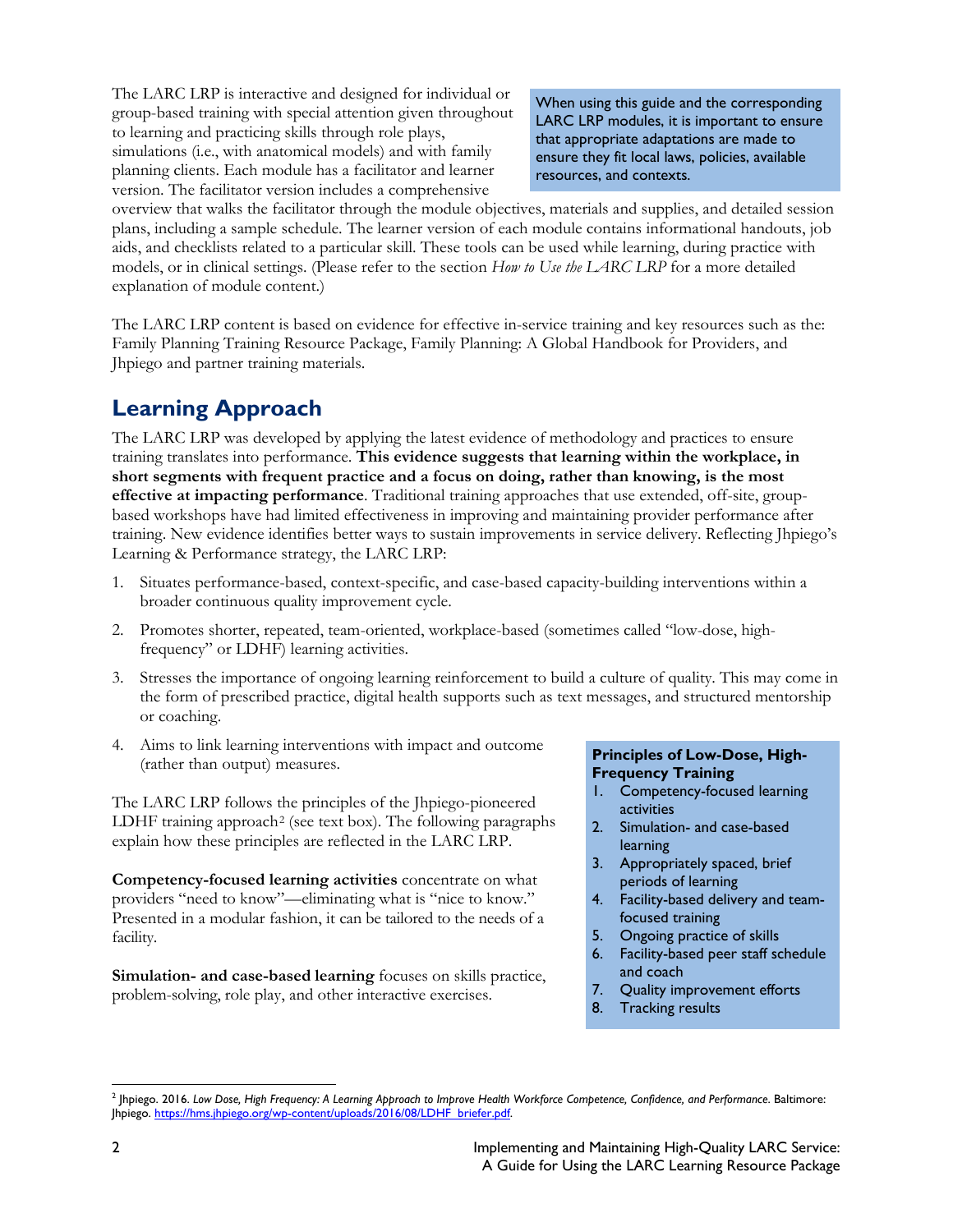**Appropriately spaced, brief periods of learning** deliver targeted information over several days. Dosing and frequency depend on the topic, the extent of the learning gap, and learner characteristics. Modules comprise several sessions depending on the overall length of the topic, with each session lasting no more than 3 hours.

**Facility-based delivery** decreases absenteeism, improves teamwork, addresses on-site barriers, and promotes changes to provider performance. It can be used to support both facility-based training (where providers come from their job sites to another site for initial training) and on-the-job training (where providers are trained at the facility where they work).

**Team-focused training** ensures that the entire team is trained so that all providers will be onboard with the new or updated clinical practice and can work together to implement improvements.

Structured, facilitated **ongoing practice of skills** follows training to reinforce learning and support transfer to clinical practice.

Using **facility-based peer staff** to schedule and coach others as they practice or engage in interactive exercises increases compliance and improves performance and outcomes.

However, change in clinical performance requires more than initial training and ongoing clinical skills practice sessions. The service delivery system also needs to be examined, with gaps noted and addressed. **Quality improvement efforts**  should guide the selection and delivery of content areas.

It is important to assess clinical performance and outcomes, where feasible. **Tracking results** can be done through observation of the procedure at a skill station prior to the beginning of the training, and as a follow-up assessment.

The LARC LRP uses a method of instruction called mastery learning, which assumes that *all* **learners can become competent, given sufficient time and opportunity to study and practice**. For each module they complete, learners are required to demonstrate mastery of the module objectives in simulation and in a clinical setting before they are certified.

Clinical outcome data should be used to help document the effectiveness of the approach and to note any gaps in performance.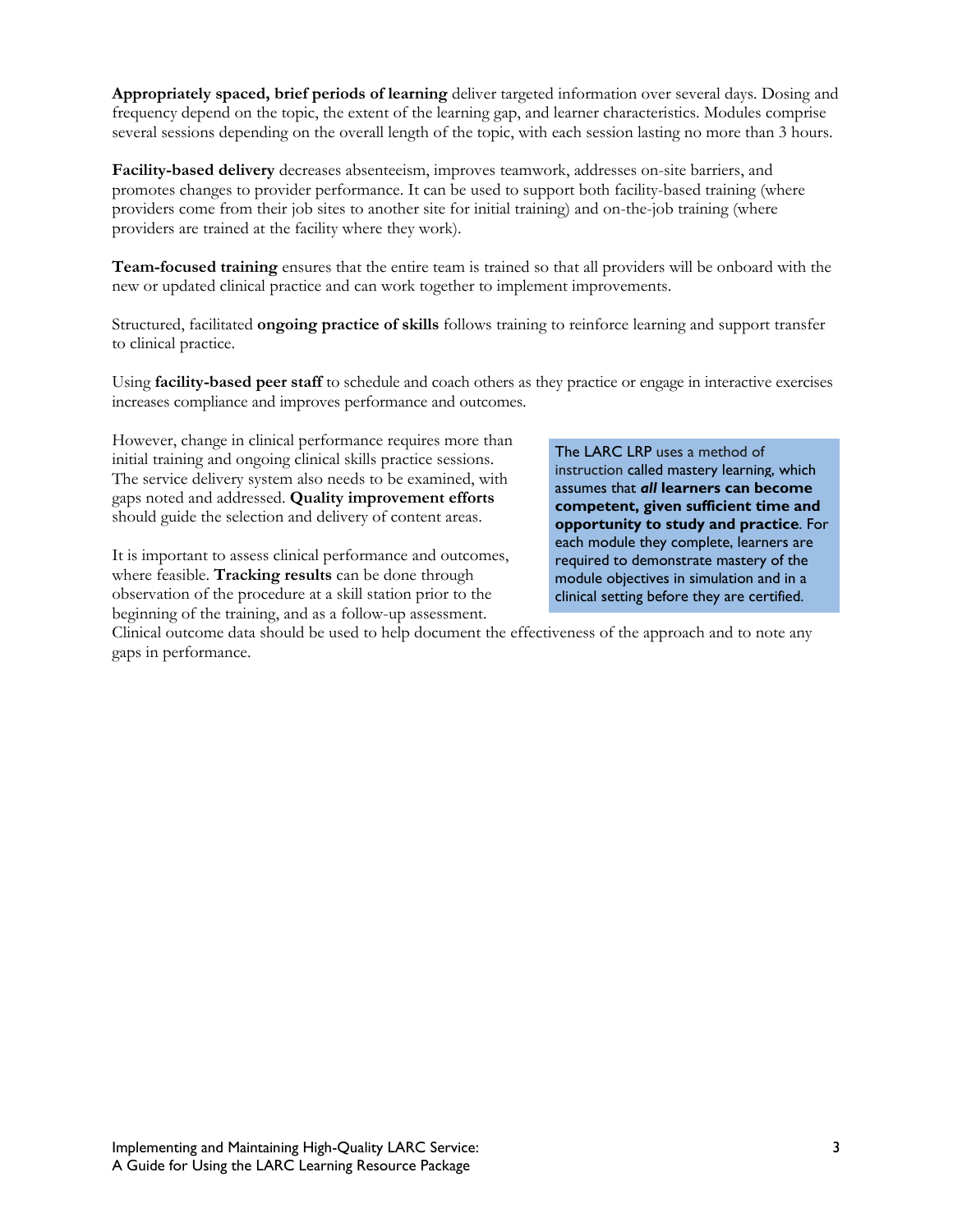# <span id="page-9-0"></span>**Implementation of the LARC LRP**

# <span id="page-9-1"></span>**Overview**

In sum, the LARC LRP uses an **on-site modular learning approach** that helps build and strengthen the competency and confidence of providers to learn and perform essential job skills with minimal disruption to services. Training should be tailored to be used on an as-needed basis, in a facility and include mentoring to provide side-by-side teaching. (Please see the *MCSP Global Mentoring Program Brief* for more details on mentors.[3\)](#page-9-4)

## <span id="page-9-2"></span>**Implementation Steps**

Implementation activities for using the LARC LRP can be broken into seven steps. These steps are organized into three phases as illustrated in Figure 1.

#### **Figure 1. Seven-step implementation process**



The *Before* phase includes the preparatory activities that need to be completed before starting the facility-based training. In the *During* phase the LARC LRP modules are implemented in facilities and the *After* phase assures sustainability of quality LARC services after learners achieve clinical competence. (Please note, that in order to fit local context, these steps may not happen in the exact order they are listed.)

To be successful, communication and coordination with governmental authorities, the health facilities, and the learners are essential throughout the seven-step process.



## <span id="page-9-3"></span>*Step 1: Orient Program Staff and Key Stakeholders*

- Orient program staff to the on-site modular learning approach and familiarize them with the LARC LRP content.
- Schedule a meeting with key stakeholders, such as the Ministry of Health (MOH), to advocate for implementation of on-site modular LARC trainings and orient them to the learning approach in the LARC LRP.

<span id="page-9-4"></span> $\overline{a}$ <sup>3</sup> MCSP. 2017. *MCSP Global Mentoring Program Brief*. Washington, DC: MCSP. https://www.mcsprogram.org/resource/mcsp-global-mentoringprogram-brief/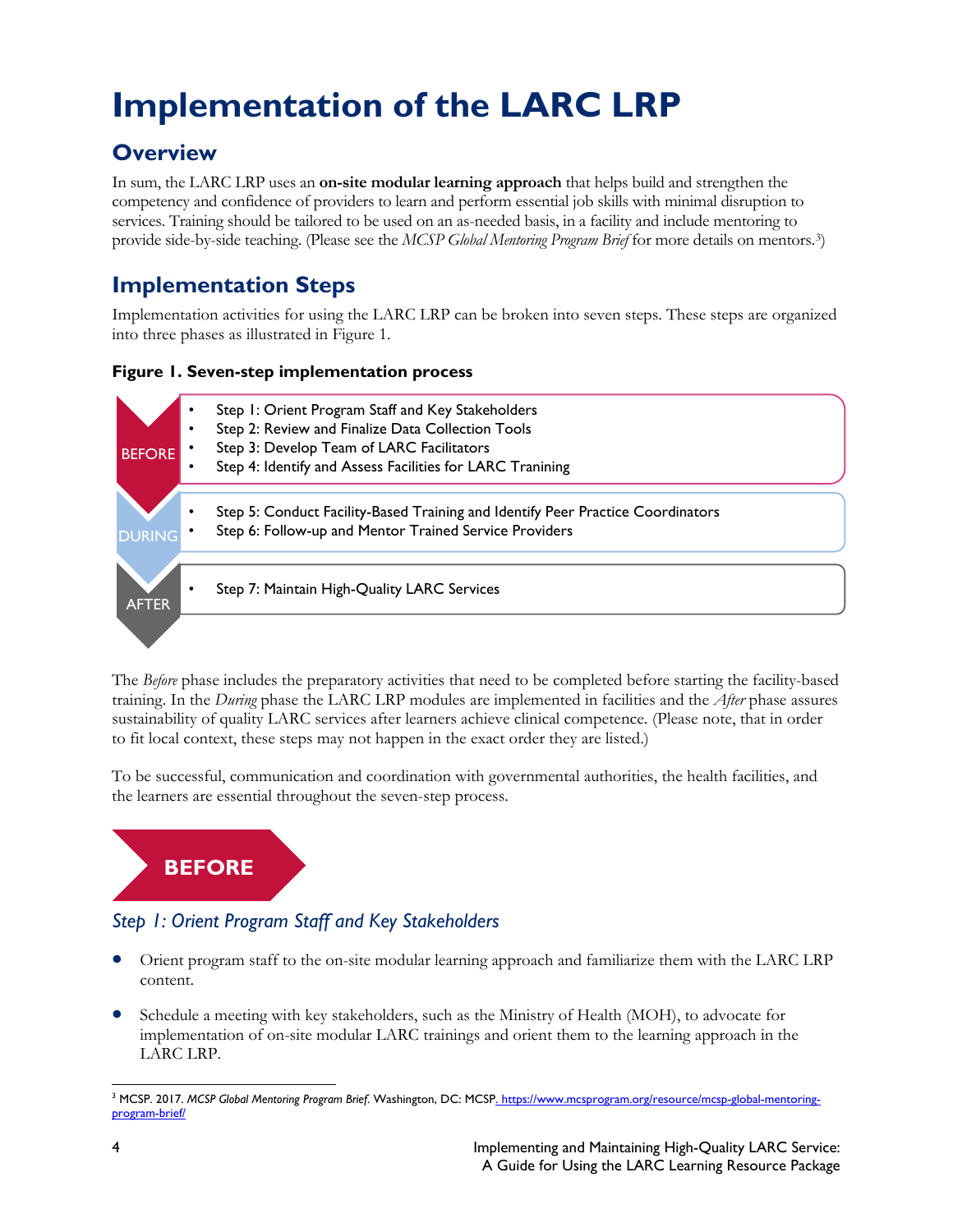- Emphasize the flexibility of the approach (e.g., the ability to conduct needs-based trainings at the facility at times that are acceptable to the learners and do not disrupt services).
- Share copies of the LARC LRP modules and implementation guide and present the key features of these materials.
- Share experiences and successes from other programs and countries that have used this approach.
- Discuss the feasibility of implementing this approach with key stakeholders to get their buy-in.
- Request that the MOH or other key stakeholders identify health care providers who are providing family planning services and can be trained as LARC facilitators.
- In coordination with the MOH or other key stakeholders, draft an implementation plan that includes who will conduct the trainings and where, when, and how they will be conducted.
	- Ensure the availability of funds, supplies, and human resources, etc.
	- Ensure that the plan includes the identification and training of LARC facilitators, site assessments, the content of facility-based training, and follow-up support for service providers.

### <span id="page-10-0"></span>*Step 2: Review and Finalize Data Collection Tools*

- Review the existing system and tools for monitoring family planning services (e.g., the family planning register and monthly reports).
- Meet with the MOH, including the division that oversees the national health management information system (HMIS), to discuss which tools need to be modified to record and monitor LARC services.
	- Adapt existing tools:
		- Any new family planning method(s) should be added to existing tools in order to record the number of clients receiving the method(s).
		- If postpartum family planning services are a focus, recording the number of postpartum women receiving family planning is also important.
		- Tools may also be modified (or introduced) to record the number of clients counseled, follow-up visits conducted, complications, and removals.
- For examples from countries that have adapted tools to collect data on family planning received soon after birth, see *Appendix A: MCSP Monitoring PPFP Brief.*
- In some cases, a new tool may be necessary, though it is preferable to incorporate data into existing tools whenever possible to avoid duplication of data collection, minimize the burden on providers, and minimize printing costs.
- It is important to think about tools that facilitate review of data at facility, district, and national levels.
	- For example, wall charts or dashboards to visualize trends in LARC uptake should be added into existing visualization tools, if not already included.
- Work with the MOH to plan for testing modified or new tools.
	- Ideally, modified or new tools should be introduced to providers during LARC training and tested soon after.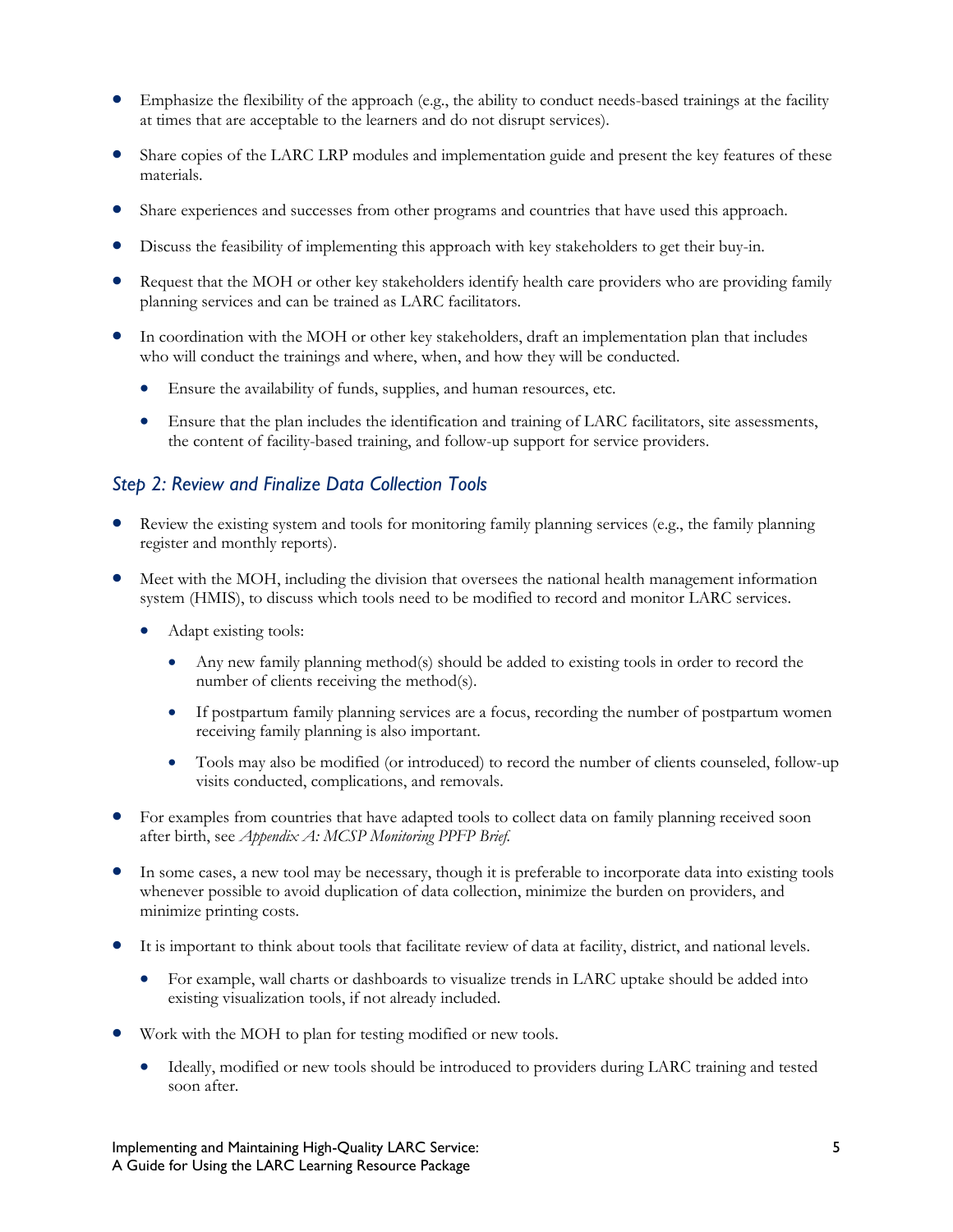- Be aware that modifying the HMIS can take time, and strong evidence is often necessary to make changes at the national level.
- During the testing phase, put in place systems for collecting, analyzing, and reviewing data that are not yet in the HMIS but are necessary to monitor LARC services. These data will need to be aggregated and analyzed separately.
- Tailor Module 4 of the LARC LRP (Quality of Care, which contains sessions on data use) to fit the monitoring tools and data reporting system that will be used.

### <span id="page-11-0"></span>*Step 3: Develop a Team of LARC Facilitators*

- See the section Learning Cycle for details of each actor's roles and qualifications.
- In consultation with the MOH and other key stakeholders, schedule a training to develop the capacity of identified health care providers to serve as LARC facilitators.
- Arrange for an advanced trainer and local trainers/experts to facilitate the training.
	- Meet in advance to familiarize the trainers with the LARC LRP modules.
	- Discuss the sample agendas and make changes to fit local context.
- Make arrangements for the LARC facilitators' training:
	- Print materials for both learners and facilitators.
		- See the section *How to Use the LARC LRP* for more details on printing materials.
	- Secure samples of contraceptives and other supplies.
		- See the Materials and Supplies table in the Module Overview for Facilitator of each module.
	- Identify and prepare clinical training sites for clinical practice sessions.
		- Coordinate with the facility the best dates and times for clinical practice.
		- Ensure that demand creation activities take place at the facility prior to the training to ensure sufficient client load for clinical practice.
	- Arrange all other logistics such as meals, lodging, and transportation as needed.
- During the training:
	- Orient the participants to the training approach, including required facilitation skills, and discuss different ways to implement it.
	- Familiarize the participants with the LARC training modules.
	- Update the participants' knowledge and skills regarding LARC methods.
	- Ensure participants' competency in clinical skills before certifying them as LARC facilitators.
		- Please see *Appendix B: Learner Assessment* for more details.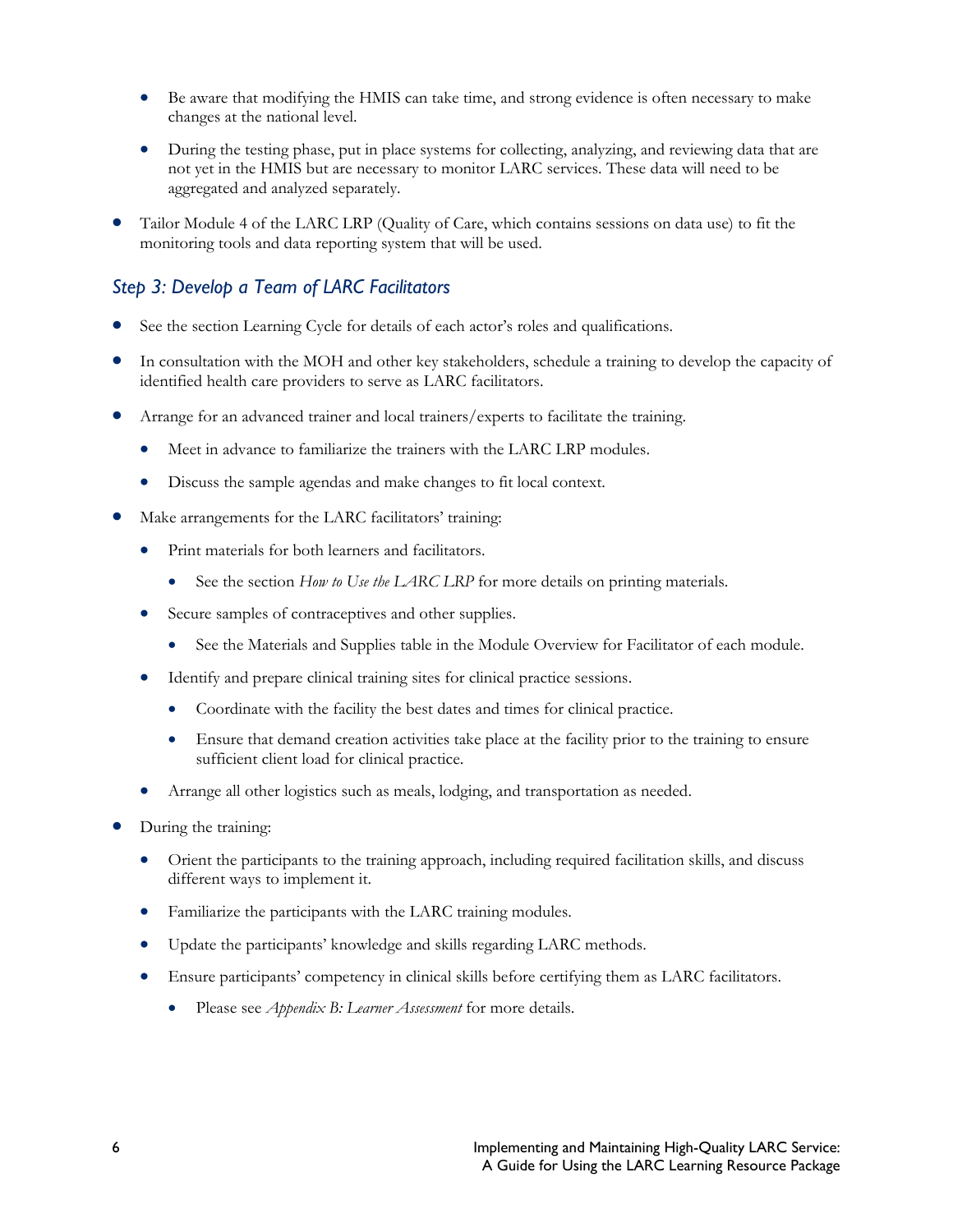### <span id="page-12-0"></span>*Step 4: Identify and Assess Facilities for LARC Training*

- Identify high-volume facilities (or facility) to host a LARC training.
	- It is recommend to choose sites with a high volume of clients for labor & delivery and family planning services to ensure enough clients are available during clinical practice and certification.
- Learners from smaller facilities can come to a high-volume site for training. Meet with the staff in charge of the facilities and orient them to the activity.
- Conduct a facility readiness assessment in selected facilities using Appendix C: Facility Readiness Assessment Tool or other LARC assessment tools available in-country.
	- A readiness assessment should include a review of human resources, equipment and supplies, management systems, as well as existing data collection and review systems used at the facility.
- Identify root causes of the gaps observed, which largely can be categorized as:
	- Lack of adequate competencies, which requires on-site learning activities.
	- Lack of equipment/materials/supplies/drugs and support systems, which requires implementation of management improvement activities.
	- Lack of motivation, including inadequate team working climate and internal conflicts, which requires activities to improve the team working climate and address/prevent conflicts, and finding ways to reenergize and motivate the staff.
- Share the needs assessment results with key stakeholders, including the MOH and staff in charge of the facilities, highlighting any major gaps in provision of LARC services (e.g., staff shortage, FP supplies, etc.).
- Information from the facility readiness assessment will be used to plan trainings and follow-up under Steps 5 and 6.

## **DURING**

### <span id="page-12-1"></span>*Step 5: Conduct Facility-Based Trainings and Identify Peer Practice Coordinators*

- Coordinate and plan facility-based trainings with the MOH/key stakeholders and program staff.
- Use Appendix D: Training Preparation Checklist to support advance preparation and same-day planning for the training.

#### **Before:**

- Orient the facility managers and other key personnel to the training approach and plan the training schedule.
- Request staff support in identifying providers who will be learners for the training.
	- Emphasize that the training will be done during hours that are convenient and will not disrupt routine services.
- Using information obtained in Step 4 (facility needs assessment) customize training to match the needs of each site.

Implementing and Maintaining High-Quality LARC Service: 7 A Guide for Using the LARC Learning Resource Package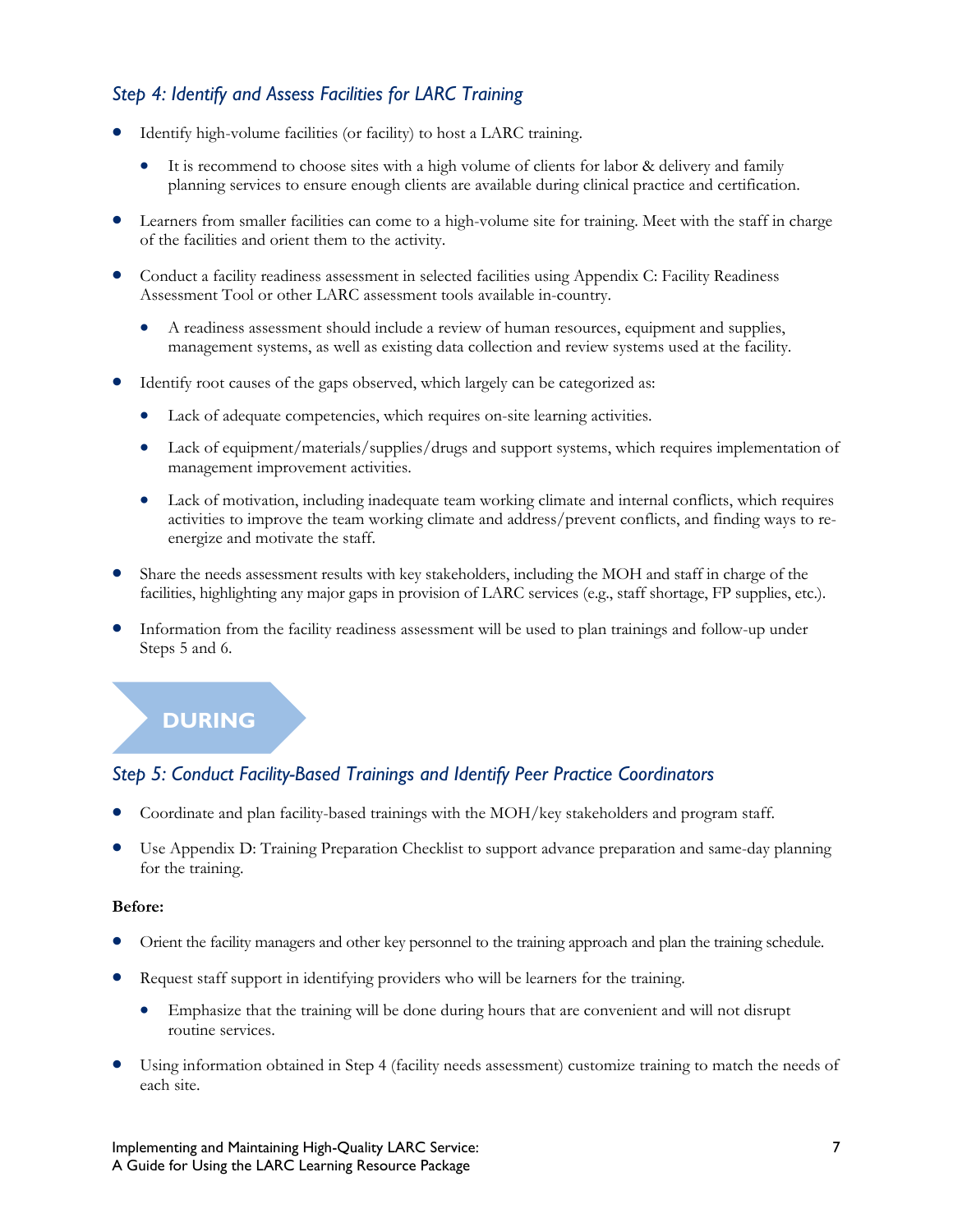- Identify a quiet training space with adequate light and ventilation for classroom and skills sessions.
- If client load at the facility is insufficient to allow learners to perform clinical practice during training, partner with a facility that has a larger client load.
- Ensure that supplies, instruments, and teaching aids are available, as detailed in each *Module Overview for Facilitator*.
	- Prepare learner material folders and supplies in advance.
- Visit the facility 1–2 days before the training date to ensure that learners have been informed and space is ready for the training.
	- Check that all supplies and equipment needed for skills practice sessions are in place.

#### **During:**

- Use the *Module Overview for Facilitator* found in each module for guidance on each topic area.
- Ensure patient safety by orienting all learners to severe adverse event reporting using national or other appropriate severe adverse event guidelines and reporting forms.
- Identify high-performing learners to serve as peer practice coordinators (PPCs) and mentor them in their role to support other learners in the facility.
	- See the *MCSP Global Mentoring Program Brief*[4](#page-13-0) for more details on mentoring.
	- See sections *Key Actors* and *Roles and Responsibilities by Actor* for details of each actor's roles and qualifications.
- Identify learners who need additional support and link them to the PPC for additional and continued support.
	- Please see *Appendix B: Learner Assessment* for more details.
- In collaboration with the PPCs, prepare plans for follow-up and mentoring for identified learners who need more practice (use *Appendix E: Learner Mentoring Plan).*
- Complete *Appendix F: Participant Tracking Matrix,* to record the details of the trainings.

#### **After:**

- Using *Appendix F: Participant Tracking Matrix,* map the performance level for participants for each module. This will help as a record to identify participants who need additional support in any of the modules.
- Prepare a brief training report and share it with concerned staff and key stakeholders, including the MOH.
	- An updated version of this report may also be submitted under Step 6 once additional learners have reached competency.

<span id="page-13-0"></span> <sup>4</sup> MCSP. 2017. *MCSP Global Mentoring Program Brief*. Washington, DC: MCSP.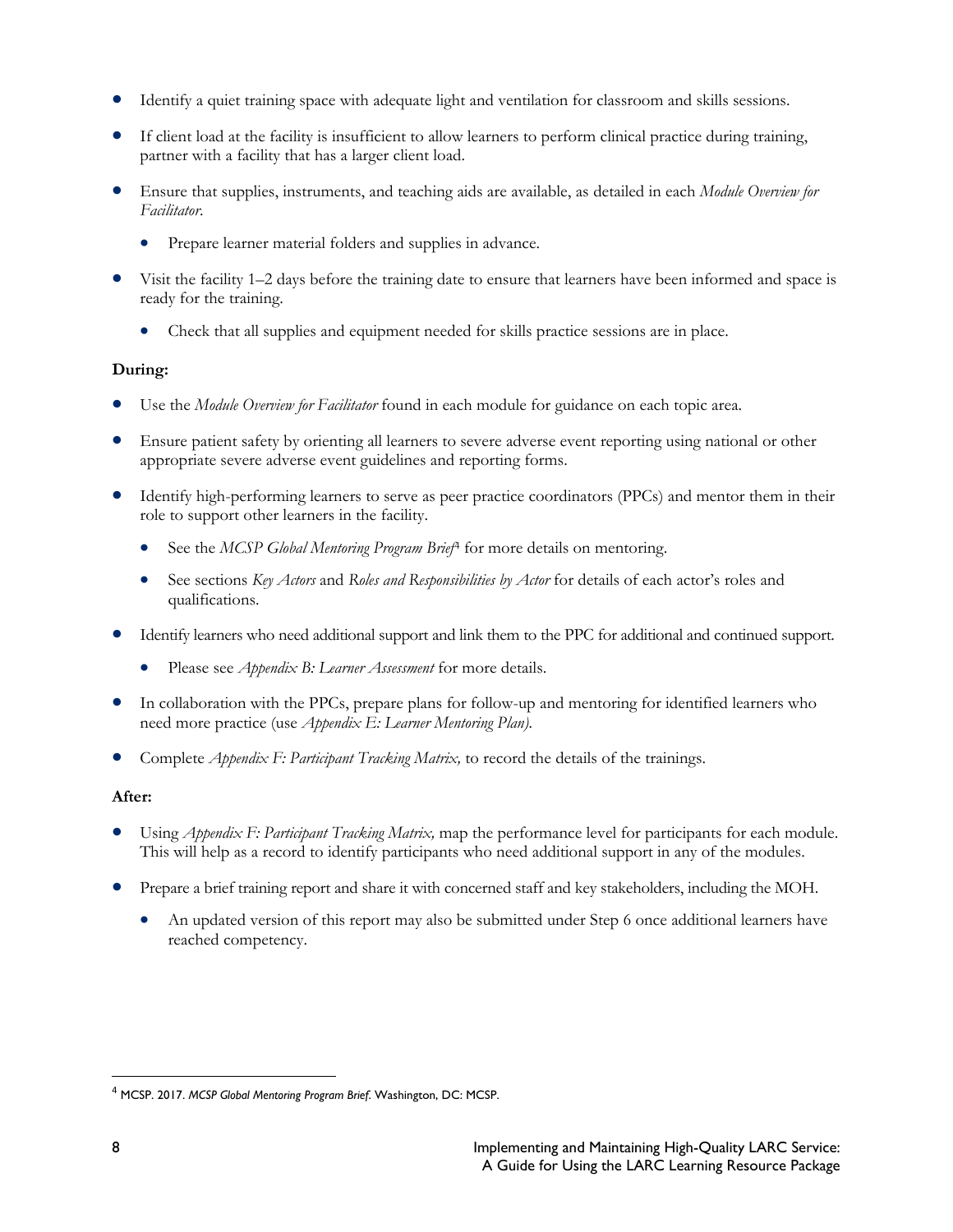### <span id="page-14-0"></span>*Step 6: Follow-up and Mentor-Trained Service Providers*

- LARC facilitators should provide regular on-the-job mentoring and supervisory visits to the facility to ensure confidence and competence of the newly trained LARC providers.
	- If possible, visits should take place every 15 days for the first 3 months post-training, then monthly for the next 6 months. However, frequency will depend on learner performance.
	- Mentoring of learners should include side-by-side teaching and providing feedback on performance — what went well and what needs improvement.
	- Coordinate with the PPCs to monitor progress and provide additional support to learners who need more practice.
	- Document on-the-job coaching by the PPCs and keep the *Participant Tracking Matrix* and *Learner Mentoring Plan* up-to-date (see *Appendices E and F*).
	- Ensure that all learners qualify in the clinical skills assessment within 6 weeks of attending the LARC training course.
- PPCs should help trained service providers to meet their learning goals. This includes:
	- Side-by-side teaching using models, checklists, and job aids.
	- Working in close coordination with LARC facilitators to keep a record of each participant who was supported after the clinical training.
	- Requesting further technical support, if required, from LARC facilitators.
	- Inviting a clinical mentor to certify a participant for a new clinical skill.
- During supervisory visits, LARC facilitators should also review data for LARC services, which should include the number of clients receiving each type of LARC.
	- Depending on what data are routinely collected (see Step 2), in addition to number of clients accepting a method, the review may also include the number of clients counseled, receiving followup visits, experiencing complications, or coming for removal.
	- Data may come from aggregated reporting forms or visualization tools such as wall charts or dashboards.
	- This review may also look at characteristics of clients receiving services, such as age or parity.
		- Such profile characteristics, and other data, may not be aggregated or reported, and therefore may require looking at registers to get the information.
- Once certification of learners is complete, LARC facilitators should prepare an updated training report and share it with concerned staff and key stakeholders, such as the MOH.
	- For detailed information on the assessment of learners, please see *Appendix B: Learner Assessment*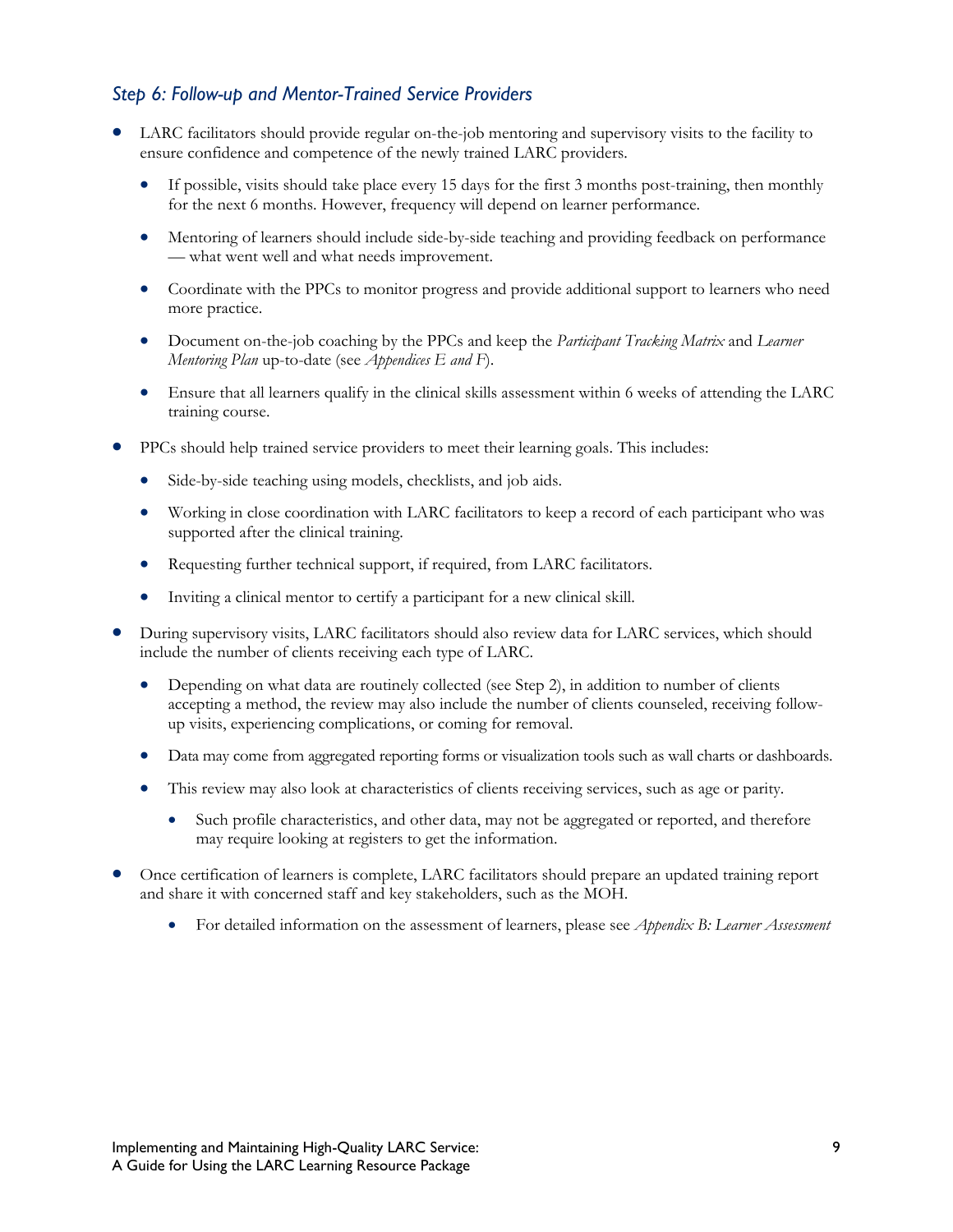## **AFTER**

### <span id="page-15-0"></span>*Step 7: Maintain High-Quality LARC Services*

- Follow-up, supportive supervision, and mentoring by the facilitators and MOH staff during visits are key to maintaining high-quality LARC services. During these visits, it is important to:
	- Ensure that the trained facility staff are providing high-quality LARC services.
		- This can be verified through observations and discussions to ensure service providers continue to follow standard guidelines/protocols when providing LARC services.
		- Additional supportive supervision, mentorship, or refresher training should be planned for as needed based on findings from these follow-up visits.
	- Confirm that trained staff at the facilities document service delivery data for LARC services.
	- Continue to review available data (see Step 6).
		- Use supervision visits to learn if facilities regularly review data to assess the use and quality of LARC services. Encourage the use of data to track improvements and identify problems.
		- If data suggest problems at the facility, decide on the appropriate action to take: retraining, refresher training, on-the-job training, etc.

## <span id="page-15-1"></span>**Learning Cycle**

Steps 5–7 of the Implementation Process focus on the learning cycle. The learning cycle illustrates how (as described in the Learning Approach section) all content delivery should be followed by reinforcement through consistent, scheduled practice over a sufficient period of time, using LARC facilitators and PPCs. Clinical mentoring is a vital step to ensure implementation of high-quality LARC services.

The learning cycle outlined in this package begins by developing a team of LARC facilitators and then supporting them to use the LARC LRP modules to train facility-based learners in short updates of selected content. The LARC facilitators implement training modules based on learning priorities at each site, and they take participants through the learning cycle.

Once the content is delivered, it is key to build on the short training sessions with immediate practice and feedback. Through this process, learners receive additional follow-up and mentoring over time to integrate new knowledge and skills during clinical practice and to prepare them for final assessment by a clinical mentor.

Please see Figure 2 for a visual overview of the learning cycle.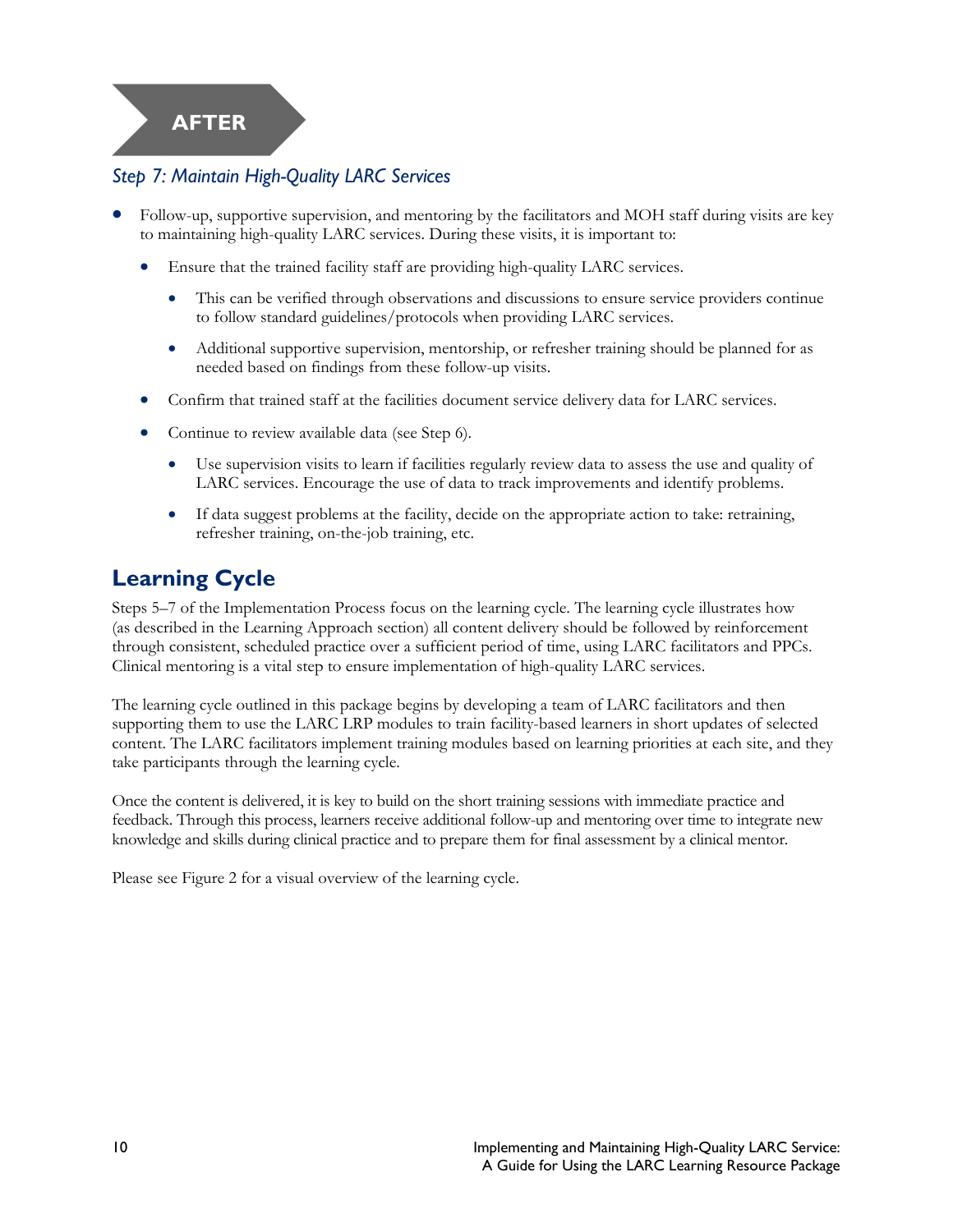#### **Figure 2. Learning cycle**



## <span id="page-16-0"></span>**Key Actors**

Four key groups of "actors" are involved in implementing the LARC LRP. Although titles may differ in each country, roles and qualifications do not. See Table 2 below for the general actors and their roles and qualifications.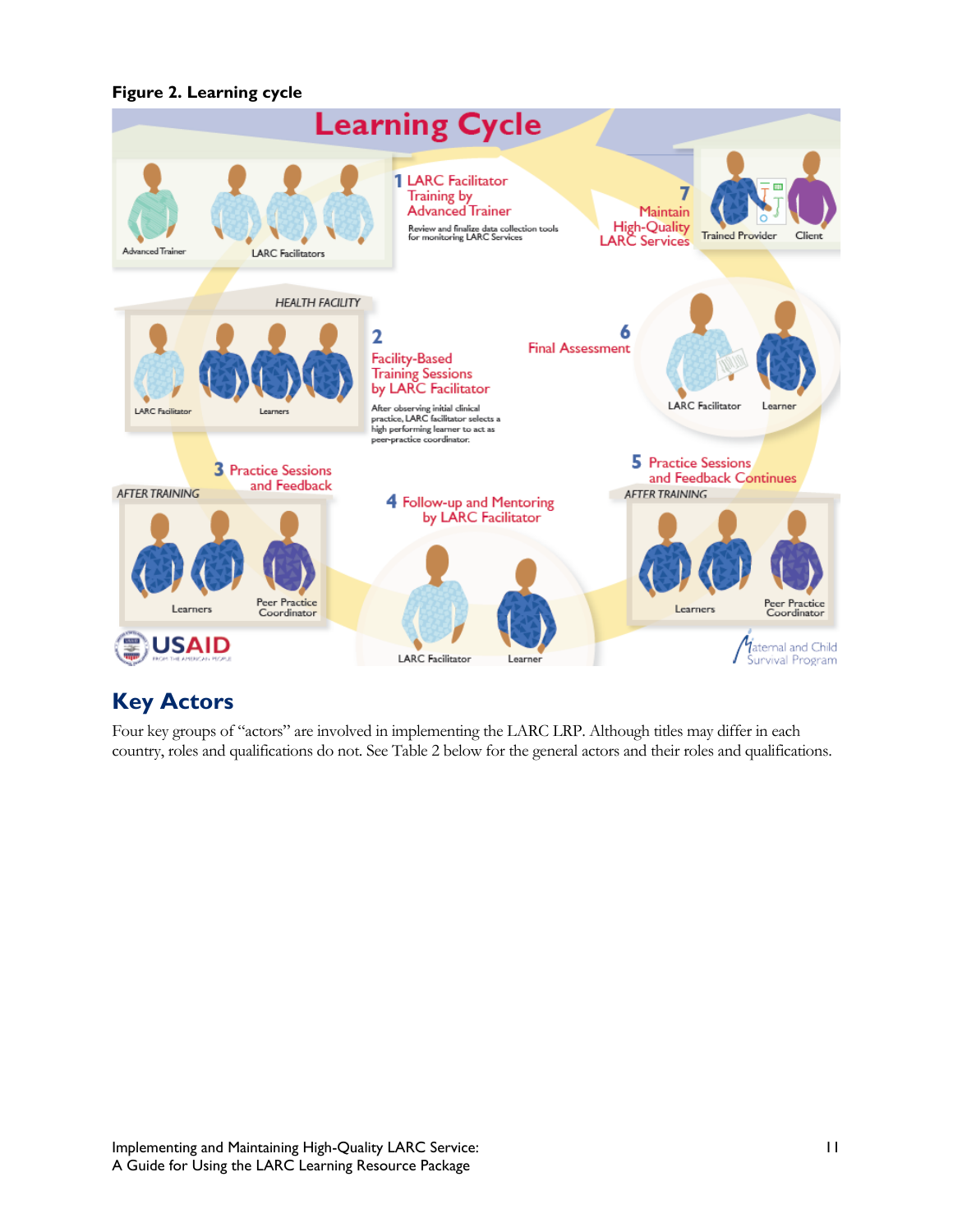|                       | <b>Advanced trainer</b>                                                                    | <b>LARC</b> facilitator                                                                 | <b>Peer practice</b><br>coordinator (PPC)                                                             | <b>Learner</b>                                                                                                                       |
|-----------------------|--------------------------------------------------------------------------------------------|-----------------------------------------------------------------------------------------|-------------------------------------------------------------------------------------------------------|--------------------------------------------------------------------------------------------------------------------------------------|
|                       | Designs and<br>provides technical<br>guidance                                              | Conducts a training<br>needs assessment and<br>trains learners                          | Schedules practice<br>sessions with peer<br>learners                                                  | Completes the LARC LRP<br>modules as needed<br>Takes responsibility and                                                              |
|                       | Trains and orients<br><b>LARC</b> facilitators                                             | Identifies, trains, and<br>mentors PPCs                                                 | Coaches peer learners<br>during practice                                                              | ownership for own practice<br>and learning and aspires to                                                                            |
| Role                  | Assists in developing<br>Follows up and<br>mentors learners<br>monitoring and              | sessions and records<br>results on mentoring<br>plans                                   | provide high-quality services                                                                         |                                                                                                                                      |
|                       | mentoring                                                                                  | Conducts<br>performance<br>assessment of                                                | Records practice<br>sessions                                                                          |                                                                                                                                      |
|                       |                                                                                            | learners                                                                                | Coordinates with<br><b>LARC</b> facilitators to<br>share progress of peer<br>learners                 |                                                                                                                                      |
| <b>Qualifications</b> | Family planning<br>provider proficient<br>in LARCs and<br>trained as a LARC<br>facilitator | Family planning<br>provider proficient in<br>LARCs and trained as<br>a LARC facilitator | High-performing LARC<br>provider willing to<br>support peer learners<br>Respected by peer<br>learners | Family planning,<br>postabortion, antenatal, or<br>maternity care provider<br>working in health facility<br>(doctor, nurse, midwife) |

#### **Table 2. Actors, roles, and qualifications for implementing the LARC LRP**

## Roles and Responsibilities by Actor

**Advanced trainers** are senior technical staff who are proficient in providing LARC services and have previous experience in designing/adapting training courses to fit local context. This team of advanced trainers will work in close coordination with key stakeholders (such as the MOH), and will:

- Provide long-term support to national, regional, and district technical teams for highquality LARC services.
- Organize and facilitate a training to develop a pool of LARC facilitators for each region.
- Work with the HMIS division in the MOH to decide how to modify tools to capture and monitor LARC services. (They will adapt Module 4 of the training manual to reflect these decisions.)

**LARC facilitators** play a key role in providing on-site training, mentoring, and support to providers at facilities. They help ensure that facility providers continue to practice and sustain their new skills. They should be:

- Experienced midwives, obstetricians, or regional/district trainers providing family planning services/training.
- Trained in clinical mentoring methodologies and skills.
- Experienced in conducting follow-up and/or mentoring visits for service providers at the facility level.
- Experienced in using existing facility registers and able to review data to monitor LARC services.



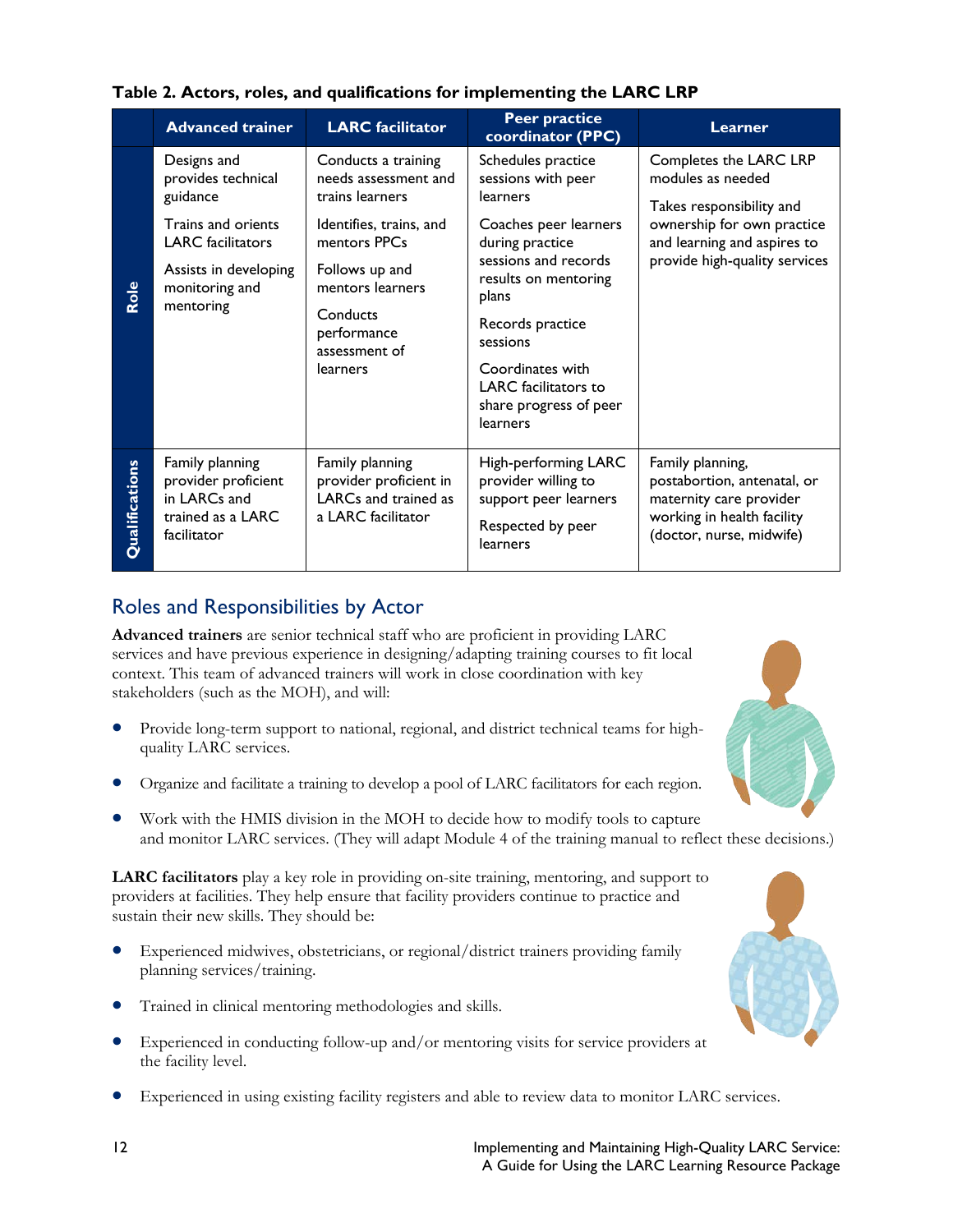- Willing to work as a team member and accept the role of LARC facilitator (traveling, supervising, and collecting data as part of the team) for at least 2–3 years.
- Flexible regarding selection of training space and shifting schedules to accommodate service provider availability.
- Willing to coordinate with the district/regional teams to implement the trainings, participate in joint planning, and provide mentoring support to participants at national, regional, and facility levels.
- Have strong linkages with quality improvement (QI) teams (if these teams exist) and work with them to close gaps and improve the quality of LARC services.

There should be one LARC facilitator for every six learners to be trained in any given facility. **Before** a facility-based training begins, LARC facilitators should:

- Have been assessed and certified as competent in providing LARC services.
- Be familiar with all components of the LARC LRP materials and training approach.
- Assess the facility where trainings will be implemented (see Step 4 of the *Implementation Process*)*.*
- Meet with the facility in-charge to plan the training and visit the facility again 1–2 days before training to ensure that the participants and space are ready (see *Before* section in Step 5 of the *Implementation Process*)*.*
- Review the session plans for each module that will be implemented, revising as needed to fit the local context, and if there are multiple facilitators, divide tasks and responsibilities accordingly.

**During** implementation of facility-based training, LARC facilitators should:

- Implement facility-based training sessions using the materials provided in the LARC LRP modules.
- Confirm that a sufficient number of clients are available on clinical practice day.
- Identify PPCs and learners who need additional support and prepare plans for follow-up and mentoring (see *During* section in Step 5 of the *Implementation Process*)*.*

After implementation of facility-based training, LARC facilitators should:

- Support regular on-the-job mentoring and follow-up visits to the facility (see Step 6 of the *Implementation Process*)*.*
- Work in close coordination with the PPCs to monitor progress and provide any additional support needed.
- Schedule and conduct refresher training sessions if needed.
- Coordinate with QI teams to monitor the quality of services as well as data collection and use at the facility (where QI teams exist).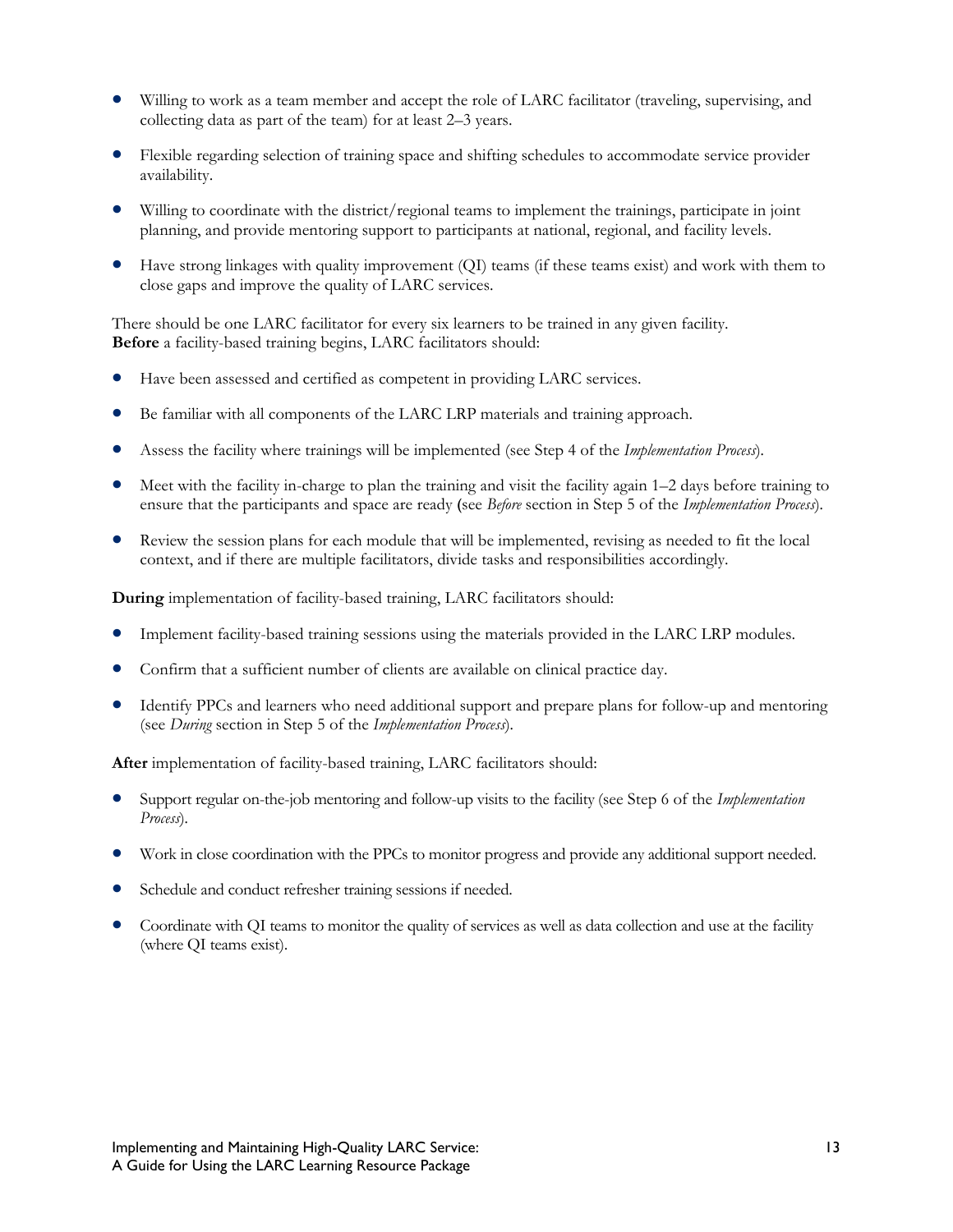**Peer Practice Coordinators (PPCs)** are high-performing learners who are selected from among the facility- based learners by the LARC facilitators and are given the responsibility of coordinating practice with their peers. It is important that the chosen PPCs be respected, well liked, and acceptable to the group of learners. A ratio of one PPC to two learners is ideal.

PPCs should have passed the knowledge and skills assessment for any given module. In instances where this is not feasible, the LARC facilitator agrees on what skills PPCs can provide support to their peers and what skills need to be deferred until the LARC facilitator or advanced trainer is present.

PPCs should:

- In collaboration with the LARC facilitator, make a plan for conducting clinical practice sessions for their peers and support and document the planned practice and feedback sessions (see Step 6 of the *Implementation Process*).
- Request further technical support, if required, from LARC facilitator.
- Invite a clinical mentor to certify a participant for a new clinical skill.
- Inform the LARC facilitator and facility in case of a serious adverse event.

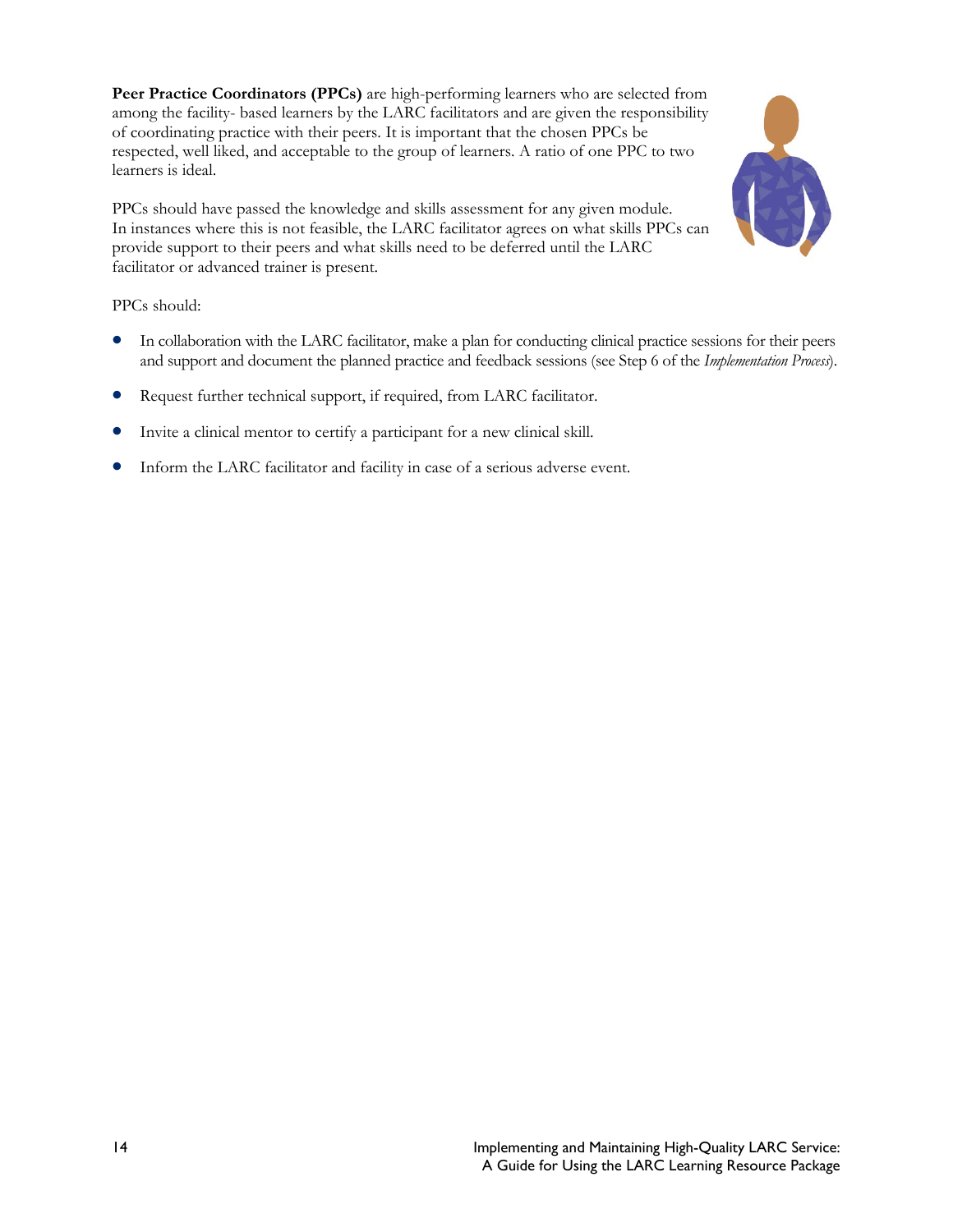# <span id="page-20-0"></span>**How to Use the LARC LRP Materials**

## <span id="page-20-1"></span>**Overview**

The LARC LRP comprises 10 modules (see Tables 1 and 3). Modules 1–5 are cross-cutting and support all LARC services, while modules 6–10 cover clinical skills for the LARC methods.

With the modular design, it is not necessary to implement all 10 modules. Rather, teams can use the assessment tools to choose the modules that are most appropriate for a facility or team of providers. However, at least a refresher on modules 1–5 should be carried out before moving to any of the clinical skill modules.

Modules 4 and 5, Quality of Care and Infection Prevention for LARC Methods, should be implemented with a broader audience. This includes, but is not limited to, managers, doctors, nurses, midwives, pharmacists, laboratory technicians, and support personnel (including cleaning and waste management staff).

Counseling is often the weakest component of family planning service provision. *Module 2: Family Planning Counseling* **should be implemented during every LARC training, and counseling should be reinforced during each skills module.** All personnel who provide family planning services should take part in the counseling module. This includes physicians, nurses, midwives, and community health workers.

Table 3 lists the modules and their approximate duration.

#### **Table 3. Course modules and duration**

| <b>Module</b>                                                   | <b>Duration</b>   |
|-----------------------------------------------------------------|-------------------|
| Module 1: Introduction to Long-Acting Reversible Contraceptives | 5 hr. 40 min      |
| Module 2: Family Planning Counseling                            | 8 hr. 10 min      |
| Module 3: Medical Eligibility and Client Assessment             | 4 hr. 50 min      |
| Module 4: Quality of Care                                       | 6 hr.             |
| Module 5: Infection Prevention for LARC Methods                 | 9 <sub>hr.</sub>  |
| Module 6: Copper Intrauterine Device (Copper T 380A)            | 10 <sub>hr</sub>  |
| Module 7: Hormonal Intrauterine Device (LNG-IUS)                | $10$ hr. $15$ min |
| Module 8: Postpartum Intrauterine Device                        | 10 hr. 20 min     |
| Module 9: Postabortion Intrauterine Device                      | 8 hr. 30 min      |
| Module 10: Contraceptive Implants                               | 10 hr. 55 min     |

The LARC LRP modules are designed to be delivered in one of two ways:

- **On-the-job**: Implemented in high-volume sites where learners are all from the same facility.
- **Facility-based:** Implemented for learners from small facilities who come to a high-volume site for training.

Each module is broken down into sessions, and **no session is longer than 3 hours**. It is recommended that the modules be implemented with:

- A maximum of 3 hours per day for didactic, model, and clinical practice.
- A maximum of six participants for each clinical skills training module.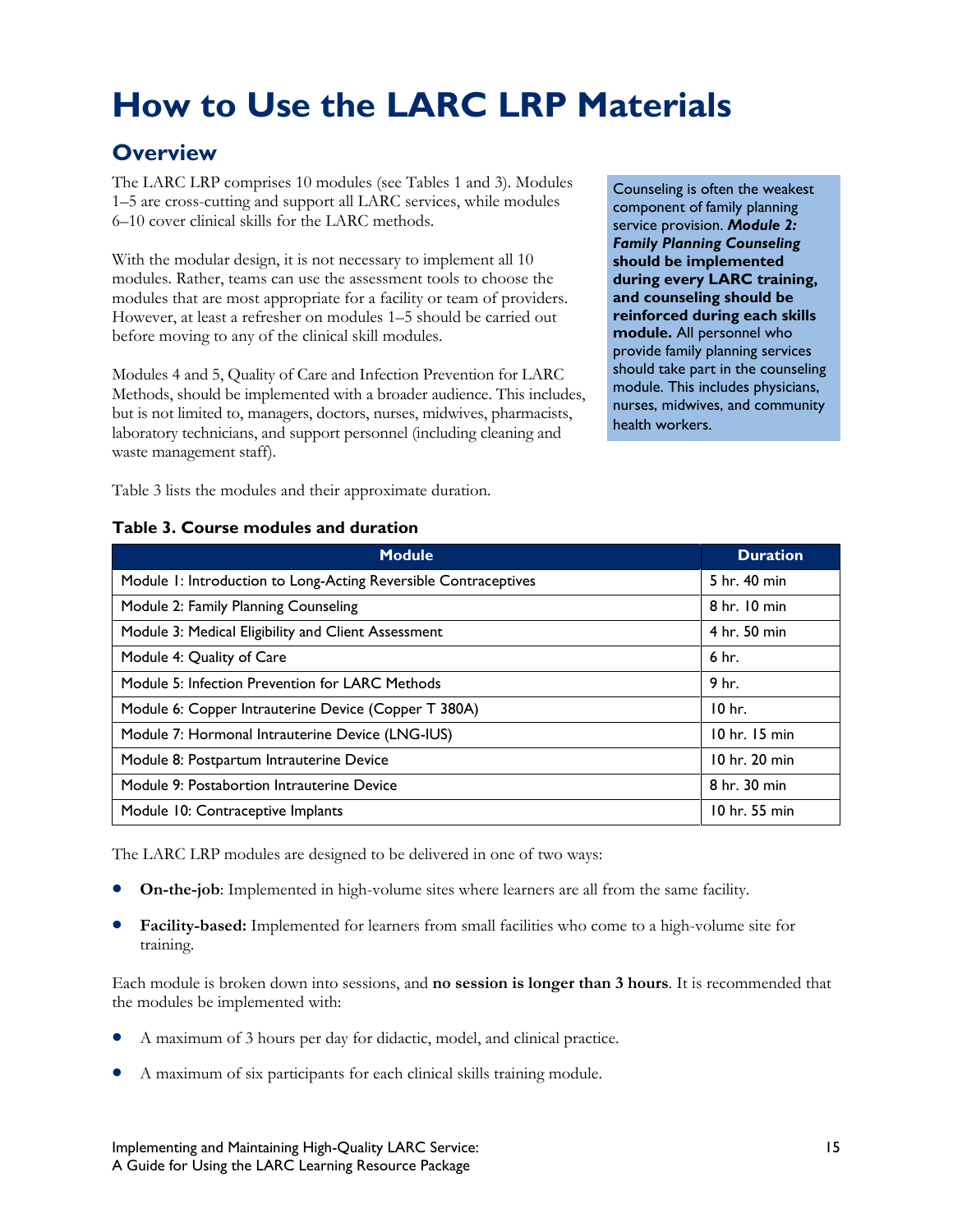# <span id="page-21-0"></span>**Sample Training Scenarios**

Table 4 describes potential training scenarios for three types of learners. These examples may help you consider your situation:

|  |  | Table 4. Training scenarios for three types of learners |
|--|--|---------------------------------------------------------|
|  |  |                                                         |

| <b>Scenario I</b>                                                                                                                                                     | <b>Scenario 2</b>                                                                                                                                                               | <b>Scenario 3</b>                                                                                                                                                            |
|-----------------------------------------------------------------------------------------------------------------------------------------------------------------------|---------------------------------------------------------------------------------------------------------------------------------------------------------------------------------|------------------------------------------------------------------------------------------------------------------------------------------------------------------------------|
| Learners:<br>New providers who have no clinical<br>skills for inserting or removing implants<br>and/or IUDs                                                           | Learners:<br>Providers who need one<br>or more clinical skill(s)<br>E.g., Implanon<br>insertion and removal                                                                     | Learners:<br>Providers who need one or more<br>clinical skill(s) and have recently<br>completed training in all 5 cross-cutting<br>modules<br>E.g., postpartum IUD insertion |
| <b>Training Need:</b><br>All 10 modules                                                                                                                               | <b>Training Need:</b><br>All 5 cross-cutting<br>modules, plus the clinical<br>skill module(s) needed<br>E.g., modules 1-5 and<br>Module 10 for implant<br>insertion and removal | <b>Training Need:</b><br>Specific clinical skill module(s)<br>E.g., Module 8 for postpartum IUD<br>٠<br>insertion                                                            |
| <b>Estimated Duration:</b><br>30 working days (consecutive or non-<br>consecutive) with a maximum of 3<br>hours per day of didactic, model, and<br>clinical practice. | <b>Estimated Duration:</b><br>2-3 working days for<br>each cross-cutting<br>module<br>4 working days for<br>٠<br>each clinical skill<br>module                                  | <b>Estimated Duration:</b><br>4 working days for each clinical skill<br>module                                                                                               |

## <span id="page-21-1"></span>**What is in Each Module**

Each module is a standalone unit with all the materials for the facilitators and learners: a module overview, pre-/posttests, activities, checklists, handouts, job aids and facilitator tools, as well as a list of materials and supplies needed for that module. Some of the job aids and checklists are needed for several modules (e.g., the *World Health Organization (WHO) Medical Eligibility Criteria (MEC) Quick Reference Chart*[5\)](#page-21-2).

The sample schedules included in each module are simply examples. The actual timing for each session, as well as the materials used in each module, will need to be adjusted to fit the local situation.

Modules are in PDF format and there are two versions of each module, one for the facilitator and one for the learner. Facilitators should have an electronic and a hard copy of all the resource materials because in addition to print material, as some of the modules also contain videos and slide presentations.

The *Module Overview for Facilitator* is the key document in each module that guides the facilitators through the content, outlines the module objectives, and includes detailed session plans and a sample schedule. This document helps facilitators familiarize themselves in advance with the module content, timing, resources, and methodology, and it is also used to plan training sessions.

<span id="page-21-2"></span> $\overline{\phantom{a}}$ <sup>5</sup> FHI 360. 2016. *Quick Reference Chart for the WHO Medical Eligibility Criteria for Contraceptive Use. Durham, North Carolina: FHI 360.*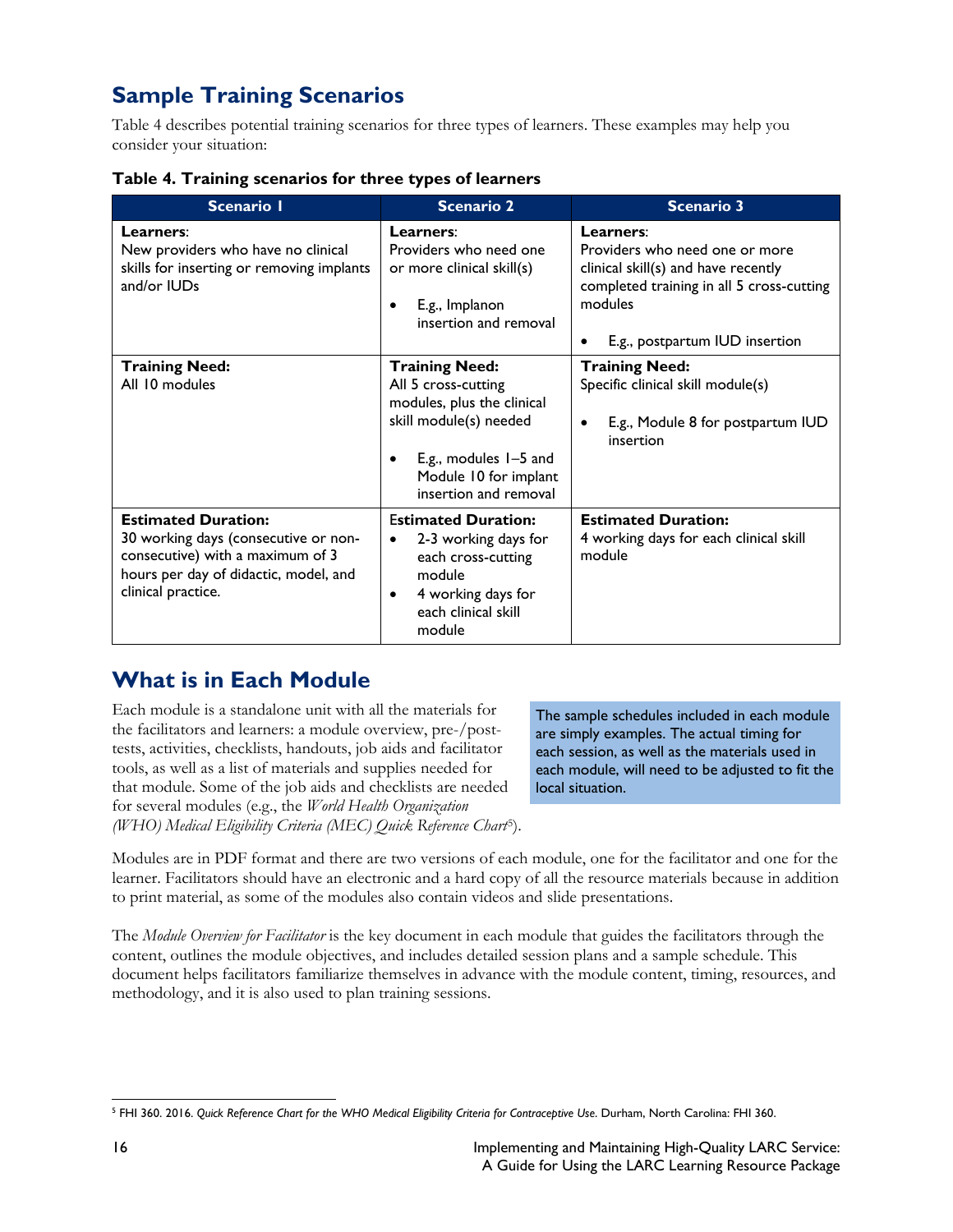Page 2 of each Module Overview for Facilitator has a *Materials and Supplies Table* that lists the documents included in both the learner and the facilitator version of each module (see Figure 3). Before the start of training, facilitators should review the list of required supplies (located at the end of the Materials and Supplies table) in order to ensure that the supplies are available for each session (e.g., markers, flip charts, and contraceptive samples).

## <span id="page-22-0"></span>**Materials and Supplies**

| Category          | <b>Name</b>                                      | <b>Items to Print For</b> |         |  |  |  |  |
|-------------------|--------------------------------------------------|---------------------------|---------|--|--|--|--|
|                   |                                                  | <b>Facilitator</b>        | Learner |  |  |  |  |
|                   | Pre-/Post-Test Questionnaire                     |                           | X       |  |  |  |  |
| Assessments       | Pre-/Post- Test Questionnaire Answer Sheet       |                           | X       |  |  |  |  |
|                   | Pre-/Post-Test Questionnaire Answer Key          | X                         |         |  |  |  |  |
|                   | <b>Activity 2-1: Reflection Exercise</b>         | X                         |         |  |  |  |  |
|                   | Activity 2-2: Instructions: Lily's Story         | X                         |         |  |  |  |  |
| <b>Activities</b> | Activity 2-3: Lily's Story                       | X                         |         |  |  |  |  |
|                   | Activity 2-4: Diverse Counseling Group Scenarios | X                         |         |  |  |  |  |
|                   | Activity 2-5: Role Play Scenarios                | X                         |         |  |  |  |  |

#### **Figure 3. Partial Materials and Supplies table from Module 2**

The *Session Plans* walk the facilitator through the topic for each session, the objectives, the teaching methods and activities, and the materials/resources needed (see Figure 4). Session plans should be reviewed before the start of training.

## <span id="page-22-1"></span>**Session Plans**

### Module 2—Session 1

#### **Figure 4. Partial Session Plan from Module 2**

| <b>Date</b> | <b>Venue</b>                                                                                          | <b>Session number: I</b><br><b>Duration: 175 min</b> |  |  |  |  |  |  |  |
|-------------|-------------------------------------------------------------------------------------------------------|------------------------------------------------------|--|--|--|--|--|--|--|
|             | <b>Topic:</b> Counseling: Interpersonal Communication Skills and Gender-Related Issues                |                                                      |  |  |  |  |  |  |  |
|             | <b>Session Objectives:</b> By the end of the session, learners will be able to:                       |                                                      |  |  |  |  |  |  |  |
|             | Name at least three essentials of effective interpersonal communication skills                        |                                                      |  |  |  |  |  |  |  |
|             | Identify at least two gender-related issues that influence family planning counseling, uptake and use |                                                      |  |  |  |  |  |  |  |
|             |                                                                                                       |                                                      |  |  |  |  |  |  |  |

• Address the key barriers to LARC uptake among the youth

<span id="page-22-2"></span>

| <b>Methods and Activities</b>                                                                                                                                                   | <b>Materials/Resources</b>                                                                                                          |
|---------------------------------------------------------------------------------------------------------------------------------------------------------------------------------|-------------------------------------------------------------------------------------------------------------------------------------|
| Introduction (5 min)<br>Review session objectives with learners                                                                                                                 | Objectives on Flip Chart                                                                                                            |
| Pre Test (10 min)<br>Distribute copies of the Pre Test questionnaire and<br>$\bullet$<br>instruct learners about how to take the test<br>Collect the answer sheets<br>$\bullet$ | Pre-/Post-Test Questionnaire and Answer<br>Sheet (for learners)<br>Pre-/Post-Test Questionnaire Answer<br>Key (for the facilitator) |
| <b>Reflection Exercise (15 min)</b><br>Follow the instructions in Activity 2-1: Reflection Exercise<br>to facilitate this activity                                              | Activity 2-1: Reflection Exercise                                                                                                   |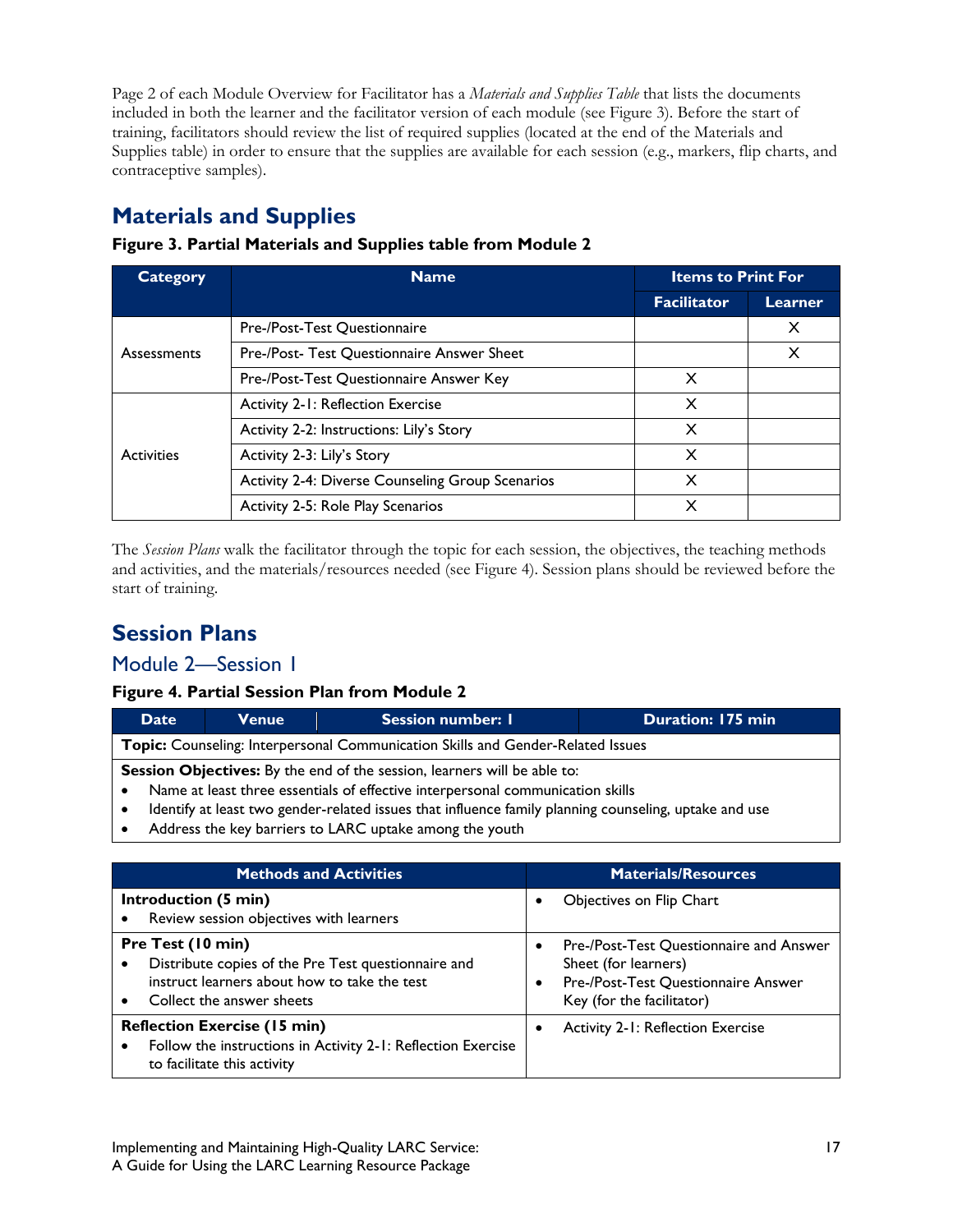## **Printing**

Print as many copies of each module as needed, keeping in mind that:

- When training LARC facilitators, print both the facilitator and learner versions of the modules for them, as they will need to be familiar with both.
- It is recommended that facilitators print some extra copies of checklists that will be used during the practice sessions.
- It is recommended that you print the *WHO MEC Quick Reference Chart* in color, but black and white is sufficient for all other resources.

## **Organizing the Printed Materials**

It is recommended to organize the printed LARC LRP materials in a folder and use labeled dividers to separate the sections (i.e., for each module, add dividers for the module overview, pre–post-tests, activities, checklists, handouts, job aids, and facilitator tools). In addition, it may be useful to laminate job aids that are frequently used.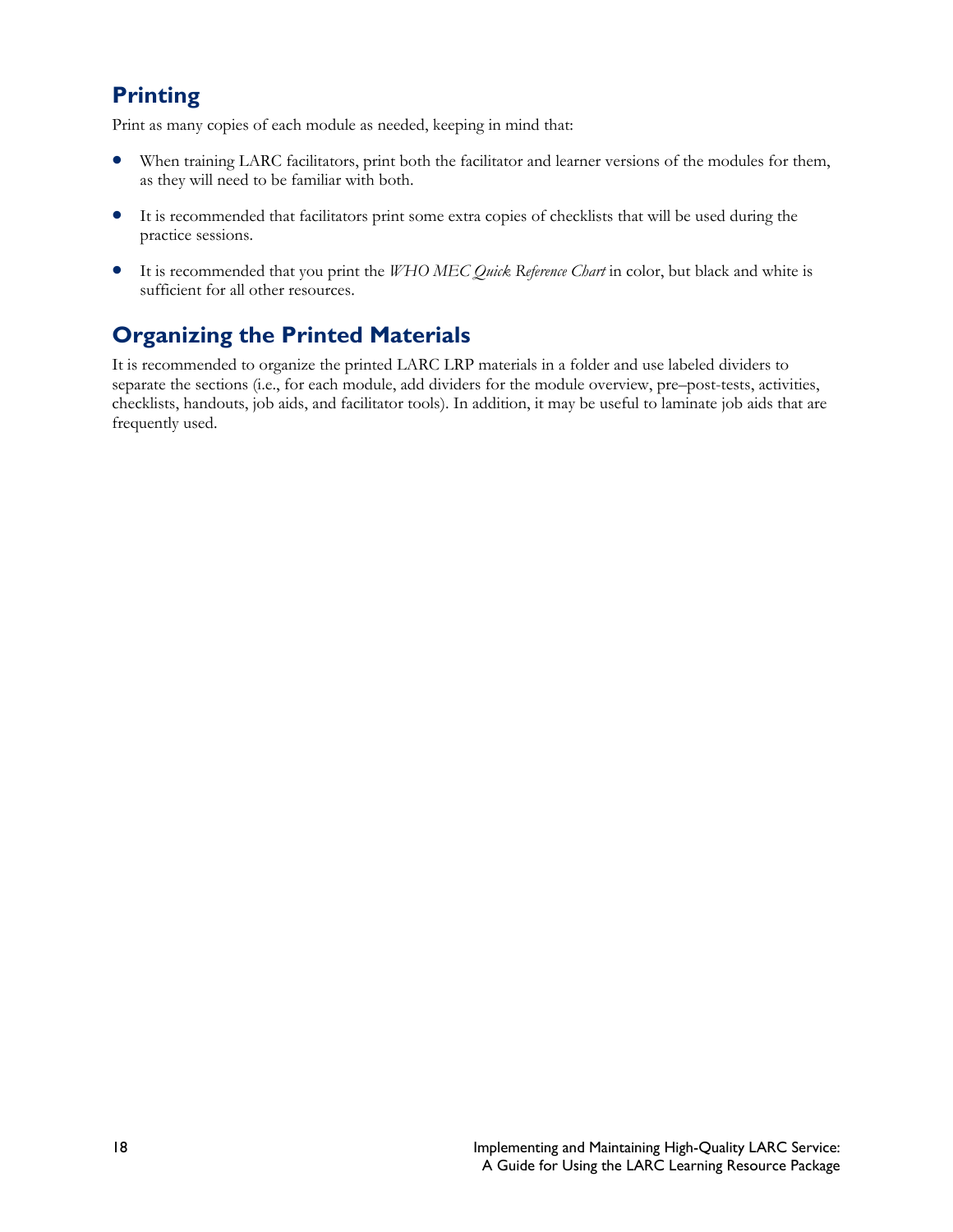# <span id="page-24-0"></span>**Appendix A: MCSP Monitoring PPFP Brief**



*V*aternal and Child<br>Survival Program

# Monitoring Postpartum Family Planning A Challenge for Routine Information Systems

#### September 2017 www.**mcsprogram**.org

**Postpartum family planning is critical to reaching FP2020 targets**

## **Capturing pre-discharge PPFP**

Facility registers rarely captures if a woman is postpartum when she receives family planning. As a result, the number of women receiving postpartum family planning (PPFP) is not reported in health management information systems, making it difficult to track how many women get family planning during this time of high need.

PPFP coverage can be measured through surveys such as national Demographic and Health Surveys<sup>[6](#page-24-1)</sup> or sub-national Performance Monitoring and Accountability 2020 surveys[7,](#page-24-2) but surveys are expensive and not feasible to do frequently or in all areas of a country. Also, facility and district managers need to monitor the provision of PPFP at the service delivery points they oversee. Routinely tracking the number of postpartum women receiving a family planning method could provide critical information to help with management decisions and improve services.

PPFP can be provided to women immediately after birth or to mothers in the postnatal and extended postpartum periods. PPFP may be integrated into delivery services, postnatal care, immunization, or other child health services. PPFP can be delivered at facility and community level. Tracking uptake of PPFP at all of these various contact points can be complex for routine monitoring systems. Still, tracking uptake of family planning at even one of these time points can yield important information for improving service delivery. The purpose of this brief is to share examples of how to capture the number of women who receive family planning before discharge after giving birth in a facility – one important element of PPFP. Below are examples from four countries. These approaches are used in facilities where the USAID-funded Maternal and Child Survival Program supports PPFP implementation. They are not yet part of national health management information systems (HMIS).

#### **Rwanda's modified Delivery Register**



 $\overline{\phantom{a}}$ <sup>6</sup> <http://www.dhsprogram.com/>

<span id="page-24-2"></span><span id="page-24-1"></span>www.pma2020.org/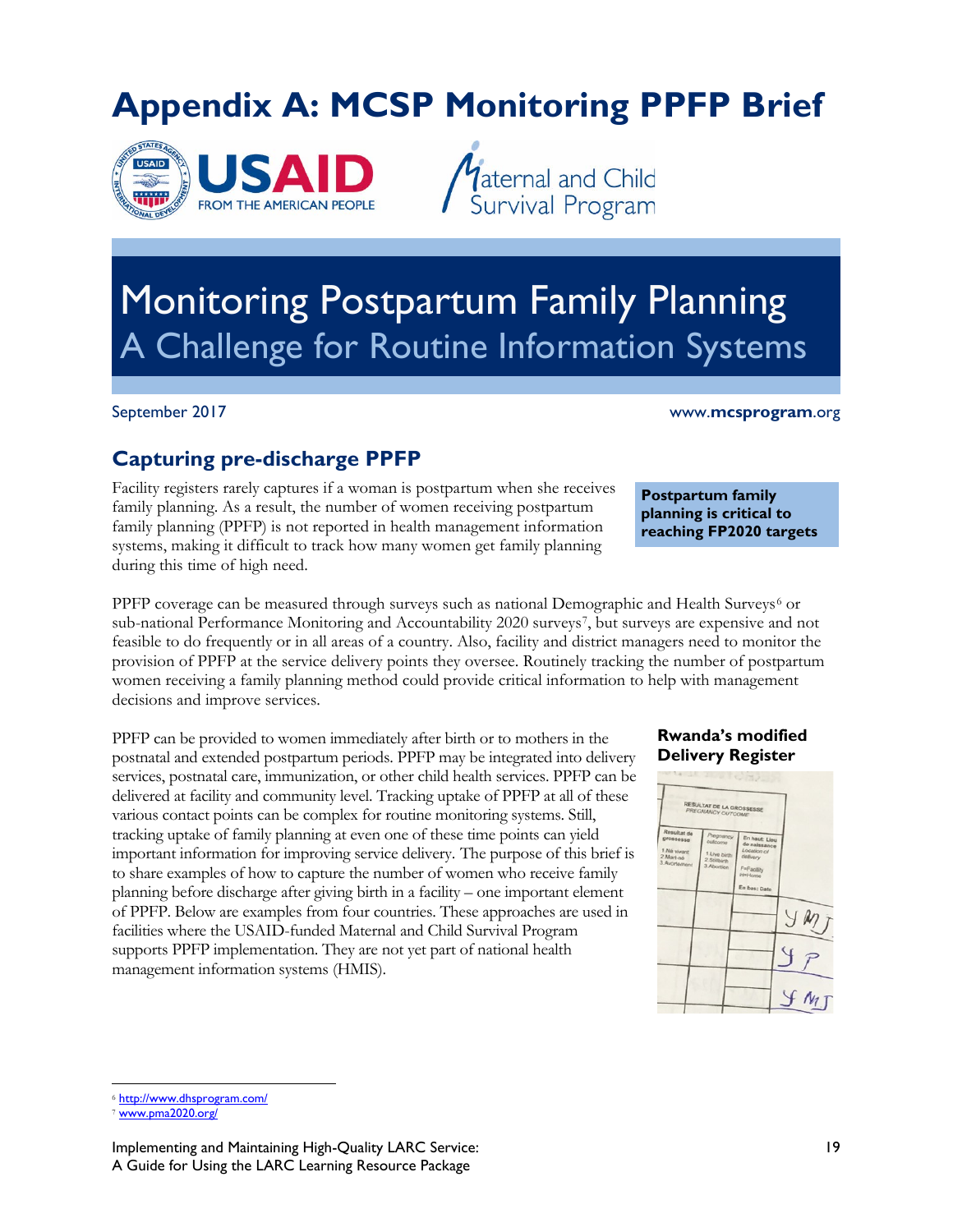## Rwanda: Using the Delivery Register

To capture pre-discharge PPFP, a column is manually added (by hand) to the Maternity Register margin. Therefore, there is no need to print registers for this pilot program. Using codes, the provider documents if PPFP counseling is done (Y) and outcome:

Y/code for method accepted (MJ=jadelle, P=pills, etc.) Y/Refuse Y/Plan Column remains empty if no counseling was done

## Kenya: Using the Family Planning Register

Timing of FP initiation is recorded in the "Remarks" column in the Family Planning Register using codes:

 $1 =$  Immediate Postpartum (<48 hrs)  $2 =$  Postpartum (2day-6wk)  $3$  = Extended Postpartum (6wk-1yr)  $4 = 21$ yr since birth or No previous birth  $5 =$  Postabortion (<48 hrs)

The total for each timing category is tallied at the bottom of the page in a table. Each facility was given a stamp to create this table at the bottom of each page. Additional copies of the FP Register are kept in Labor & Delivery and/or Postnatal wards to capture PPFP at these points of service.

# **Kenya's modified FP Register**



### Madagascar: An individual form

An individual form is used to record the timing of PPFP counseling, method (IUD, implant, or other), timing of insertion, and complications at 6 weeks.

### Nigeria: A separate register

New registers were developed to capture PPFP. Both registers are kept in the Labor & Delivery ward.

- A PPFP Daily Register is used to record information for each woman receiving PPFP, including details of IUD insertion.
- A PPFP Follow-up Register is used to record type of follow-up (phone or at facility), timing, and findings/complications.

#### **Nigeria's PPFP Daily Register**

|               |      |                       |     |                          |                                |                          |                                                         |                      |                                                                           |   |               |                                                                |                 | POSTPARTUM FAMILY PLANNING REGISTER (DAILY PRE-DISCHARGE) |                                      |                                                                   |            |                                     |                                    |                                            |
|---------------|------|-----------------------|-----|--------------------------|--------------------------------|--------------------------|---------------------------------------------------------|----------------------|---------------------------------------------------------------------------|---|---------------|----------------------------------------------------------------|-----------------|-----------------------------------------------------------|--------------------------------------|-------------------------------------------------------------------|------------|-------------------------------------|------------------------------------|--------------------------------------------|
| å             |      |                       |     |                          |                                |                          | Counseled<br>during<br>(Tick<br>appropriat<br>e column) |                      | <b>PPFP</b><br>counseli<br>ng<br>provided<br>on (Tick<br>columns<br>done) |   |               | <b>PPFP</b> method<br>given to client<br>prior to<br>discharge |                 | Name of Provider who<br>inserted PPIUD or implant         |                                      | <b>Type of PPIUD</b><br>insertion<br>(Tick appropriate<br>column) |            |                                     | <b>PPIUD</b><br>instrument<br>Used | 혼<br>ş<br>date <sup>-</sup><br>Follow<br>å |
| Hospital Reg. | Date | <b>Name of Client</b> | Age | $\overline{\phantom{a}}$ | ಕ<br>Ē<br>뽇<br>Ξ<br>፞፝፝፝፝<br>욷 | ۹<br>с<br>atal<br>Antena | ٥<br>음<br>arly I<br>ŵ                                   | Period<br>Postpartum | Ê                                                                         | 旨 | ÷٤<br>Μ<br>ــ | ⋚<br>è<br><b>Implant</b>                                       | <b>POP</b><br>₿ |                                                           | cental<br>$\circ$<br>'음<br>Post<br>Ξ | 윤<br>ate<br>深<br>삠<br>(within<br>Ē                                | 듦<br>Intra | ä<br>ᄕ<br>ē<br>읇<br>(Kelly)<br>Long | orceps<br>正<br>Ring<br>Sponge/     |                                            |
|               |      |                       |     |                          |                                |                          |                                                         |                      |                                                                           |   |               |                                                                |                 |                                                           |                                      |                                                                   |            |                                     |                                    |                                            |

# Maternal and Child Survival Program (MCSP), Nigeria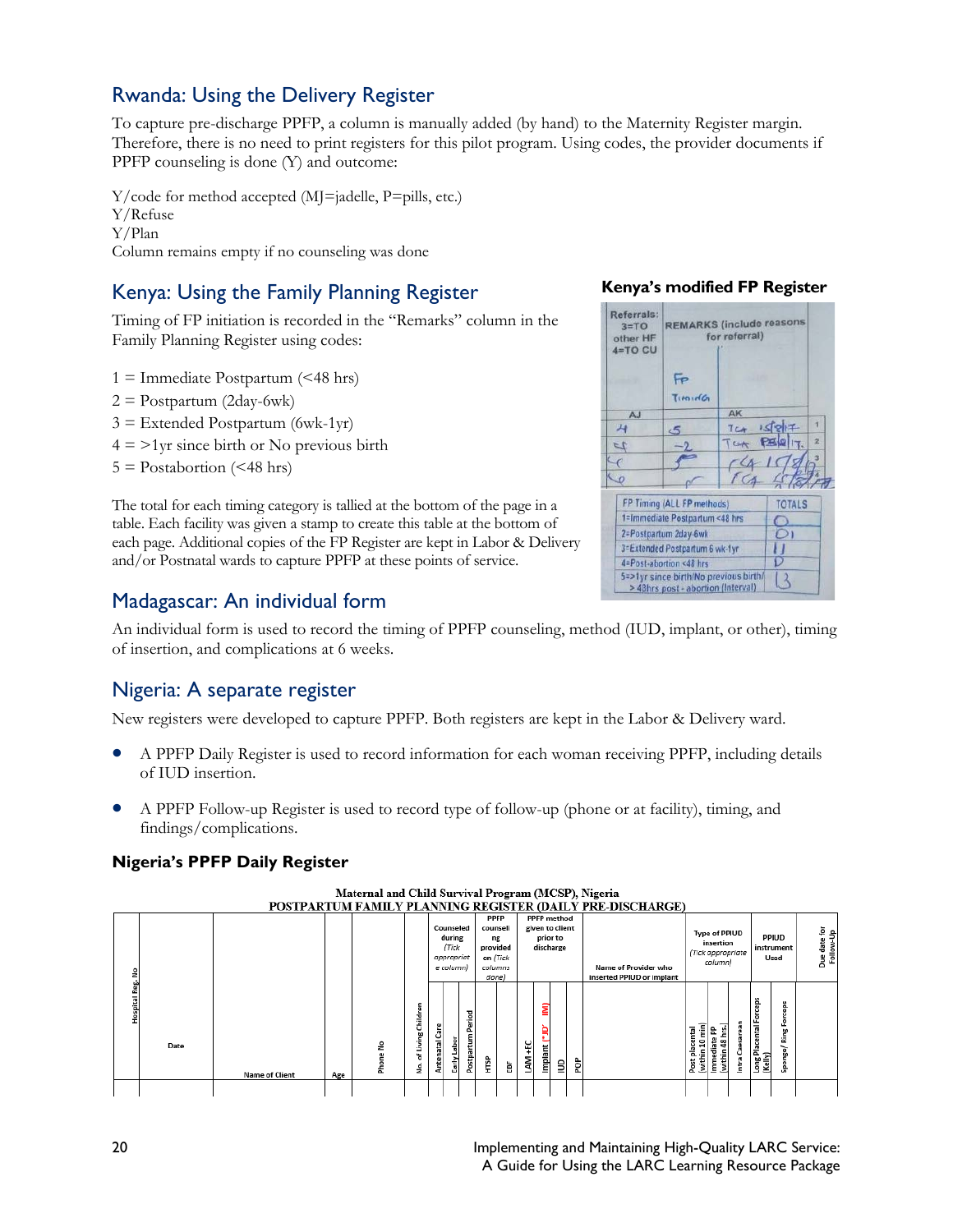## **Using PPFP data**

Pre-Discharge PPFP uptake – the percentage of women who deliver in a health facility and initiate a modern contraceptive method prior to discharge – can be used to assess PPFP program performance at a macro (national or regional) level. This indicator can be used to identify lagging regions that may need training or leadership support or a need for large—scale efforts to change community perceptions or behaviors on family planning. Disaggregation by method can provide additionally useful information to identify training or commodity needs.

This indicator is also useful at an operational level—facility or district—for managing commodities and human resources and identifying training needs. Disaggregation by method can reveal if one method is favored, suggesting a problematic provider bias or gap in competencies. Additional indicators may also be useful at an operational level to assess facility or team performance, especially in the early stages of implementation. For example, tracking the proportion of ANC clients receiving PPFP counseling or the proportion of delivery clients receiving pre-discharge PPFP counseling can identify if a facility is giving clients timely information to encourage healthy birth spacing. Outcomes can be tracked and may be particularly important for certain methods, such as the proportion of women who received a postpartum IUD or implant that had a follow-up visit or the IUD expulsion rate.

Graph 1 shows macro level PPFP coverage among facility births in Rwanda, Madagascar, and Nigeria from January 2016 to March 2017. Graphs 2 and 3 show PPFP uptake by method in Rwanda and Nigeria. Kenya data are not yet available because providers started recording timing of FP initiation late in the MCSP program, concurrent with a training on postpartum IUD insertions. Data will be extracted from registers in late 2017 during assessments in a subset of facilities.

### Rwanda

PPFP uptake increased over 15 months to 20% of women delivering. Implants are the most popular method (nearly 50% of all uptake). Few women are recorded as initiating lactational amenorrhea (LAM), although many women exclusively breastfeed in Rwanda. Program staff learned providers hesitate to record LAM since women may not continue exclusive breastfeeding, although other short-acting methods (such as condoms and pills) can also be easily discontinued. Rwanda had a large number of records with an undocumented method, mostly due to not reporting the number of woman accepting oral contraceptive pills. MCSP continues to support improvements in data quality.





### Madagascar

PPFP uptake increased, reaching 20% in the most recent quarter. MCSP-supported facilities use SMS to report data monthly. This platform allows fast reporting of PPFP uptake, but not disaggregation by method.

### Nigeria

There were increases in the number of postpartum women choosing implants (from 4 women Jan-Mar 2016 to 479 women Jan-Mar 2017) and IUDs (from 30 Jan-Mar 2016 to 127 women Jan-Mar 2017). However, the spike in early 2017 was mainly due to recording bias, since providers started to capture the number of women choosing LAM in January 2017. LAM was the most popular method, chosen by nearly 60% of all women adopting PPFP Jan-Mar. The dip in Oct-Dec 2016 was likely due to health system disturbances, including a health worker strike in one of the two states where MCSP operates.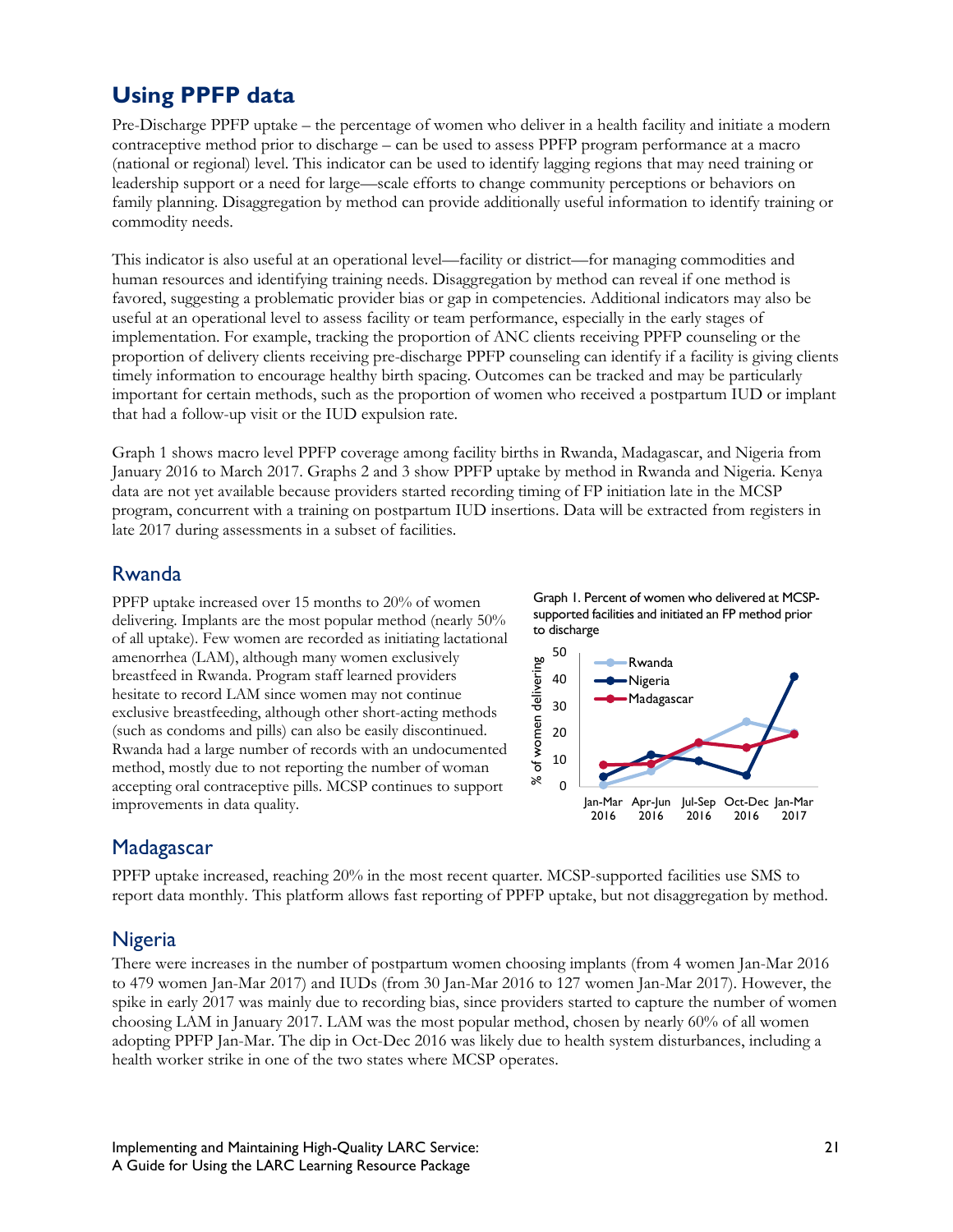

## District and Facility Use of PPFP Data

As mentioned, additional data may be used at an operational level to inform program management. **Rwanda** has proposed facility and district dashboards to review PPFP program performance. Dashboards would track:

- Provider skills level (assessed during supervision)
- Commodity stock-outs
- Pre-discharge PPFP counseling and acceptance (mock-up shown in Graph 4)
- PPFP counseling outcomes by month or facility (mock-up shown in Graph 5)
- Pre-discharge PPFP uptake by method
- Management actions and responsible person



In **Nigeria**, MCSP supported 20 sentinel facilities to form Quality Improvement (QI) teams. Dashboards were tested by the QI teams and will be used to regularly review 16 key indicators of quality of care on the day of birth, including pre-discharge PPFP counseling and uptake.

## **Summary**

PPFP is critical to reaching the FP2020 goals adopted by 50 countries, so measuring the number of women who receive PPFP must be incorporated into national registers and reporting systems to track facility or program performance. Collecting pre-discharge PPFP uptake has shown to be feasible, and a notable proportion of women choose to start a family planning method immediately after delivery, if services are available. Thus coverage of pre-discharge PPFP is a suitable indicator for national HMISs.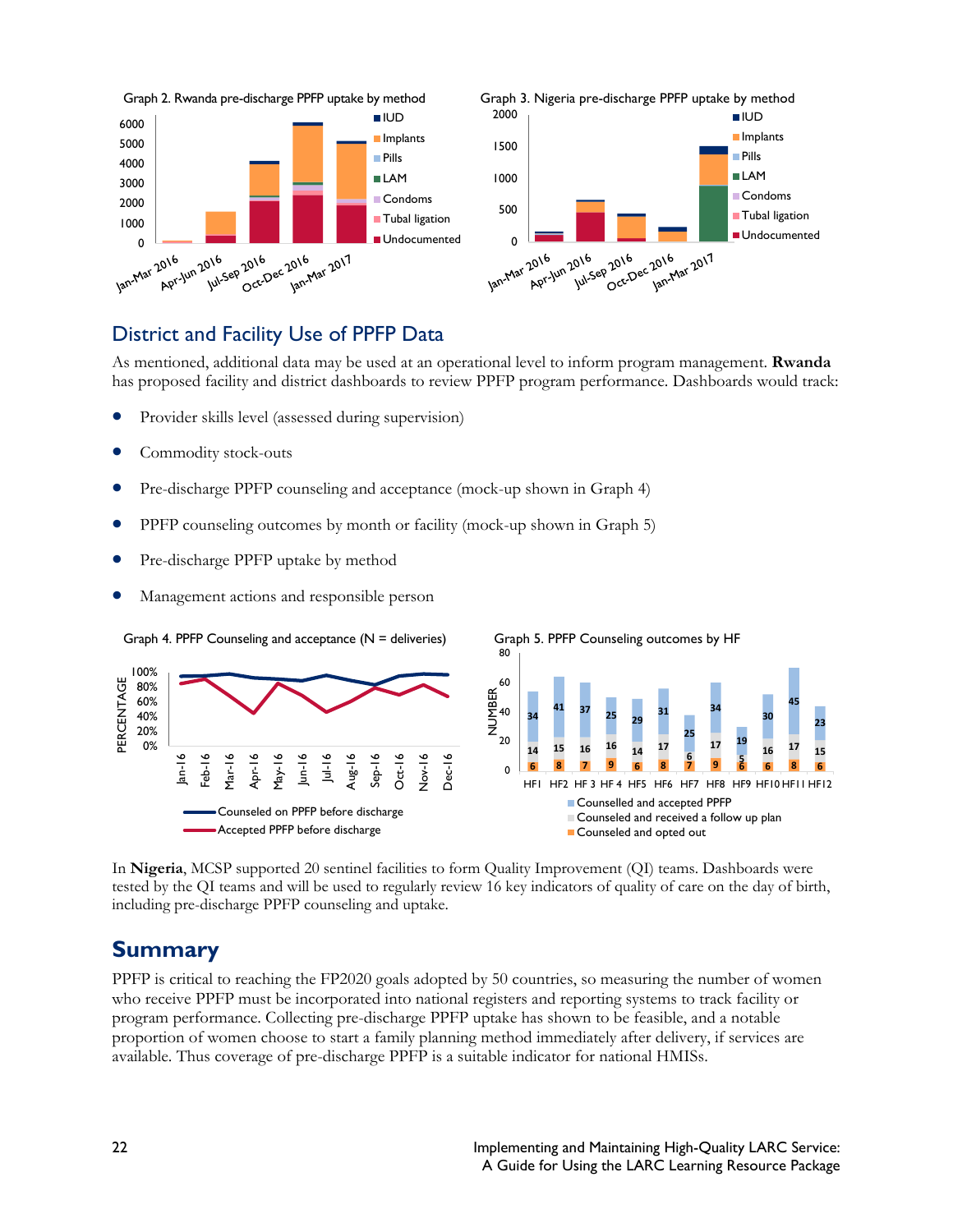Changing existing registers is a lengthy process that requires advocating to the MOH, who must balance numerous requests for more data elements without overburdening their records and their health workers. Increasingly, indicators must be tested for feasibility and usefulness, before they can be added to registers. Still, we have demonstrated several ways in which pre-discharge PPFP can be captured in the interim, without revising and reprinting existing registers. Assessing how well health

#### **Recommended indicator for national HMIS:**

Proportion of women delivering at facility who initiate a modern contraceptive method prior to discharge

workers manage these proposed changes can also inform permanent changes to the national HMIS.

Rwanda's solution for recording pre-discharge PPFP requires minimal documentation burden for providers because they do not need to record the same information (client name, age, etc.) in multiple registers. It is also cost-effective because multiple registers do not need to be printed. However, it has challenges that need to be considered when revising registers and writing new instructions for providers and HMIS personnel: using codes for each method can be difficult to tally, so data quality must be regularly checked. In addition, adding one or two columns to a delivery register does not allow systematic recording of follow-up or bad outcomes, such as infections or IUD expulsions.

MCSP will continue to support testing PPFP indicators and advocate for inclusion into national HMISs. In addition to facility-based, pre-discharge PPFP, MCSP is also exploring how to capture PPFP at other points of contact after a birth and PPFP referrals given to postpartum women accessing other health services.

This brief is made possible by the generous support of the American people through the United States Agency for International Development (USAID) under the terms of the Cooperative Agreement AID-OAA-A-14-00028. The contents are the responsibility of the Maternal and Child Survival Program and do not necessarily reflect the views of USAID or the United States Government.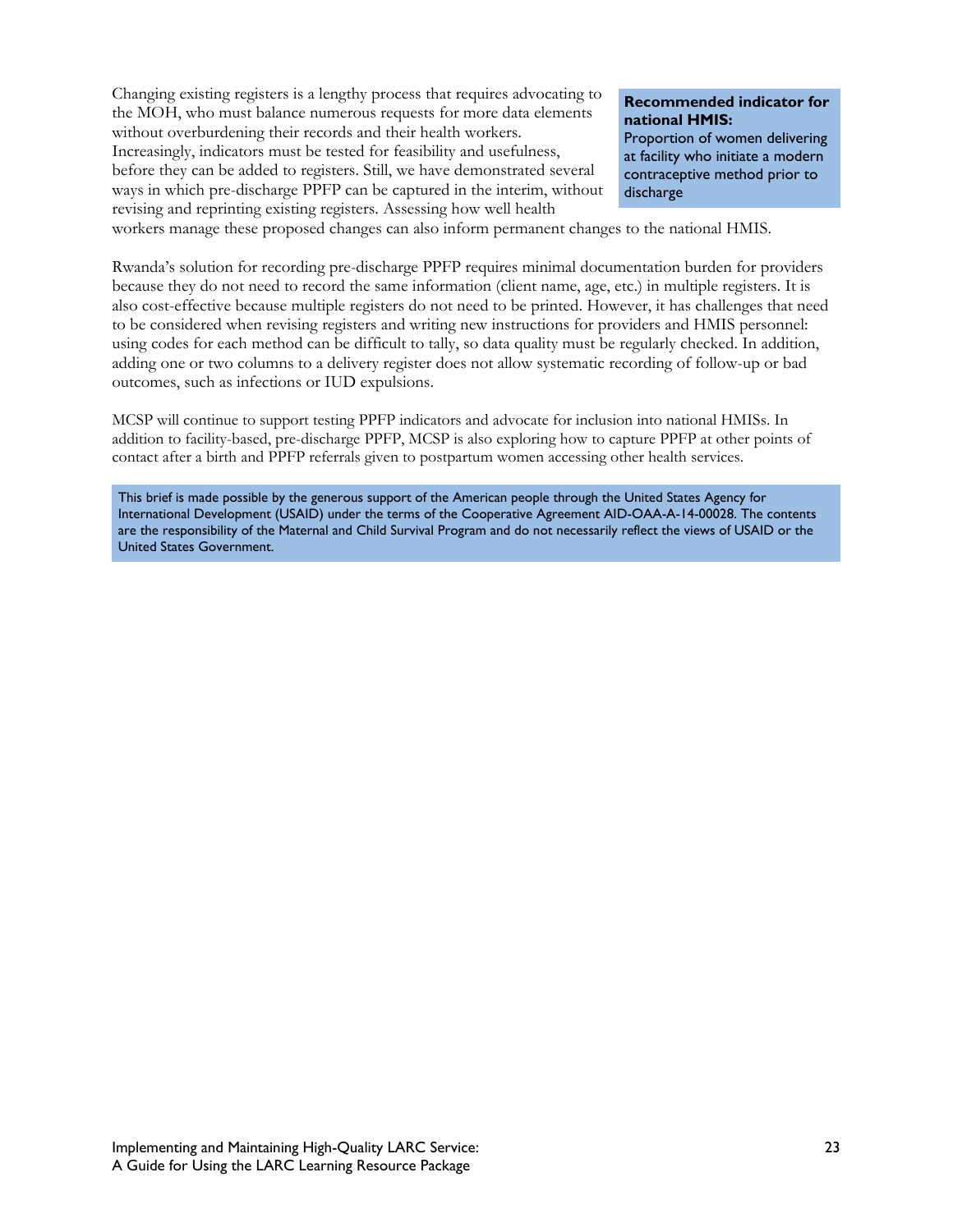# <span id="page-29-0"></span>**Appendix B: Learner Assessment**

Assessment of **learner knowledge** will be done through pre- and post-test questionnaires at the beginning and completion of each module. Assessment of **learner skills** will be done through observation of the procedure by the facilitator at a skill station (complete with model and instruments) using a checklist (see *Using the Skills Checklists).*

Learners must pass the knowledge assessment before attempting the skills assessment. However, they may practice the skill before retaking the knowledge assessment, as mentored practice often helps clear up misunderstandings and gaps. Learners should review the module, discuss any areas that they do not understand with the facilitator, and then be allowed to retake the knowledge assessment.

If a learner passes the knowledge assessment but is not able to demonstrate competently all the required skills, the learner should continue to practice the deficient skills, discuss with the facilitator or another competent learner any areas that are not well understood, and be allowed to retake the skills assessment.

For learners who are not performing to standard, additional support is recommended through ongoing peer support and mentorship (see Step 6 of the *Implementation Process*). Although it is desirable that all learners succeed in demonstrating competence in the amount of time planned, the mastery learning method of instruction assumes that **all learners can become competent given sufficient time and opportunity to study and practice.** Learners will often become successful at different rates, and some learners will need more practice than others.

## Competency Certification

A competency certificate should be issued by the facilitator only after ensuring that a learner's skills have been assessed.

The learner is assessed as competent when he or she:

- 1. Is able to pass a post-module knowledge assessment with score of 85% or higher, *and*
- 2. Is able to demonstrate the skills for each module at a 100% level of competence.

Due to lack of clients during the training period, the assessment for competency may be done after the training when the learners have adequate time to perform (under supervision of LARC facilitators or PPCs) the appropriate numbers of cases on clients, as listed in Table A1. The facilitator needs to be sure that PPCs inform them when a learner has practiced sufficiently and is ready to be assessed on a skill.

| <b>Technical Skill</b> | <b>Cases</b><br><b>Observed</b> | <b>Cases Performed on</b><br><b>Model</b> | <b>Cases Performed Successfully on Client</b><br><b>Under Supervision</b> |
|------------------------|---------------------------------|-------------------------------------------|---------------------------------------------------------------------------|
| Interval IUD           |                                 |                                           |                                                                           |
| Hormonal IUD           |                                 |                                           |                                                                           |
| Postpartum IUD         |                                 |                                           |                                                                           |
| Postabortion IUD       |                                 |                                           |                                                                           |
| Implant Insertion      |                                 |                                           |                                                                           |
| Implant Removal        |                                 |                                           |                                                                           |

#### **Table A1. Number of insertions/removals to be performed for competency certification**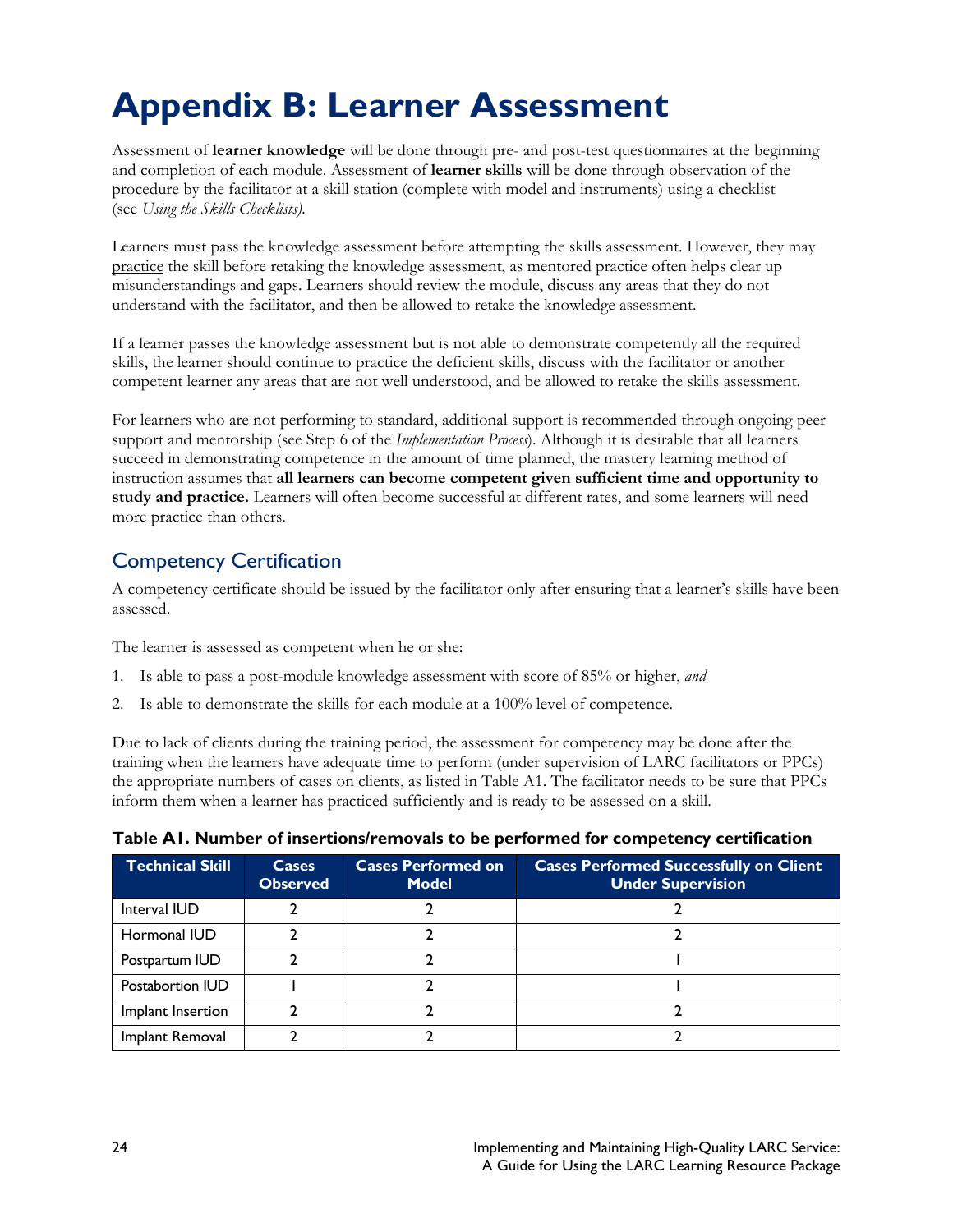## Keeping Track of Learner Competence

Appendix E is a *Learner Mentoring Plan* for use in recording the learners who need to practice certain skills. This plan provides space for all 10 LARC LRP modules. The mentoring plan will help the facilitator stay organized and see the progress of each learner at a glance.

**Appendix F,** Participant Tracking Matrix, is a tool for facilitators to keep track of the total number of modules completed by each participant, the status of certification of each module, and also gives facilitators a clear picture of the status of trainings completed in each facility.

## Using the Skills Checklists

Skills checklists provide a standard way of performing the steps of a procedure. They are used for four purposes:

- 1. Demonstration of skills
- 2. Skills practice
- 3. Peer practice
- 4. Skills assessment

Learners are not expected to perform all of the steps or tasks correctly the first time they practice them. Instead, the checklists are intended to:

- Assist in learning the correct steps and the sequence in which they should be performed (**skill acquisition**).
- Measure progressive learning in small steps as the learner gains confidence and skill (**skill competency**).

Before using a checklist, the facilitator should briefly review it with the learners. In addition, each learner should have the opportunity to witness a skill as the facilitator demonstrates it on a training model and/or to observe the activity performed in the clinic with a client. Thus, by the time the group breaks up into teams to begin practicing on models and rating each other's performance, each learner should be familiar with the steps in the checklist. When used to demonstrate skills, the facilitator should talk through the steps as they perform them, explaining the thought process (the "why") as they go through them.

Used consistently, the checklists enable learners to chart their progress and identify areas for improvement. The checklists are designed to make communication (mentoring and feedback) between the learner and facilitator easier and more helpful.

The learner and facilitator should work together as a team. For example, before the learner attempts the skill or activity (e.g., implant insertion) for the first time, the facilitator or mentor should briefly review the steps involved and discuss the expected outcome. In addition, immediately after the skill or activity has been completed, the facilitator or mentor should meet with the learner. The purpose of this meeting is to provide positive, constructive feedback about the learning progress and to define the areas (knowledge, attitude, or practice) where improvement is needed in subsequent practice sessions. Over time, as learners become more competent, they perform more and more independently.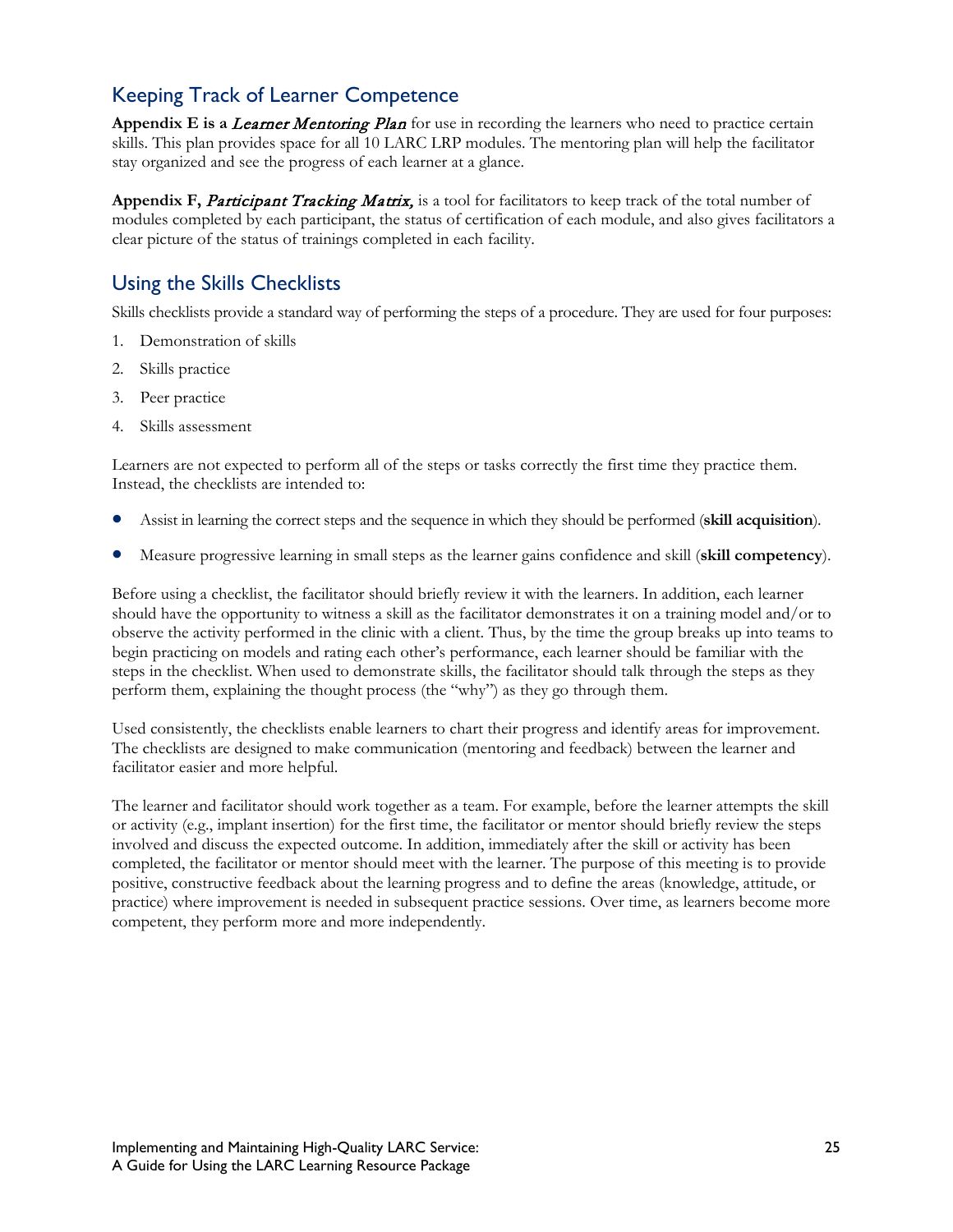# <span id="page-31-0"></span>**Appendix C: Facility Readiness Assessment Tool**

Instructions for the assessor(s):

- 1. Contact the in-charge at the facility and other key staff and inform them of the purpose of your visit.
- 2. At every point of the assessment, introduce yourself and explain the purpose of your visit.
- 3. Walk through the relevant areas: counseling room, FP clinic, antenatal care (ANC) area, labor room, PNC (postnatal care/postpartum ward, operating theater, and check the appropriate boxes in the tool, providing remarks for any gaps observed.
- 4. Complete the tool before leaving the facility so that you can immediately share the results with the facility staff.
- 5. Thank the facility staff for their time.

#### **Name and designation:**

| Persons interviewed: (Name & Designation) |
|-------------------------------------------|
|                                           |
|                                           |
| $3.$ $\overline{\phantom{a}}$             |
| 4. $\overline{\phantom{a}}$               |
| $5.$ $\overline{\phantom{a}}$             |
| General information:                      |
| A1. Name of the district:                 |
| A2. Name of the facility:                 |

A3. Type of Facility:  $\square$  Tertiary Care  $\square$  District/County Hospital  $\square$  Health Center  $\square$  Other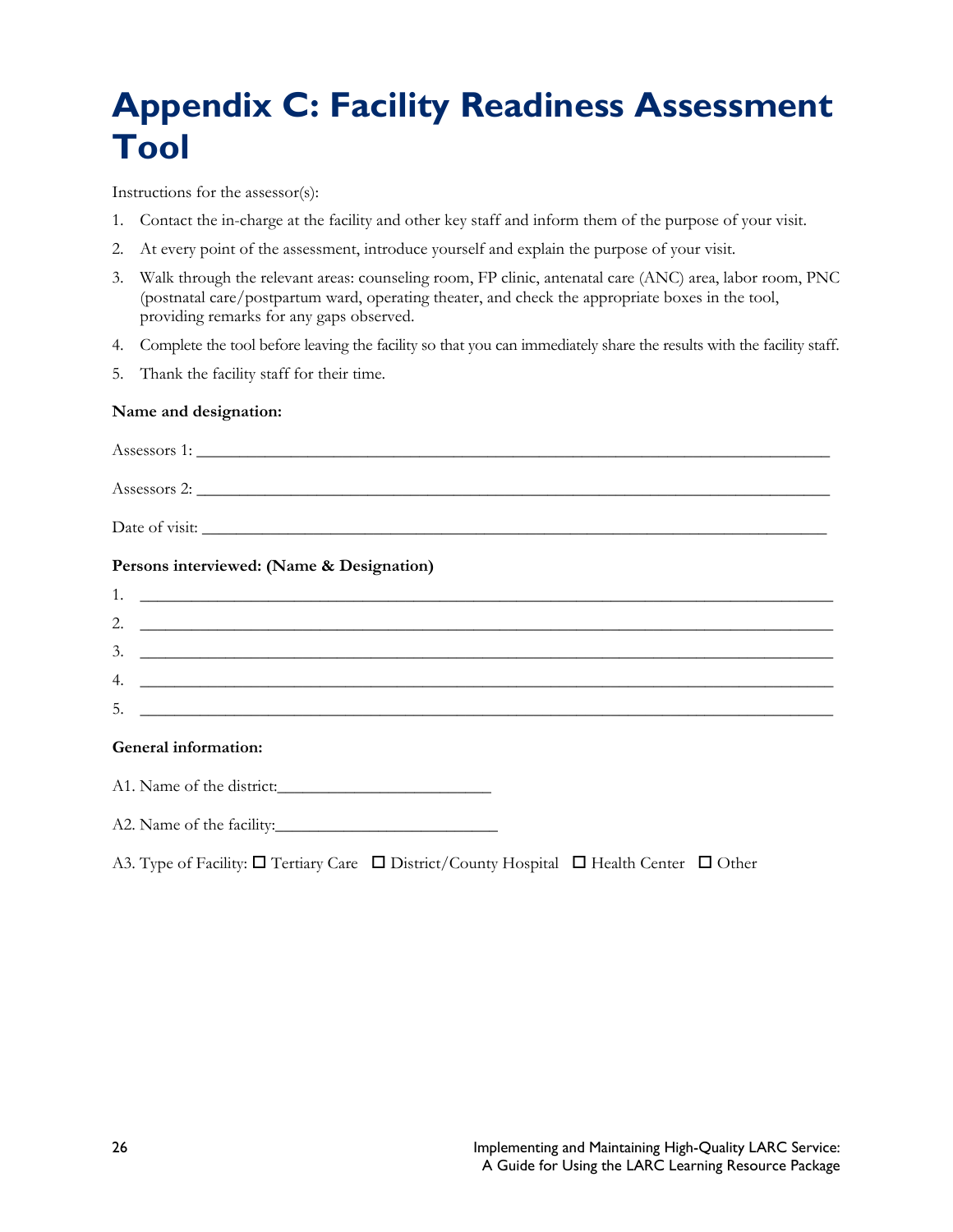### **B. FP Services and Staffing Available for LARCs**

|                                                        |                                                      | Number of staff providing each service |                              |                        |                              |                           |                              |                        |                              |
|--------------------------------------------------------|------------------------------------------------------|----------------------------------------|------------------------------|------------------------|------------------------------|---------------------------|------------------------------|------------------------|------------------------------|
|                                                        | Tick $(\checkmark)$                                  | Physicians                             |                              | <b>Midwives</b>        |                              | <b>Nurses</b>             |                              | Other                  |                              |
|                                                        | services/<br>methods<br>provided at<br>this facility | # providing<br>service                 | past 2 years<br># trained in | # providing<br>service | past 2 years<br># trained in | providing<br>service<br># | past 2 years<br># trained in | # providing<br>service | past 2 years<br># trained in |
| FP counseling                                          |                                                      |                                        |                              |                        |                              |                           |                              |                        |                              |
| Interval IUD insertion<br>(Copper T and hormonal*)     |                                                      |                                        |                              |                        |                              |                           |                              |                        |                              |
| Postpartum IUD insertion<br>(Copper T and hormonal*)   |                                                      |                                        |                              |                        |                              |                           |                              |                        |                              |
| Postabortion IUD insertion<br>(Copper T and hormonal*) |                                                      |                                        |                              |                        |                              |                           |                              |                        |                              |
| <b>IUD</b> removal                                     |                                                      |                                        |                              |                        |                              |                           |                              |                        |                              |
| Implant insertion                                      |                                                      |                                        |                              |                        |                              |                           |                              |                        |                              |
| Implant removal                                        |                                                      |                                        |                              |                        |                              |                           |                              |                        |                              |

\*Note if providers not trained in hormonal IUDs:\_\_\_\_\_\_\_\_\_\_\_\_\_\_\_\_\_\_\_\_\_\_\_\_\_\_\_\_\_\_\_\_\_\_\_\_\_\_\_\_\_\_\_\_\_\_

#### **Location of services**

| Where is FP counseling done in this facility?                                                                                  | $\Box$ ANC clinic                                                                                  | □ L&D/Maternity        | <b>D</b> Postpartum ward |  |
|--------------------------------------------------------------------------------------------------------------------------------|----------------------------------------------------------------------------------------------------|------------------------|--------------------------|--|
| (tick all that apply)                                                                                                          | <b>D</b> PNC Clinic                                                                                | $\Box$ FP Clinic       | □ Other                  |  |
| Where are FP services provided in this facility?                                                                               | □ ANC clinic                                                                                       | <b>J</b> L&D/Maternity | <b>D</b> Postpartum ward |  |
| (tick all that apply)                                                                                                          | <b>D</b> PNC Clinic                                                                                | $\Box$ FP Clinic       | □ Other                  |  |
| Are immediate PPFP services provided at this<br>facility? (predischarge)                                                       | $\Box$ Yes $\Box$ No                                                                               |                        |                          |  |
| If yes to immediate PPFP, what methods are<br>provided to women immediately after birth and<br>pre-discharge in this facility? | $\Box$ IUD $\Box$ Implants $\Box$ Pills $\Box$ Injectables<br>□ TL/Minilap □ Condoms □ LAM □ Other |                        |                          |  |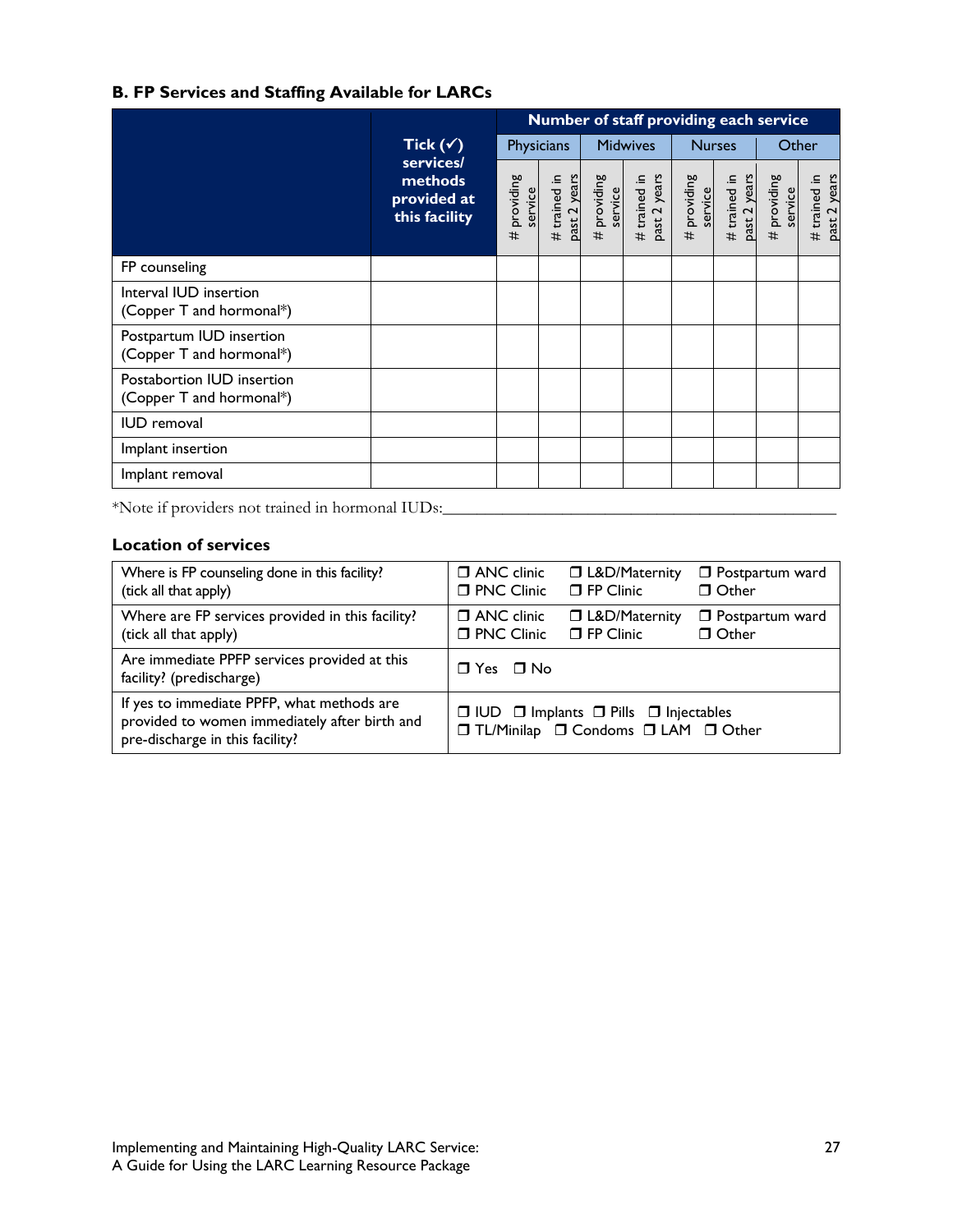| C. Infrastructure/equipment/supplies available for LARC services |  |
|------------------------------------------------------------------|--|
|------------------------------------------------------------------|--|

| <b>Information</b>                                                     | <b>Available?</b> |           | In good<br>condition<br>or stored<br>properly? |           | <b>Remarks</b><br>(note if equipment<br>not functioning, commodities<br>are expired, etc.) |
|------------------------------------------------------------------------|-------------------|-----------|------------------------------------------------|-----------|--------------------------------------------------------------------------------------------|
|                                                                        | Yes               | <b>No</b> | <b>Yes</b>                                     | <b>No</b> |                                                                                            |
| Infrastructure and equipment                                           |                   |           |                                                |           |                                                                                            |
| Information on LARC services posted                                    |                   |           |                                                |           |                                                                                            |
| Water supply where LARC services are<br>provided                       |                   |           |                                                |           |                                                                                            |
| Light sources where LARC services are<br>provided                      |                   |           |                                                |           |                                                                                            |
| Examination room with privacy                                          |                   |           |                                                |           |                                                                                            |
| <b>Examination table</b>                                               |                   |           |                                                |           |                                                                                            |
| Examination light                                                      |                   |           |                                                |           |                                                                                            |
| Curtains/screen for privacy                                            |                   |           |                                                |           |                                                                                            |
| Sphygmomanometer/BP apparatus                                          |                   |           |                                                |           |                                                                                            |
| Stethoscope                                                            |                   |           |                                                |           |                                                                                            |
| Equipment and supplies for infection prevention                        |                   |           |                                                |           |                                                                                            |
| Gloves                                                                 |                   |           |                                                |           |                                                                                            |
| Disinfectant (0.5% chlorine)                                           |                   |           |                                                |           |                                                                                            |
| Antiseptic (chlorhexidine, povidone-<br>iodine, alcohol, etc.)         |                   |           |                                                |           |                                                                                            |
| Plastic buckets for decontaminating used<br>instruments                |                   |           |                                                |           |                                                                                            |
| Boiler/autoclave                                                       |                   |           |                                                |           |                                                                                            |
| Color-coded dustbins                                                   |                   |           |                                                |           |                                                                                            |
| Detergent for cleaning instruments                                     |                   |           |                                                |           |                                                                                            |
| Brush for washing instruments                                          |                   |           |                                                |           |                                                                                            |
| Appropriate method for waste disposal<br>(pit, incinerator, outsource) |                   |           |                                                |           |                                                                                            |
| Instruments/supplies for interval IUD insertion and removal            |                   |           |                                                |           |                                                                                            |
| Instrument tray with lid                                               |                   |           |                                                |           |                                                                                            |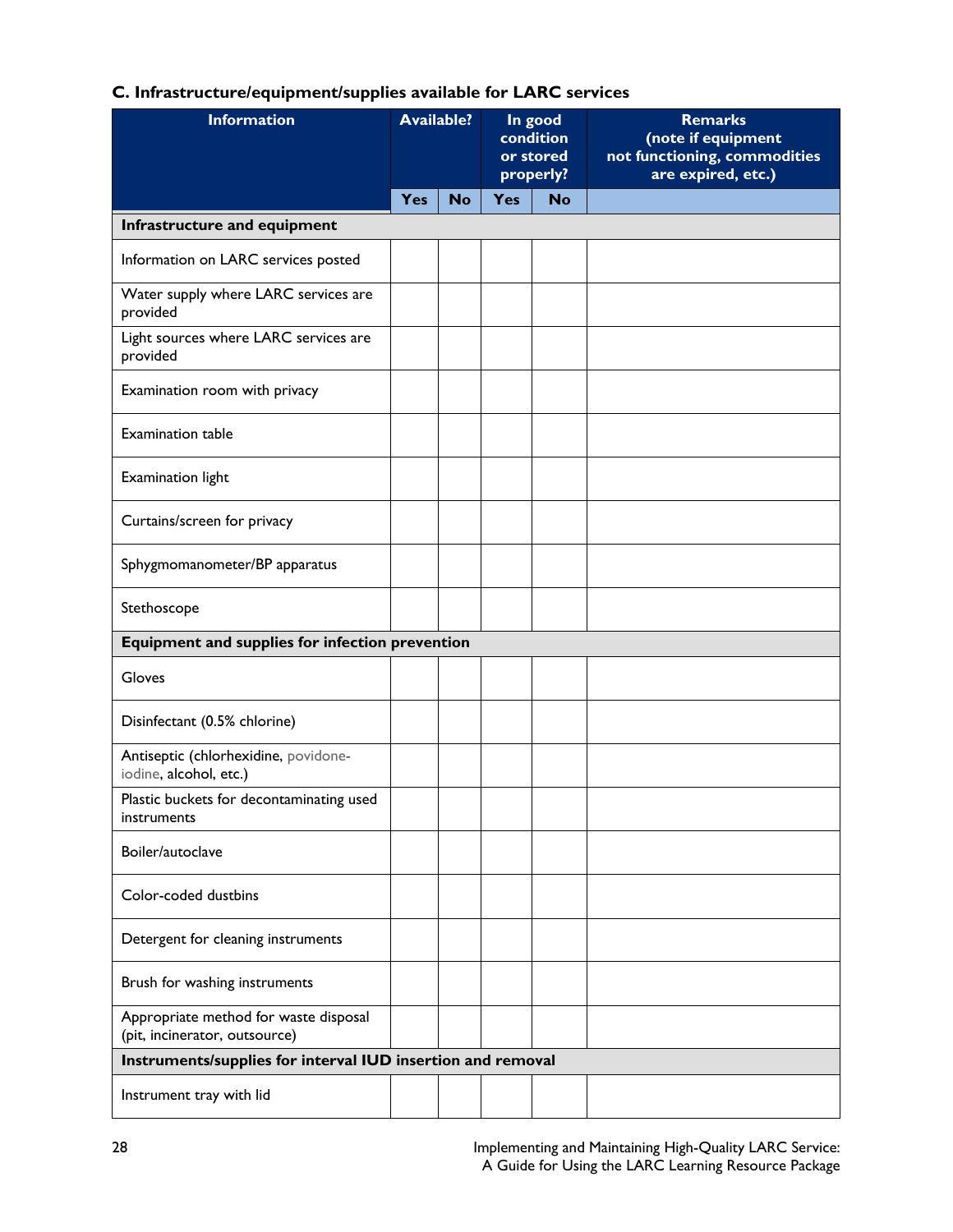| <b>Information</b>                                      | <b>Available?</b> |           | In good<br>condition<br>or stored<br>properly? |           |  |  | <b>Remarks</b><br>(note if equipment<br>not functioning, commodities<br>are expired, etc.) |
|---------------------------------------------------------|-------------------|-----------|------------------------------------------------|-----------|--|--|--------------------------------------------------------------------------------------------|
|                                                         | Yes               | <b>No</b> | <b>Yes</b>                                     | <b>No</b> |  |  |                                                                                            |
| Kidney Tray 8"                                          |                   |           |                                                |           |  |  |                                                                                            |
| lodine cup 250 ml                                       |                   |           |                                                |           |  |  |                                                                                            |
| Tenaculum forceps 10"                                   |                   |           |                                                |           |  |  |                                                                                            |
| Sponge forceps 9 1/2", straight                         |                   |           |                                                |           |  |  |                                                                                            |
| Cheatle forceps 10 1/2"                                 |                   |           |                                                |           |  |  |                                                                                            |
| Sims scissors 8", Curved                                |                   |           |                                                |           |  |  |                                                                                            |
| Uterine sound                                           |                   |           |                                                |           |  |  |                                                                                            |
| IUD removal forceps/alligator jaw 8"                    |                   |           |                                                |           |  |  |                                                                                            |
| Speculum, medium/large                                  |                   |           |                                                |           |  |  |                                                                                            |
| Additional instruments/supplies for PPIUD               |                   |           |                                                |           |  |  |                                                                                            |
| Kelly placenta forceps 12", curved                      |                   |           |                                                |           |  |  |                                                                                            |
| Sims speculum, large                                    |                   |           |                                                |           |  |  |                                                                                            |
| Instruments/supplies for implant insertion and removal  |                   |           |                                                |           |  |  |                                                                                            |
| Instrument tray with lid                                |                   |           |                                                |           |  |  |                                                                                            |
| lodine cup, 250 ml                                      |                   |           |                                                |           |  |  |                                                                                            |
| Tissue forceps, spring-style, 1x2 teeth, 13<br>cm       |                   |           |                                                |           |  |  |                                                                                            |
| Tissue forceps, spring-style, toothless, 13<br>cm       |                   |           |                                                |           |  |  |                                                                                            |
| Jadelle trocar (if Jadelle is used at this<br>facility) |                   |           |                                                |           |  |  |                                                                                            |
| 5 cc syringe with 22 gauge 1 1/2"<br>disposable needle  |                   |           |                                                |           |  |  |                                                                                            |
| Surgical blade with handle                              |                   |           |                                                |           |  |  |                                                                                            |
| Hemostatic mosquito forceps straight, 13<br>cm          |                   |           |                                                |           |  |  |                                                                                            |
| Hemostatic crile forceps curved, 14 cm                  |                   |           |                                                |           |  |  |                                                                                            |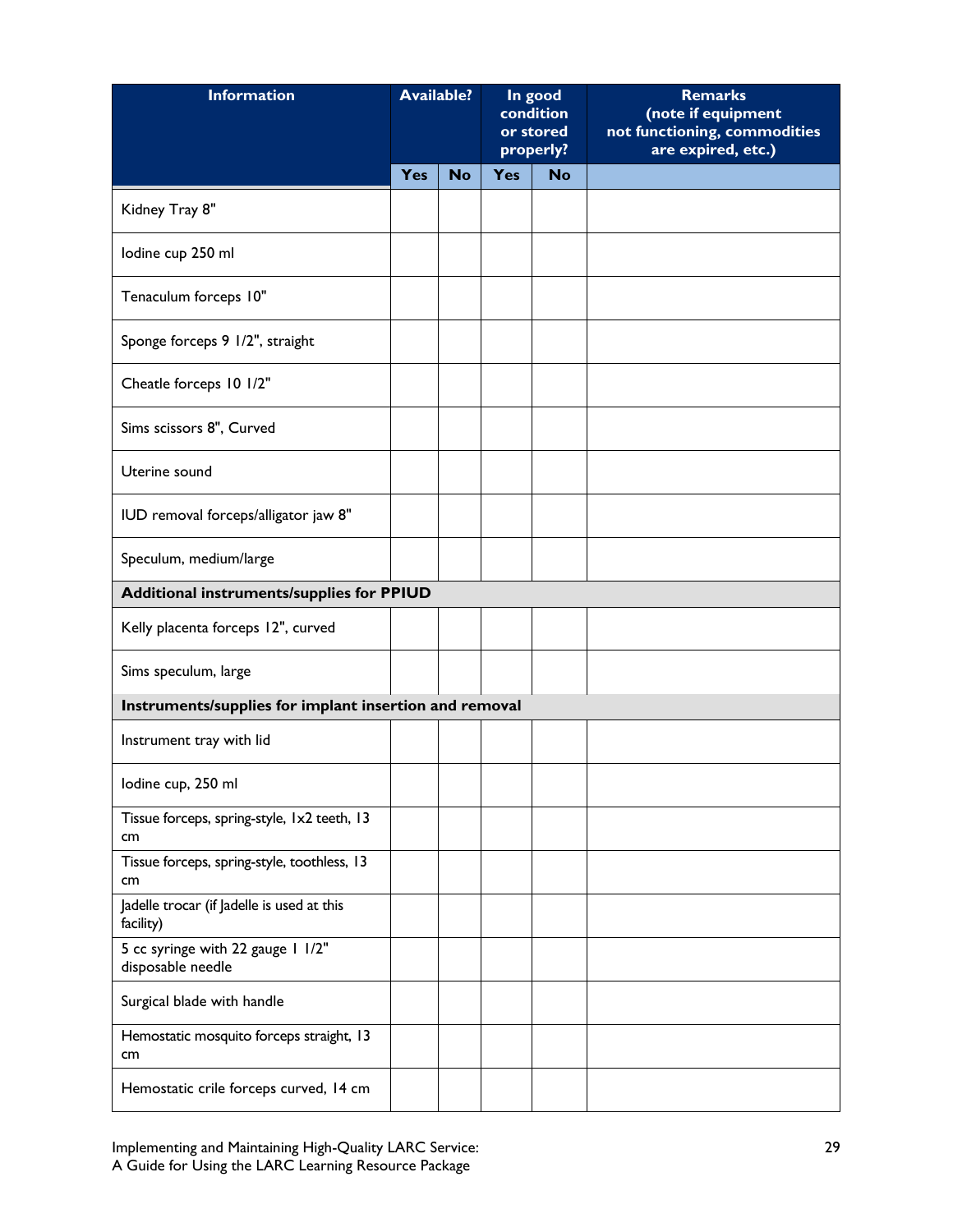| <b>Information</b>                 | <b>Available?</b> |           | In good<br>condition<br>or stored<br>properly? |           | <b>Remarks</b><br>(note if equipment<br>not functioning, commodities<br>are expired, etc.) |
|------------------------------------|-------------------|-----------|------------------------------------------------|-----------|--------------------------------------------------------------------------------------------|
|                                    | <b>Yes</b>        | <b>No</b> | <b>Yes</b>                                     | <b>No</b> |                                                                                            |
| Implant removal ring forceps 2.2mm |                   |           |                                                |           |                                                                                            |
| Dissecting forceps                 |                   |           |                                                |           |                                                                                            |
| <b>LARC</b> commodities            |                   |           |                                                |           |                                                                                            |
| IUD (Copper T380A)                 |                   |           |                                                |           |                                                                                            |
| LNG-IUS (hormonal IUD)             |                   |           |                                                |           |                                                                                            |
| Implant (one rod)                  |                   |           |                                                |           |                                                                                            |
| Implant (two rods)                 |                   |           |                                                |           |                                                                                            |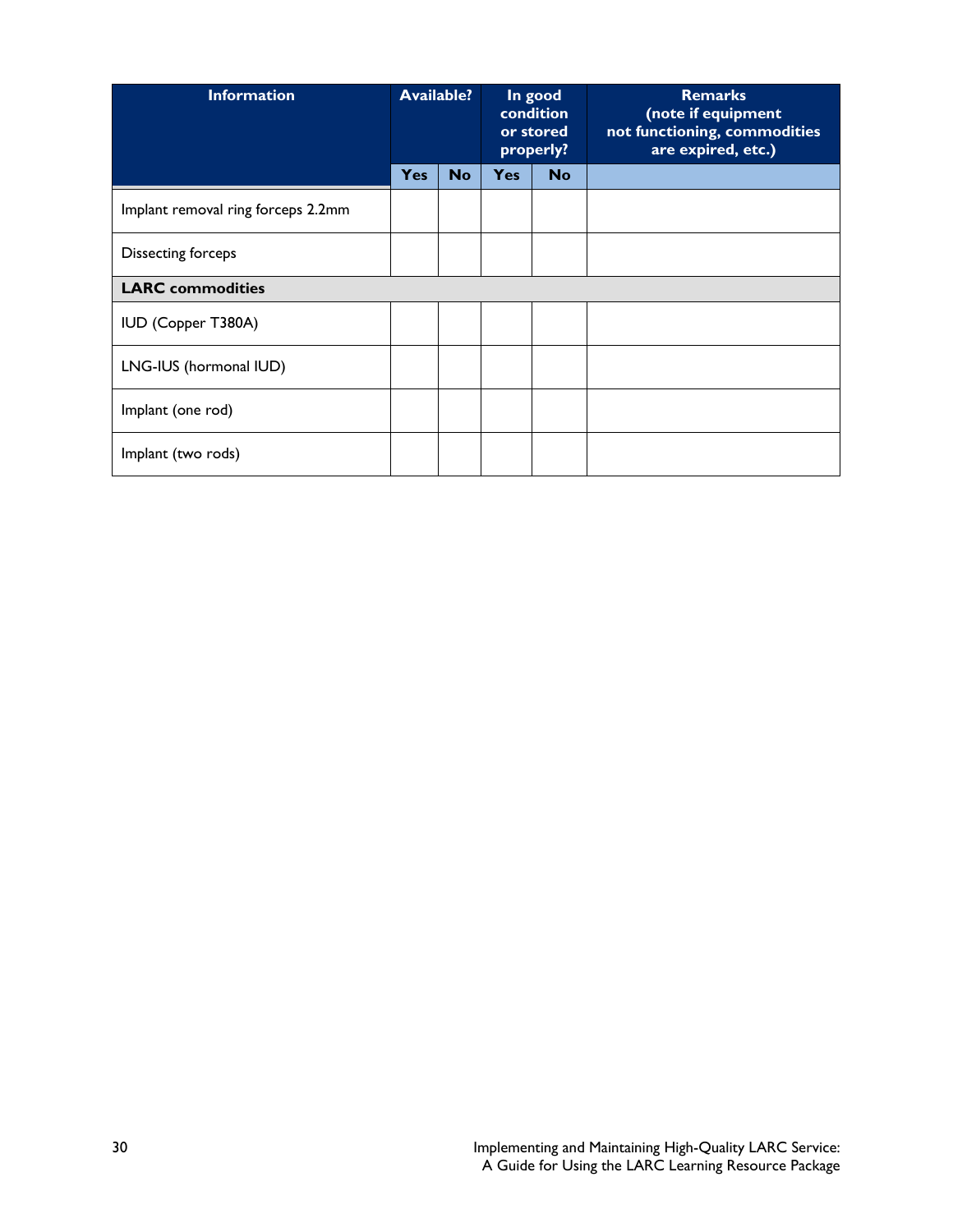#### **D. Recordkeeping and data extraction**

|                                 | Has place to record<br>if client received<br>FP counseling? |           | Has place to record<br>if client received<br>FP method? |           | Has place to<br>record the<br>method received? |           | <b>Remarks</b> |
|---------------------------------|-------------------------------------------------------------|-----------|---------------------------------------------------------|-----------|------------------------------------------------|-----------|----------------|
|                                 | Yes                                                         | <b>No</b> | Yes                                                     | <b>No</b> | Yes                                            | <b>No</b> |                |
| ANC register                    |                                                             |           |                                                         |           |                                                |           |                |
| FP register                     |                                                             |           |                                                         |           |                                                |           |                |
| Maternity/<br>delivery register |                                                             |           |                                                         |           |                                                |           |                |
| PNC register                    |                                                             |           |                                                         |           |                                                |           |                |
| PAC register                    |                                                             |           |                                                         |           |                                                |           |                |
| ANC card kept<br>at facility    |                                                             |           |                                                         |           |                                                |           |                |
| ANC card kept<br>with client    |                                                             |           |                                                         |           |                                                |           |                |
| FP card kept at<br>facility     |                                                             |           |                                                         |           |                                                |           |                |
| FP card kept<br>with client     |                                                             |           |                                                         |           |                                                |           |                |

Describe any other registers or individual records where FP counseling or services are recorded: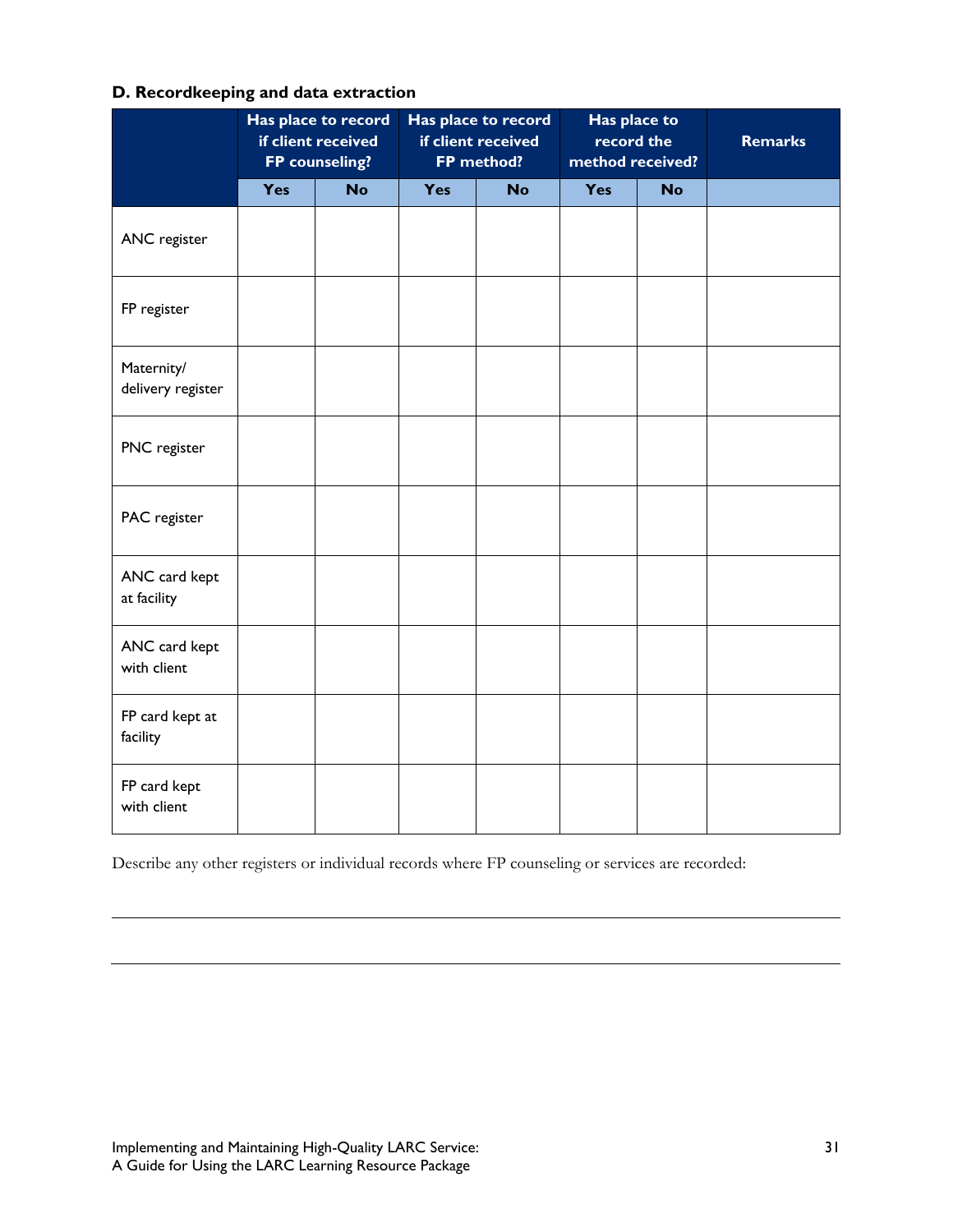|                                                                | Is this data<br>recorded in this<br>facility? |           | Is this data aggregated<br>for monthly facility<br>reporting forms? |           |  |  | <b>Remarks</b> |
|----------------------------------------------------------------|-----------------------------------------------|-----------|---------------------------------------------------------------------|-----------|--|--|----------------|
|                                                                | Yes                                           | <b>No</b> | Yes                                                                 | <b>No</b> |  |  |                |
| Type of IUD inserted<br>(Copper T vs<br>hormonal)              |                                               |           |                                                                     |           |  |  |                |
| Type of implant<br>inserted<br>$(1 \text{ vs } 2 \text{ rod})$ |                                               |           |                                                                     |           |  |  |                |
| IUD insertions by<br>client age                                |                                               |           |                                                                     |           |  |  |                |
| Implant insertions by<br>client age                            |                                               |           |                                                                     |           |  |  |                |
| PPIUDs inserted                                                |                                               |           |                                                                     |           |  |  |                |
| PP Implants inserted                                           |                                               |           |                                                                     |           |  |  |                |
| <b>IUDs</b> after<br>postabortion services                     |                                               |           |                                                                     |           |  |  |                |
| Implants after<br>postabortion services                        |                                               |           |                                                                     |           |  |  |                |
| <b>IUD</b> removals                                            |                                               |           |                                                                     |           |  |  |                |
| Implant removals                                               |                                               |           |                                                                     |           |  |  |                |
| Follow-up visits after<br><b>LARC</b> services                 |                                               |           |                                                                     |           |  |  |                |
| Complications due to<br><b>LARCs</b>                           |                                               |           |                                                                     |           |  |  |                |

Are dashboards displayed for LARCs? Describe if and how LARC data are displayed or reviewed in the facility: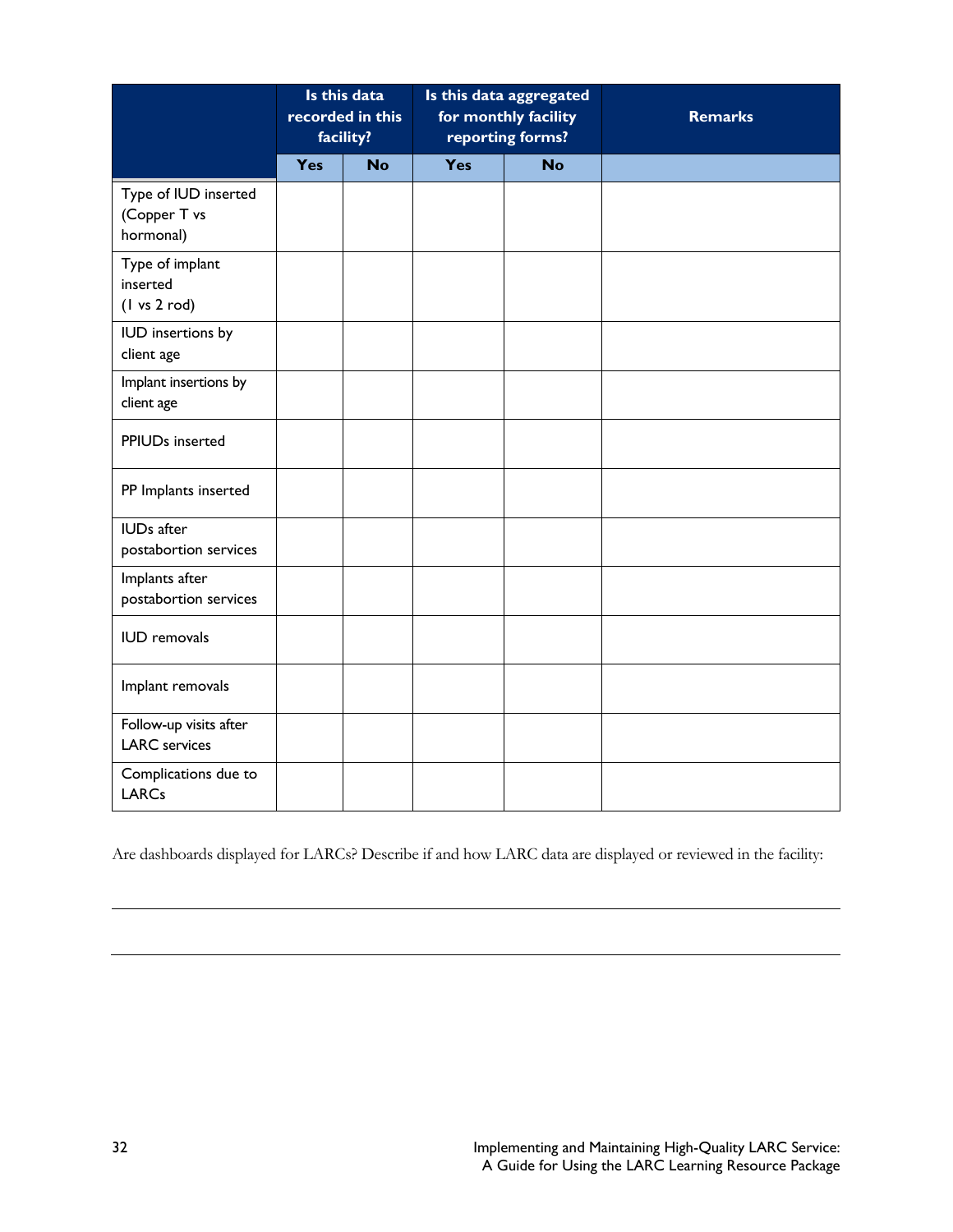#### **Services provided in the last 3 months**

Fill in the names of the past 3 completed months. Gather the number of services provided each month from the facility's tally sheet or reporting form, or calculate the number by tallying from the register. If data are not recorded (e.g., PPIUDs), write "Not available." Then calculate the average for the past 3 months.

|                                        |         | Number for each of the past 3 months |         |                             |
|----------------------------------------|---------|--------------------------------------|---------|-----------------------------|
|                                        | Month I | Month 2                              | Month 3 | <b>Average for 3 months</b> |
| Total number of deliveries             |         |                                      |         |                             |
| Normal deliveries                      |         |                                      |         |                             |
| Cesarean deliveries                    |         |                                      |         |                             |
| <b>PAC</b> clients                     |         |                                      |         |                             |
| <b>Number of FP clients receiving:</b> |         |                                      |         |                             |
| All IUDs                               |         |                                      |         |                             |
| If available, record disaggregations:  |         |                                      |         |                             |
| Copper IUD                             |         |                                      |         |                             |
| LNG-IUS                                |         |                                      |         |                             |
| <b>PPIUD</b>                           |         |                                      |         |                             |
| <b>IUD</b> after an abortion           |         |                                      |         |                             |
| Interval IUD                           |         |                                      |         |                             |
| All implants                           |         |                                      |         |                             |
| If available, record disaggregations:  |         |                                      |         |                             |
| PP implant                             |         |                                      |         |                             |
| Implant after an abortion              |         |                                      |         |                             |
| Interval implant                       |         |                                      |         |                             |

#### **E. Referrals**

| Do you receive clients referred from other health facilities for LARC services?                                     | $\Box$ Yes | $\Box$ No |
|---------------------------------------------------------------------------------------------------------------------|------------|-----------|
| If yes, approximately how many LARC clients have been referred from other facilities in<br>the last 3 months?       |            |           |
| Do you receive clients referred from community health workers for LARC services?                                    | $\Box$ Yes | □ No      |
| If yes, approximately how many LARC clients have been referred by community health<br>workers in the last 3 months? |            |           |
| Do you refer LARC clients to other facilities?                                                                      | $\Box$ Yes | $\Box$ No |
| If yes, why?                                                                                                        |            |           |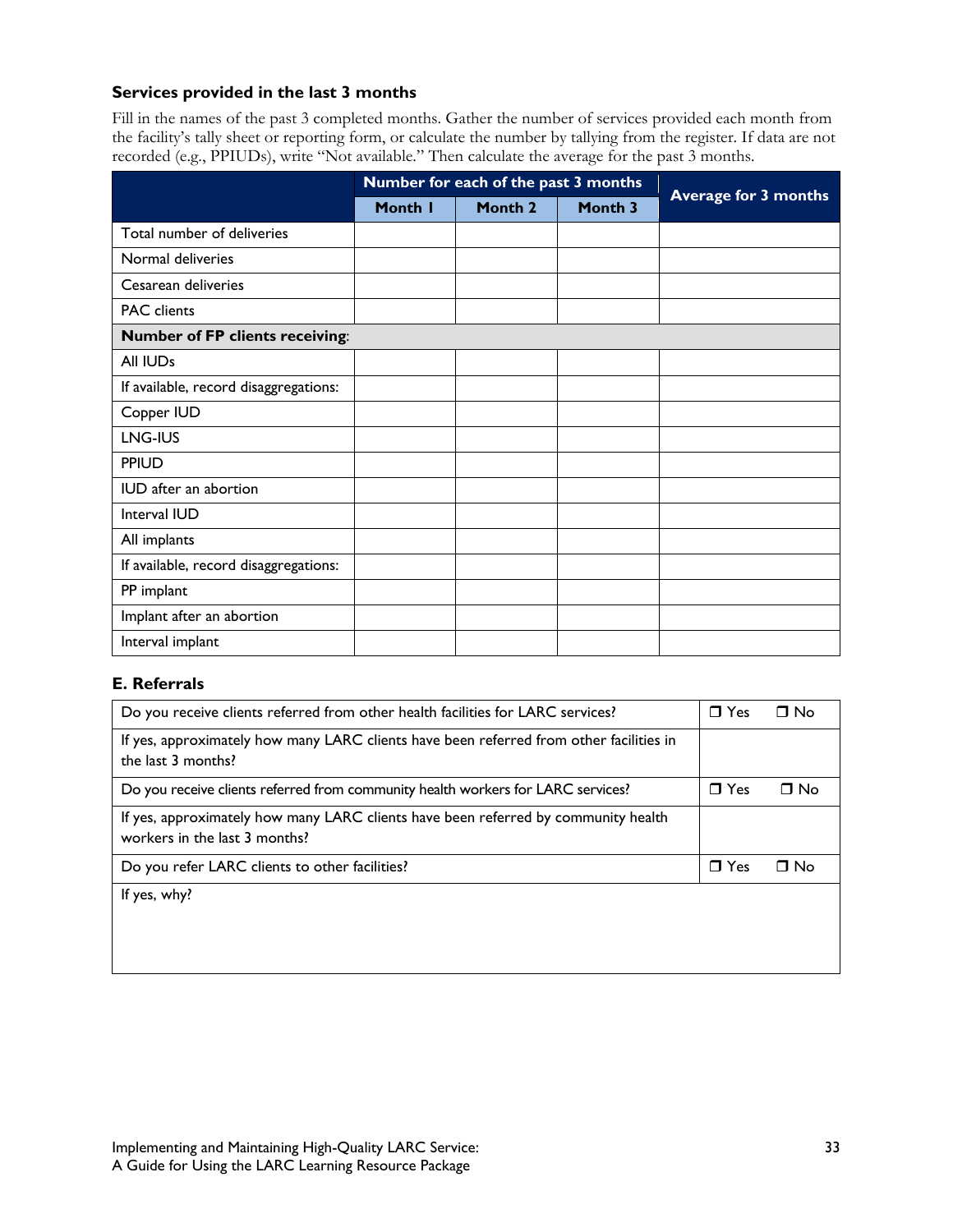### **F. Action plan**

| <b>Gaps Identified</b> | <b>Causes of Gaps</b> | <b>Action Steps</b> | <b>Person(S) Responsible</b> | <b>Timeline</b> |
|------------------------|-----------------------|---------------------|------------------------------|-----------------|
|                        |                       |                     |                              |                 |
|                        |                       |                     |                              |                 |
|                        |                       |                     |                              |                 |
|                        |                       |                     |                              |                 |
|                        |                       |                     |                              |                 |
|                        |                       |                     |                              |                 |
|                        |                       |                     |                              |                 |
|                        |                       |                     |                              |                 |
|                        |                       |                     |                              |                 |
|                        |                       |                     |                              |                 |
|                        |                       |                     |                              |                 |
|                        |                       |                     |                              |                 |
|                        |                       |                     |                              |                 |
|                        |                       |                     |                              |                 |
|                        |                       |                     |                              |                 |
|                        |                       |                     |                              |                 |
|                        |                       |                     |                              |                 |
|                        |                       |                     |                              |                 |
|                        |                       |                     |                              |                 |
|                        |                       |                     |                              |                 |
|                        |                       |                     |                              |                 |
|                        |                       |                     |                              |                 |
|                        |                       |                     |                              |                 |
|                        |                       |                     |                              |                 |
|                        |                       |                     |                              |                 |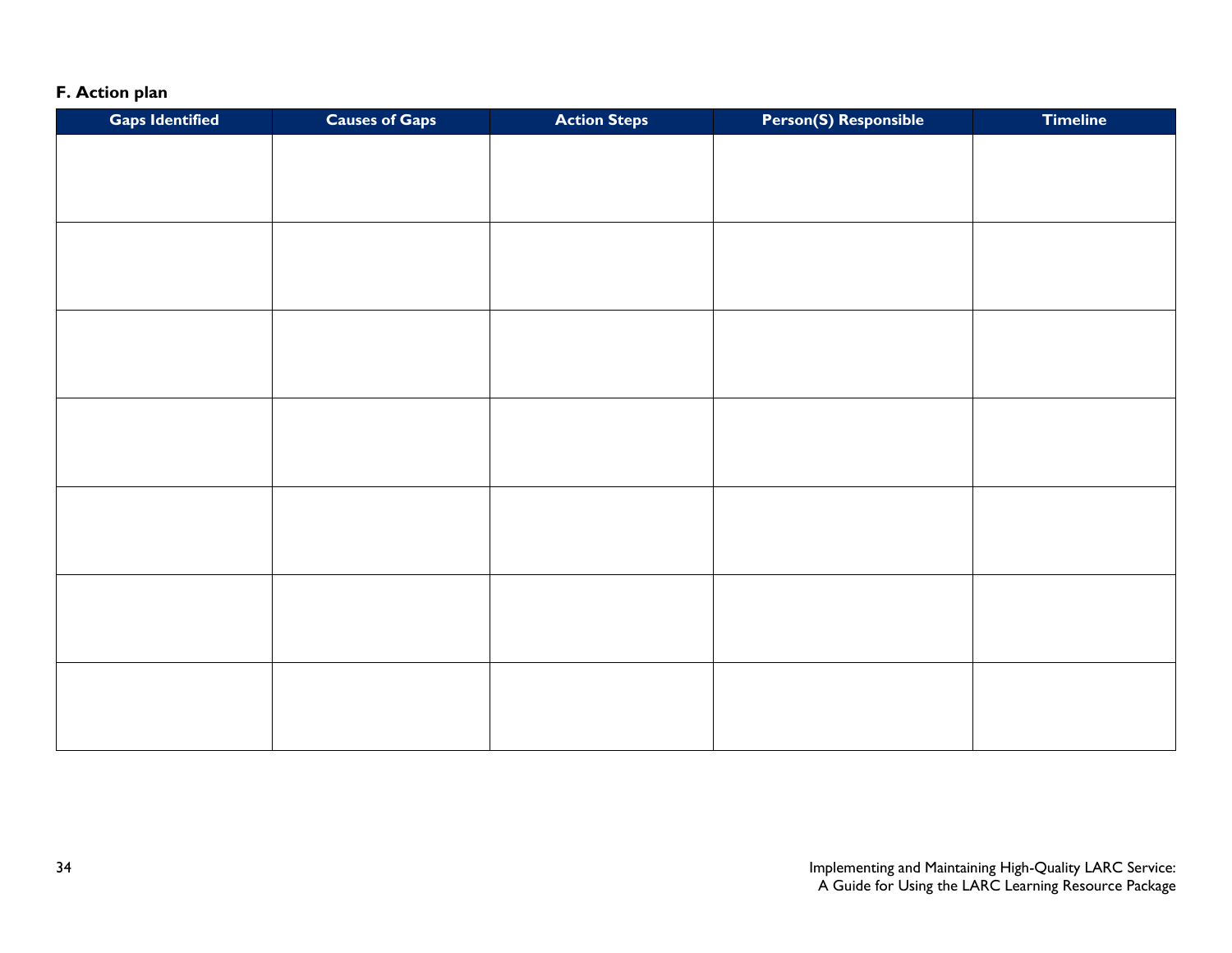# **Appendix D: Training Preparation Checklist**

## **To be used by LARC facilitator**

<span id="page-40-0"></span>

| Task                                                                                                                                                                                                                                                                                             | <b>Remarks</b> | <b>Status</b><br>(Completed/Not Completed) |  |  |
|--------------------------------------------------------------------------------------------------------------------------------------------------------------------------------------------------------------------------------------------------------------------------------------------------|----------------|--------------------------------------------|--|--|
| <b>Advance Preparation (logistics)</b>                                                                                                                                                                                                                                                           |                |                                            |  |  |
| Arrange and meet with facility in-charge to confirm training dates and share the schedule for training.                                                                                                                                                                                          |                |                                            |  |  |
| Request that the facility in-charge identify and invite learners to be trained for the provision of LARC<br>services. (Ideally, learners/staff from the labor & delivery/maternity ward, postnatal ward, maternal and<br>child health services, and family planning clinic will all be invited.) |                |                                            |  |  |
| Work with the facility in-charge to ensure they arrange for advance promotion so that interested LARC<br>clients are available during the training.                                                                                                                                              |                |                                            |  |  |
| Ensure learners are informed before the training about the time and place for training.                                                                                                                                                                                                          |                |                                            |  |  |
| Look at the training room/space in advance. It should be fairly comfortable and accommodate chairs and<br>tables and have electricity. It should not be in a busy place.                                                                                                                         |                |                                            |  |  |
| Request that the facility in-charge designate one person from the facility to set up the training room prior<br>to the training start date.                                                                                                                                                      |                |                                            |  |  |
| Look at the registers in the labor ward, post-natal care, maternal/child health and FP clinic. Share any updated<br>tools with facility in-charge and request to modify the existing data collection tools register, if needed.                                                                  |                |                                            |  |  |
| Go through the Module Overview for Facilitator of each module in detail and prepare and practice for facilitation.                                                                                                                                                                               |                |                                            |  |  |
| Ensure that you have the necessary training materials ready to take with you. (Each module has a list of<br>materials and supplies on page 2 of the Module Overview for Facilitator) as well as paper, pen and writing pads<br>for the participants.                                             |                |                                            |  |  |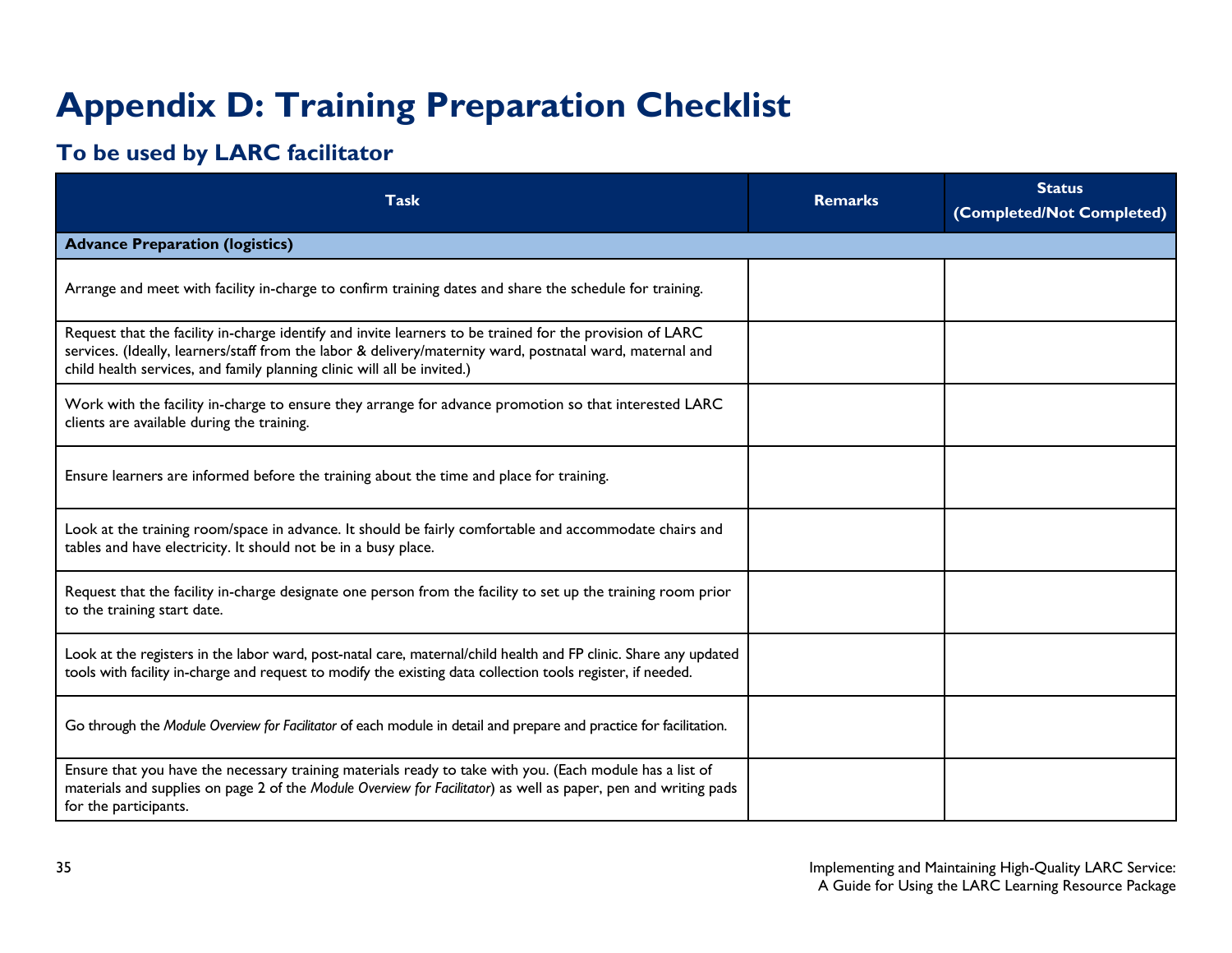<span id="page-41-0"></span>

| <b>Task</b>                                                                                                                                                                         | <b>Remarks</b> | <b>Status</b><br>(Completed/Not Completed) |  |  |  |  |  |  |  |
|-------------------------------------------------------------------------------------------------------------------------------------------------------------------------------------|----------------|--------------------------------------------|--|--|--|--|--|--|--|
| Ensure all training-related documents are printed (i.e. facilitator and learner version of each module) and<br>that you have a projector to show any slide presentations or videos. |                |                                            |  |  |  |  |  |  |  |
| Day Before Training/On The Morning of the Day of Training                                                                                                                           |                |                                            |  |  |  |  |  |  |  |
| Ensure that the staff is informed and ready for clinical sessions/site visits.                                                                                                      |                |                                            |  |  |  |  |  |  |  |
| Ensure the sites have done advance promotion so that interested LARC clients are available.                                                                                         |                |                                            |  |  |  |  |  |  |  |
| Set up classroom for group facilitation.                                                                                                                                            |                |                                            |  |  |  |  |  |  |  |
| Set up simulation stations (using the guidance provided in the Module Overview for Facilitator).                                                                                    |                |                                            |  |  |  |  |  |  |  |
| Ensure that tea/snacks have been arranged.                                                                                                                                          |                |                                            |  |  |  |  |  |  |  |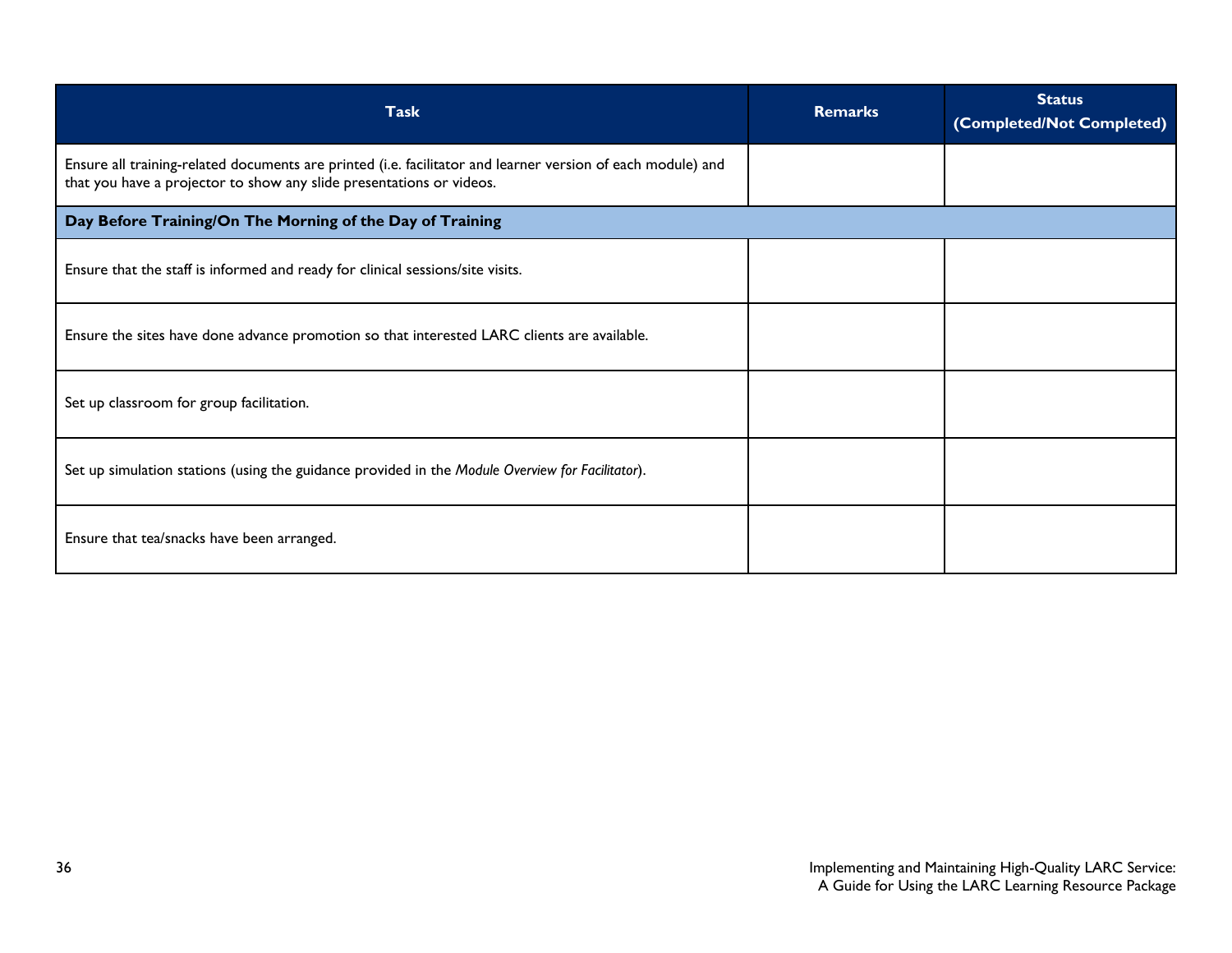# **Appendix E: Learner Mentoring Plan**

| Name of the learner:                                                                       | Learner's contact number:          | Training Date: |
|--------------------------------------------------------------------------------------------|------------------------------------|----------------|
| Name of the mentor:                                                                        | Name of Peer Practice Coordinator: |                |
| Name of the facility:                                                                      | Module name & number:              |                |
| Skills to be practiced (refer to skills checklist(s) for the skills that need practice): _ |                                    |                |

**\_\_\_\_\_\_\_\_\_\_\_\_\_\_\_\_\_\_\_\_\_\_\_\_\_\_\_\_\_\_\_\_\_\_\_\_\_\_\_\_\_\_\_\_\_\_\_\_\_\_\_\_\_\_\_\_\_\_\_\_\_\_\_\_\_\_\_\_\_\_\_\_\_\_\_\_\_\_\_\_\_\_\_\_\_\_\_\_\_\_\_\_\_\_\_\_\_\_\_\_\_\_\_\_\_\_\_\_\_\_\_\_\_\_\_\_\_\_\_\_\_\_\_\_\_\_\_\_\_\_**

| <b>Date</b> | <b>Time</b> | # Of Coaching<br><b>Sessions</b> | <b>Skills</b><br><b>Coached</b> | Satisfactory/<br>Unsatisfactory | Date & Time for Next<br><b>Coaching Session</b><br>(If Needed) | <b>Notes/Status</b> | <b>Signature</b> |
|-------------|-------------|----------------------------------|---------------------------------|---------------------------------|----------------------------------------------------------------|---------------------|------------------|
|             |             |                                  |                                 |                                 |                                                                |                     |                  |
|             |             |                                  |                                 |                                 |                                                                |                     |                  |
|             |             |                                  |                                 |                                 |                                                                |                     |                  |
|             |             |                                  |                                 |                                 |                                                                |                     |                  |
|             |             |                                  |                                 |                                 |                                                                |                     |                  |

 $\text{Challenges:}\quad$ 

Recommendations:

Achievements: **\_\_\_\_\_\_\_\_\_\_\_\_\_\_\_\_\_\_\_\_\_\_\_\_\_\_\_\_\_\_\_\_\_\_\_\_\_\_\_\_\_\_\_\_\_\_\_\_\_\_\_\_\_\_\_\_\_\_\_\_\_\_\_\_\_\_\_\_\_\_\_\_\_\_\_\_\_\_\_\_\_\_\_\_\_\_\_\_\_\_\_\_\_\_\_\_\_\_\_\_\_\_\_\_\_\_\_\_\_\_\_\_\_\_\_\_\_\_**